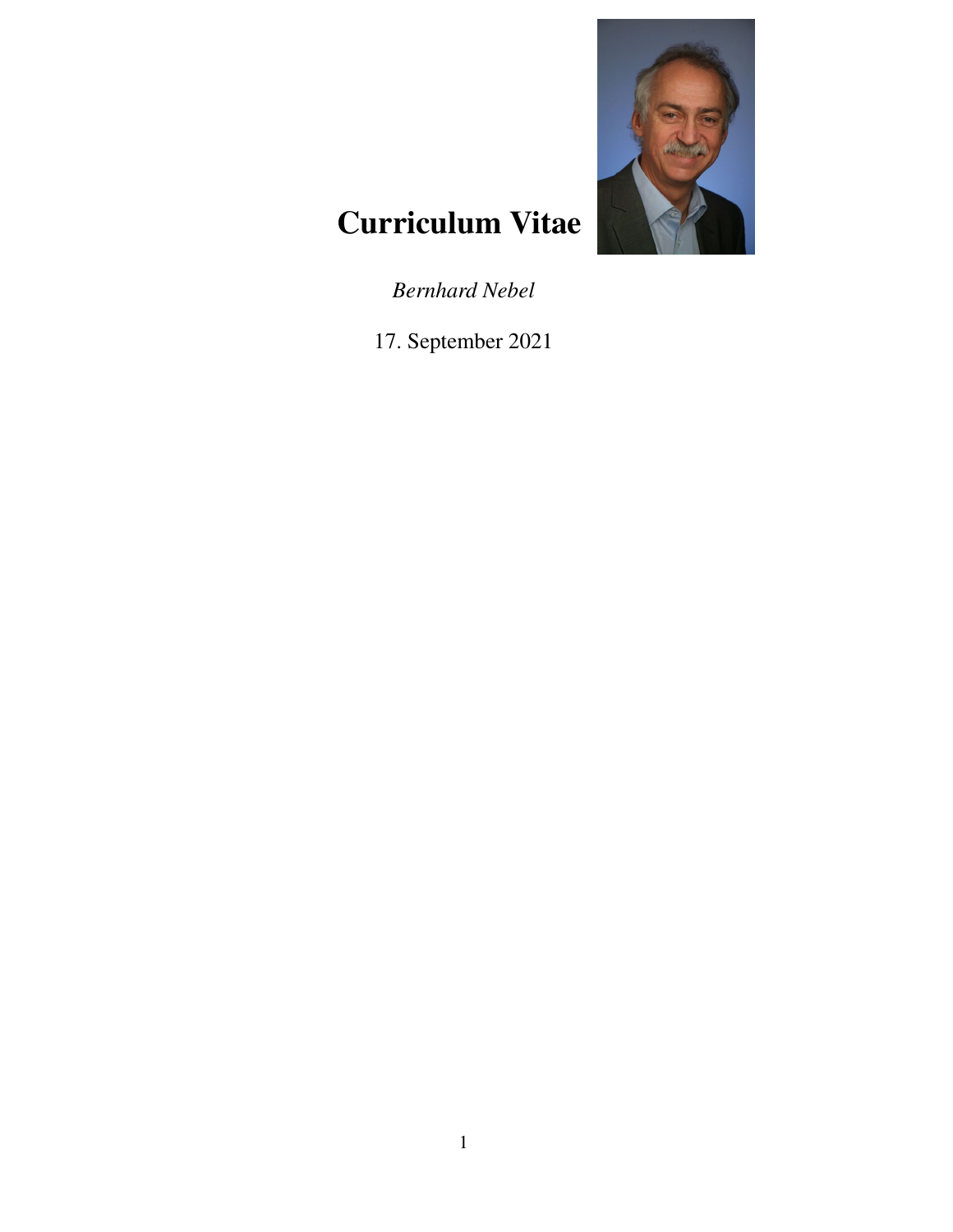# 1 Education

| <b>June 1989</b> | Doctoral degree $(Dr. \text{rer.} nat.)$ received from the University of<br>Saarland                          |
|------------------|---------------------------------------------------------------------------------------------------------------|
| July 1980        | First degree in Computer Science (Diplom-Informatiker) received<br>from the University of Hamburg (1975-1980) |

# 2 Employment

| $4/1996$ -present | Full Professor, Artificial Intelligence/Computer Science, Albert-<br>Ludwigs-Universität, Freiburg |
|-------------------|----------------------------------------------------------------------------------------------------|
| 10/1993-3/1996    | Associate Professor, Artificial Intelligence/Computer Science,<br>University of Ulm                |
| 12/1989-9/1993    | Senior Researcher, German Research Center for Artificial Intelligence<br>(DFKI), Saarbrücken       |
| 7/1988-11/1989    | Guest Researcher, IBM Scientific Center, Stuttgart                                                 |
| 11/1985-6/1988    | Researcher, Technical University of Berlin                                                         |
| 8/1985-11/1985    | Guest Researcher, Information Science Institute/USC, Marina<br>del Rey, CA                         |
| 1/1985-8/1985     | Researcher, Technical University of Berlin                                                         |
| 2/1982-12/1984    | Researcher, University of Hamburg                                                                  |
| 10/1980-1/1982    | Civil Service, Universitäts-Krankenhaus Hamburg-Eppendorf                                          |
| 9/1980            | Researcher, University of Hamburg                                                                  |

# 3 Prizes, Awards, and Honors

| August 2021  | Co-author of a paper receiving the Best Student Paper Runner-<br>Up Award at ICAPS 2021 (see publication 74) |
|--------------|--------------------------------------------------------------------------------------------------------------|
| May 2019     | Named as one of the <i>formative researchers in AI in Germany</i><br>by Gesellschaft für Informatik          |
| October 2015 | Elected as Senator of German Academy of Science Leopoldina                                                   |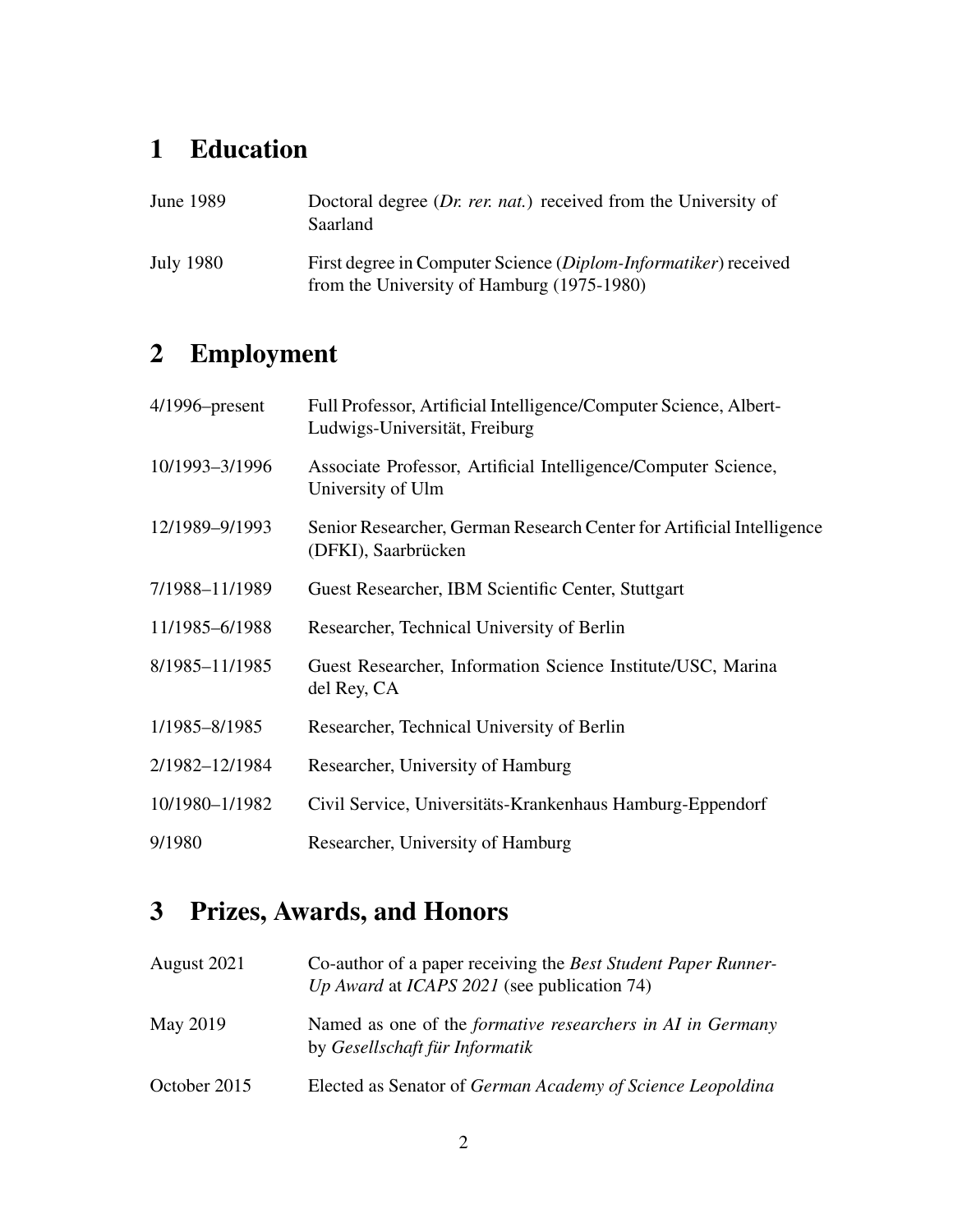| November 2014    | Outstanding Demo Award at ICMI 2014                                                                                                                                                                                   |
|------------------|-----------------------------------------------------------------------------------------------------------------------------------------------------------------------------------------------------------------------|
| March 2012       | Finalist for the EURON Technology Transfer Award, for the<br>development of a mapping module for all-terrain robots used<br>by first responders in critical situations                                                |
| September 2011   | Elected as a member of Academia Europaea                                                                                                                                                                              |
| August 2010      | Elected as AAAI Fellow for significant contributions to<br>knowledge representation and reasoning, planning, robotics,<br>and services to the international AI community                                              |
| October 2009     | Elected as a member of the German Academy of Science<br>Leopoldina                                                                                                                                                    |
| September 2008   | <i>Honoroble mention</i> for <i>Influential Paper</i> published in 1997 at<br><i>ICAPS</i> 2008 (see publication 173)                                                                                                 |
| <b>June 2006</b> | The robot team RescueRobots Freiburg receives the title Best in<br>class autonomy at the Robocup-Rescue competition in the real<br>robot league                                                                       |
| August 2005      | The robot team RescueRobots Freiburg receives the title Best in<br>class autonomy at the Robocup-Rescue competition in the real<br>robot league                                                                       |
| Juli 2005        | IJCAI/JAIR Best Paper Award for the best JAIR paper in the<br>previous five years (see publication 43)                                                                                                                |
| February 2005    | EURON Technology Transfer Award for the development of an<br>autonomous soccer table                                                                                                                                  |
| <b>July 2004</b> | The team <i>Rescue Freiburg</i> becomes world champion in the<br>RoboCup-Rescue competition in the simulation league                                                                                                  |
| June 2004        | The planning system FDD, which has been developed in my<br>research group, is the fastest system in the class of non-<br>optimizing, propositional planning systems at the International<br>Planning Competition 2004 |
| August 2001      | CS Freiburg – the robotic soccer team developed in my research<br>group – becomes RoboCup 2001 world champion in the F2000<br>league the third time                                                                   |
| August 2001      | Elected as ECCAI Fellow for having made significant, sustained<br>contributions to the field of Artificial Intelligence                                                                                               |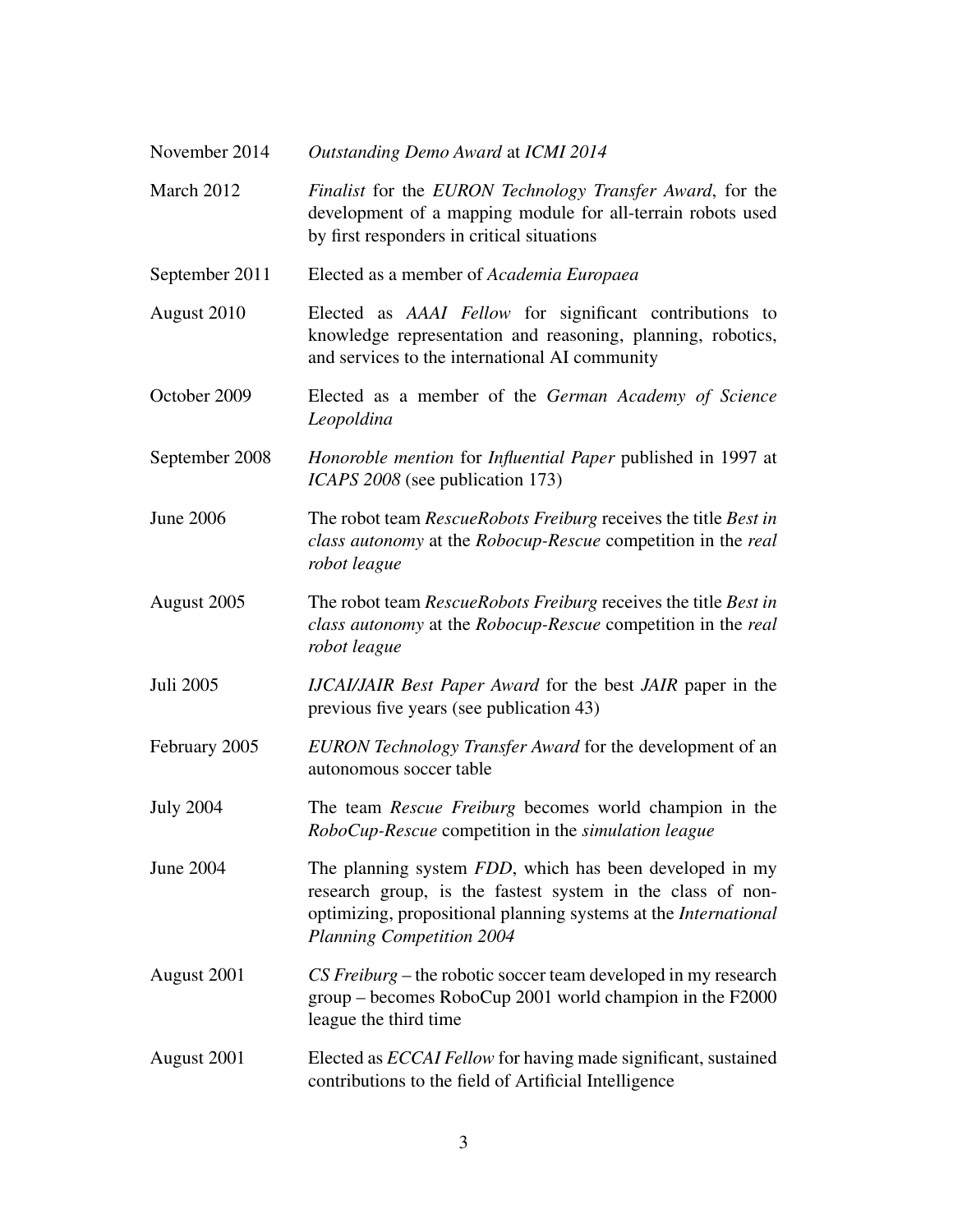| September 2000   | CS Freiburg becomes RoboCup 2000 world champion in the<br>F2000 league                                                                                                                                                             |
|------------------|------------------------------------------------------------------------------------------------------------------------------------------------------------------------------------------------------------------------------------|
| April 2000       | $FF$ – an action planning system developed in my research group<br>- is mentioned as the "Group A distinguished performance"<br>Planning System" at the Artificial Intelligence Planning and<br>Scheduling (AIPS-2000) conference. |
| September 1999   | Springer Award for the best paper at the German AI conference<br>(KI-99) conference (see publication 166)                                                                                                                          |
| August 1999      | CS Freiburg is ranked 3rd at RoboCup'99 in the F2000 league                                                                                                                                                                        |
| <b>July 1998</b> | CS Freiburg is world champion at RoboCup'98 in the F2000<br>league                                                                                                                                                                 |
| <b>June 1998</b> | $IPP - a$ planning system developed in my research group $-$<br>wins the planning system competition in the ADL class at the<br>Artificial Intelligence Planning Systems (AIPS-98) conference                                      |
| 1995             | $WIP - a$ system which I co-developed in 1989–1993 at DFKI –<br>wins the European innovation award ITEA                                                                                                                            |

# 4 Teaching

## 4.1 Courses

- Introduction to Programming (60 hrs., undergraduate course)
- General Computer Science (30 hrs., undergraduate course)
- Theoretical Computer Science (60 hrs., undergraduate course)
- Algorithms and Data Structures (60 hrs., undergraduate course)
- Foundations of Artificial Intelligence (40 hrs., graduate course)
- AI Planning (40 hrs., graduate course)
- Principles of Knowledge Representation (40 hrs., graduate course)
- Game Theory (40 hrs., graduate course)
- Dynamic Epistemic Logic (40 hrs., graduate course)
- Multi-Agent-Systems (40 hrs., graduate course)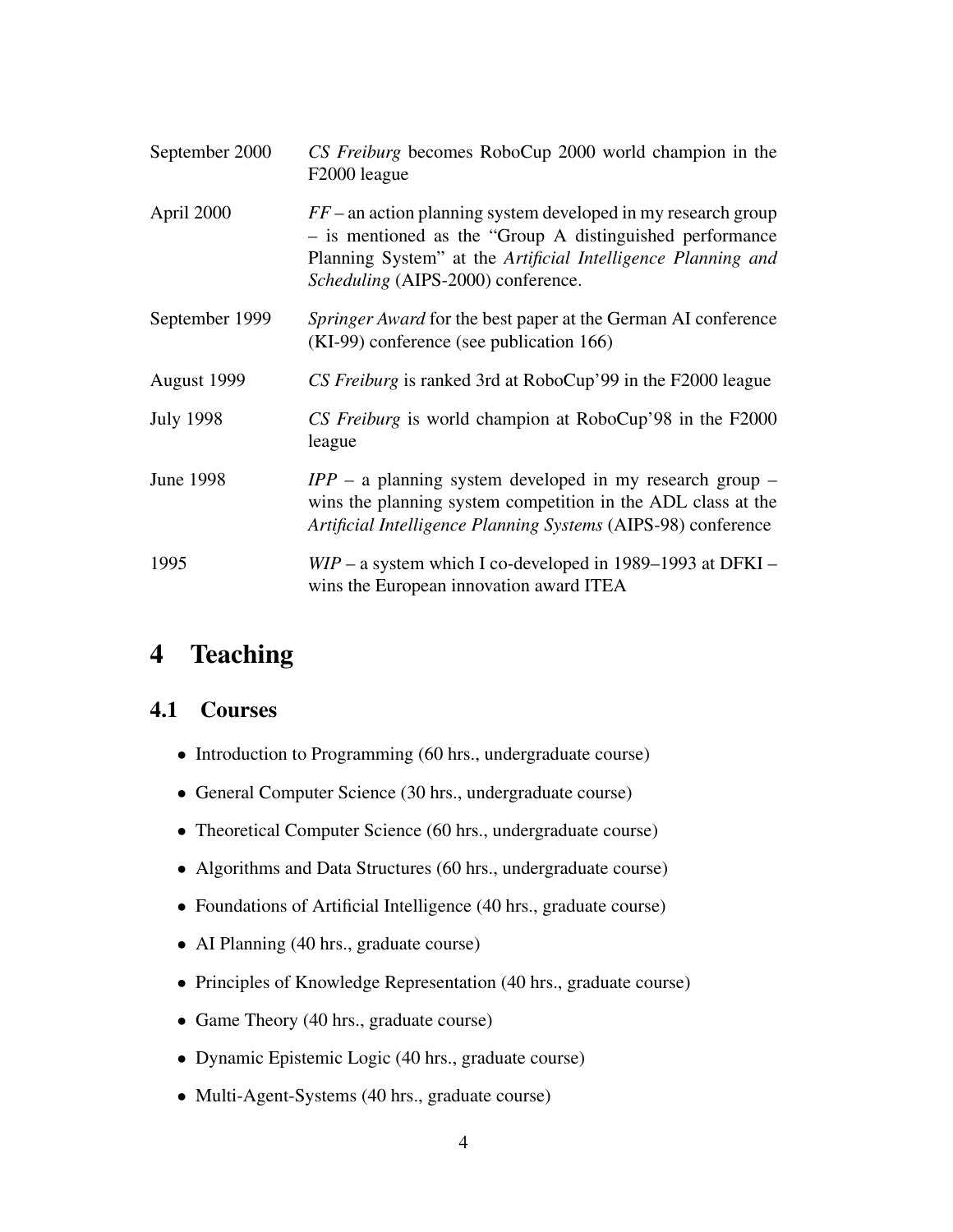- Reasoning and Computational Complexity (30 hrs., graduate course)
- Temporal Representation and Temporal Reasoning (30 hrs., graduate course)
- Practical classes on Robotics, Prolog and LISP
- Seminars on different research topics

### 4.2 Ph.D. Thesis Supervision

- Thorsten Engesser, "Epistemic Planning towards Implicit Coordination of Multiple Agents with Distributed Knowledge," July 2021.
- Tim Schulte, "Advanced Search Techniques for Privacy-preserving Planning," July 2021.
- Benedict Wright, "Workflow generation with planning," July 2019.
- Andreas Hertle, "Search Based Planning for Autonomous Robots," April 2019.
- Johannes Aldinger, "Relaxation Heuristics for Numeric Planning," January 2019.
- Florian Geißer, "On planning with state-dependent action costs," January 2019.
- Yusra Alkhazraji, "Analysis of partial order reduction techniques for automated planning," June 2018.
- Dali Sun, "Adaptive Task Allocation, Localization and Motion Planning for the Multi-Robot System," September 2017.
- Thomas Keller, "Anytime Optimal MDP Planning with Trial-based Heuristic Tree Search," July 2015 (ICAPS Outstanding Dissertation Award 2016).
- Matthias Westphal, "Qualitative Constraint-based Reasoning: Methods and Applications," July 2015.
- Christian Dornhege, "Task Planning for High-Level Robot Control," May 2015.
- Johannes Löhr, "Planning in Hybrid Domains: Domain Predictive Control," November 2014.
- Gabriele Röger, "Planning Techniques and the Action Language Golog," June 2014 (ICAPS Outstanding Dissertation Award 2015).
- Jens Witkowski: "Robust Peer Prediction Mechanisms," April 2014.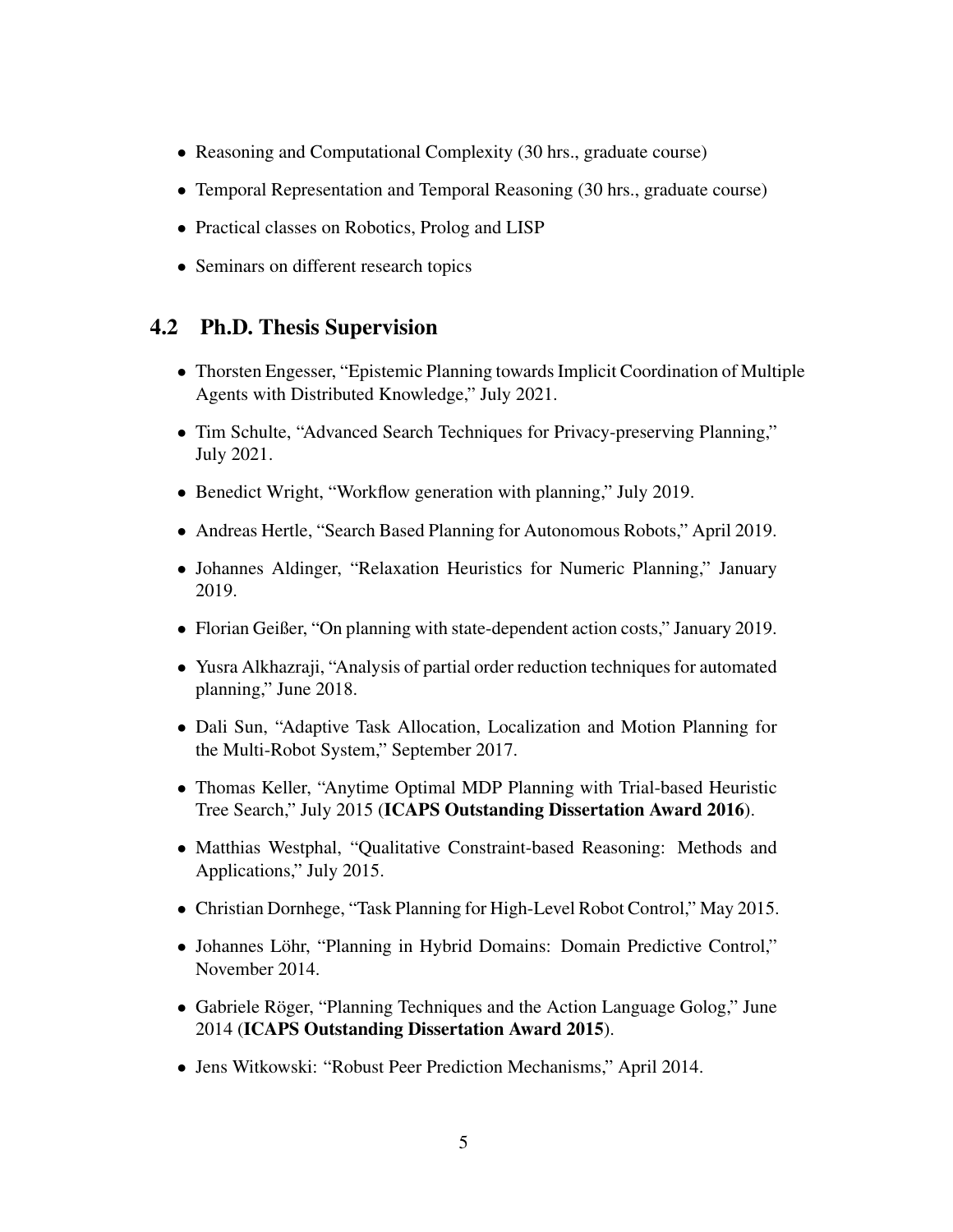- Patrick Eyerich: "Beyond Classical Planning: Temporal and Probabilistic Extensions," October 2013.
- Robert Mattmüller, "Informed Progression Search for Fully Observable Nondeterministic Planning," January 2013
- Dapeng Zhang: "Switching Attention Learning", October 2011.
- Mehmet Giritli: "First-Order and Modal Logics for Spatial Reasoning," September 2011.
- Sebastian Kupferschmidt: "Directed Model Checking for Timed Automata," December 2009.
- Alexander Kleiner: "Kartierung und Erkundung in Katastrophengebieten durch<br>Manach und Beheter": Fehrmann 2008 Mensch und Roboter", February 2008.
- Marco Ragni: "Räumliche Repräsentation, Komplexität und Deduktion: Eine kognitive Komplexitätetheorie". Ignuoru 2009 kognitive Komplexitätstheorie", January 2008.
- Malte Helmert: "Solving Planning Tasks in Theory and Practice," June 2006 (ICAPS Outstanding Dissertation Award 2007 Honorable Mention and IJCAI Computer & Thought Award 2011).
- Thilo Weigel: "Roboter-Fußball: Perzeption, Deliberation und Aktion autonomer<br>Systeme in dynamischen Umgehungen", November 2005 Systeme in dynamischen Umgebungen", November 2005.
- Markus Jäger: "Kooperierende Roboter: Gemeinsame Erledigung einer Reinigungsaufgabe", August 2002.
- Jörg Hoffmann: "Utilizing Problem Structure in Planning: A Local Search Approach," July 2002 (ECCAI Dissertation Award 2003).
- Christoph Dornheim: "Einbettung planarer Graphen unter topologischen Constraints:<br>Algerithman und Kamplanitätt. Imm 2002 Algorithmen und Komplexität", June 2002.
- Jochen Renz: "Qualitative Spatial Reasoning with Topological Information," November 2000.
- Jens-Steffen Gutmann: "Robuste Navigation autonomer mobiler Systeme", 2000 (EURON Dissertation Award in 2001)
- Hanno Walischeski: "Lernen und Interpretieren strukturierter Dokumente ein<br>
explitatives Anastr<sup>ii</sup>, 1000 qualitativer Ansatz", 1999
- Stefan Jäger: "Rekonstruktion von Schriftzügen aus handgeschriebenen Wörtern", " July 1998 (AKI Award 1999 for outstanding German Ph.D thesis in Artificial Intelligence).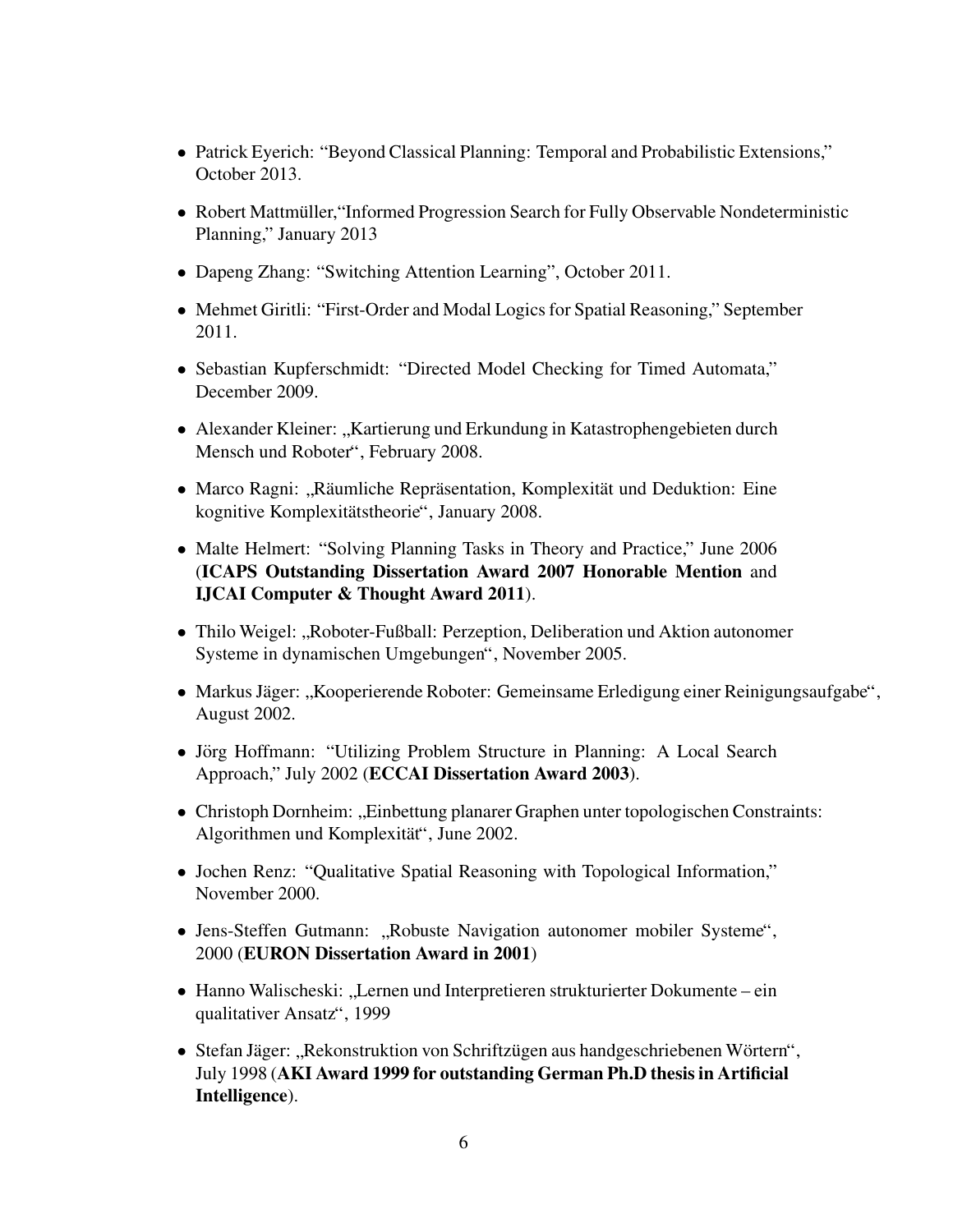# 5 Other Professional Activities

# 5.1 Project Acquisition

- PI in the DFG project *EBSDAC*, 2019-2022 [approx. 200 KEuro]
- Principal investigator in the *BrainLinks-BrainTools* DFG excellence cluster, 2012–2019 [approx. 540 KEuro]
- Member of the cooperative BMBF project *KARIS Pro*, 2013–2016 [approx. 380 KEuro]
- Participation in one project of DFG research group *HYBRIS* 2012–2018 [approx. 400 KEuro]
- Participation in two DFG projects as part of the research center *AVACS*, 2012– 2015 [approx. 540 KEuro]
- Participation in two DFG projects as part of the research center on *Spatial Cognition*, 2011–2014 [approx. 600 KEuro]
- DLR project *Kontiplan* together with Astrium (2011–2014) [approx 670 KEuro]
- Member of the *integrated project CogX* funded by the EU (2008–2012) [approx. 600 KEuro]
- Participation in two DFG projects as part of the research center *AVACS*, 2008– 2011 [approx. 400 KEuro]
- Participation in two DFG projects as part of the research center on *Spatial Cognition*, 2007–2010 [approx. 600 KEuro]
- Member of the cooperative BMBF project *DESIRE* (2005–2008) [approx. 240 KEuro]
- DFG project PLATAS (2005–2008) [approx. 120KEuro]
- Member of the *integrated project COSY* funded by the EU (2004–2006) [approx. 300 KEuro]
- Participation in three DFG projects as part of the research center *AVACS*, 2004– 2007 [approx. 600 KEuro]
- Participation in two DFG projects as part of the research center on *Spatial Cognition*, 2003–2006 [approx. 300 KEuro]
- Technology Transfer project with Gauselmann, 2003–2005 [approx. 15 KEuro]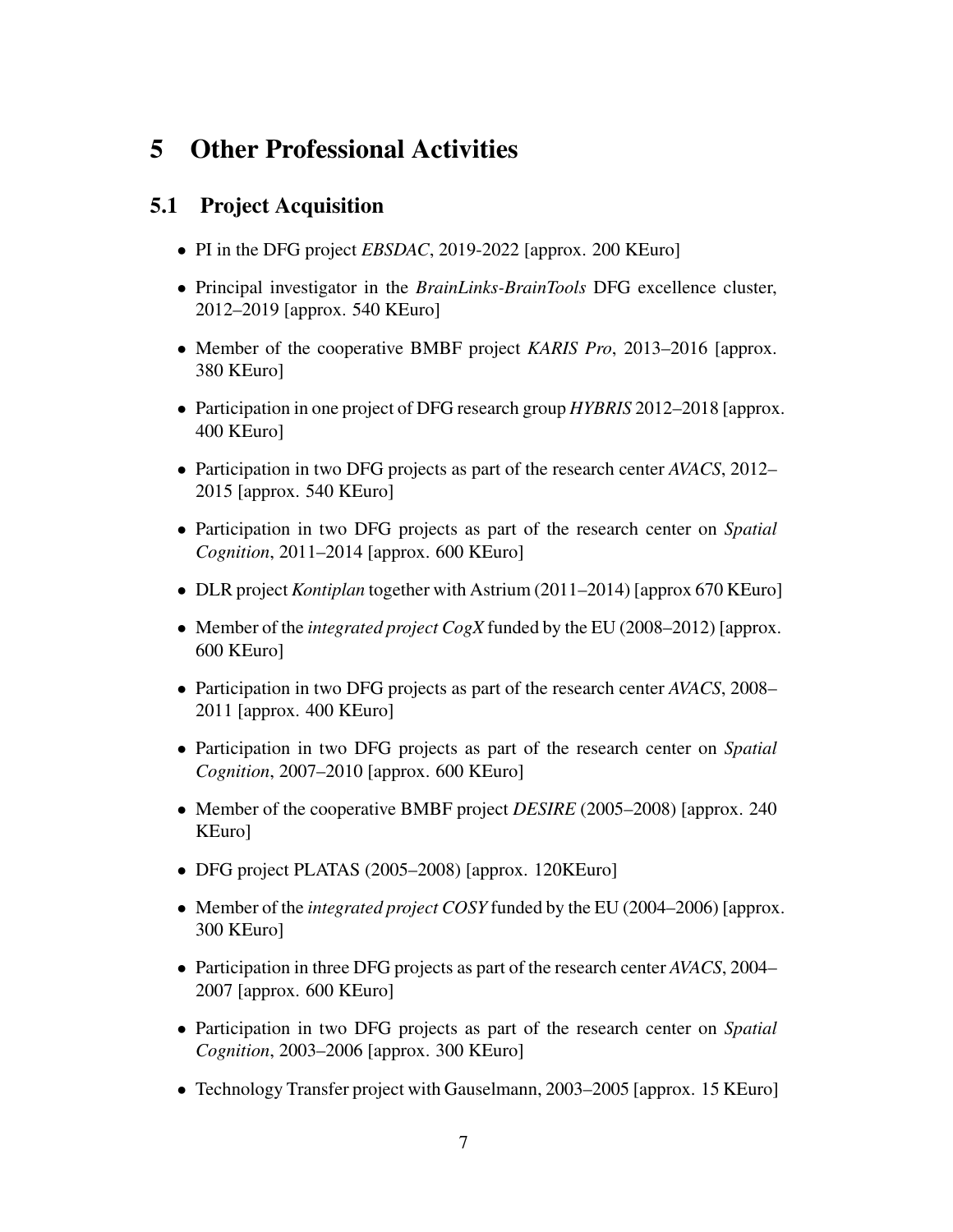- Member of graduate school on *Applications of Logic*, 2002–2008 [approx. 100 KEuro]
- Industrial project *Simulation of ground traffic* with UNIQUE, Zurich Switzerland, 2002 [15 KEuro]
- EU project *CogViSys* (with Karlsruhe, ETHZ, Oxford, Leuven), 2001–2003 [approx. 210 KEuro]
- DFG project *HEU-PLAN I,II*, 2001–2004 [approx. 240 KEuro]
- Industrial project *Lift control using AI planning techniques* with Schindler Lifts, Switzerland, 1999 [10 KEuro]
- Graduate school on *Man and Machine Intelligence* funded by DFG (together with G. Strube), 1999–2001 [approx. 50 KEuro]
- DFG project *ROBO-KOOP I,II*, 1999–2004 [approx. 240 KEuro]
- DFG project *FAST-QUAL-SPACE I–III*, 1996–2002 [approx. 350 KEuro]
- ESPRIT BRA project P6156 *DRUMS-II*, 1992–1996 [approx. 20KEuro]

# 5.2 Professional Organizations

- *Principles of Knowledge Representation and Reasoning, Inc.*: Former member of Advisory Board
- *International Joint Conferences on Artificial Intelligence*: Former member of Board of Trustees and former Secretary/Treasurer (2009–2021)
- Gesellschaft für Informatik: Member
- *American Association for Artificial Intelligence*: Member
- *ACM*: Member

### 5.3 Review Panels

- *European Research Council*: Member of panel for *ERC Starting Grants*(2012– 2018)
- *International Conference and Research Center for Computer Science, Dagstuhl*: Member of the Scientific Directorate (2005–2019)
- *Deutsche Forschungsgemeinschaft*: Member of Fachkollegium Informatik (2004– 2012)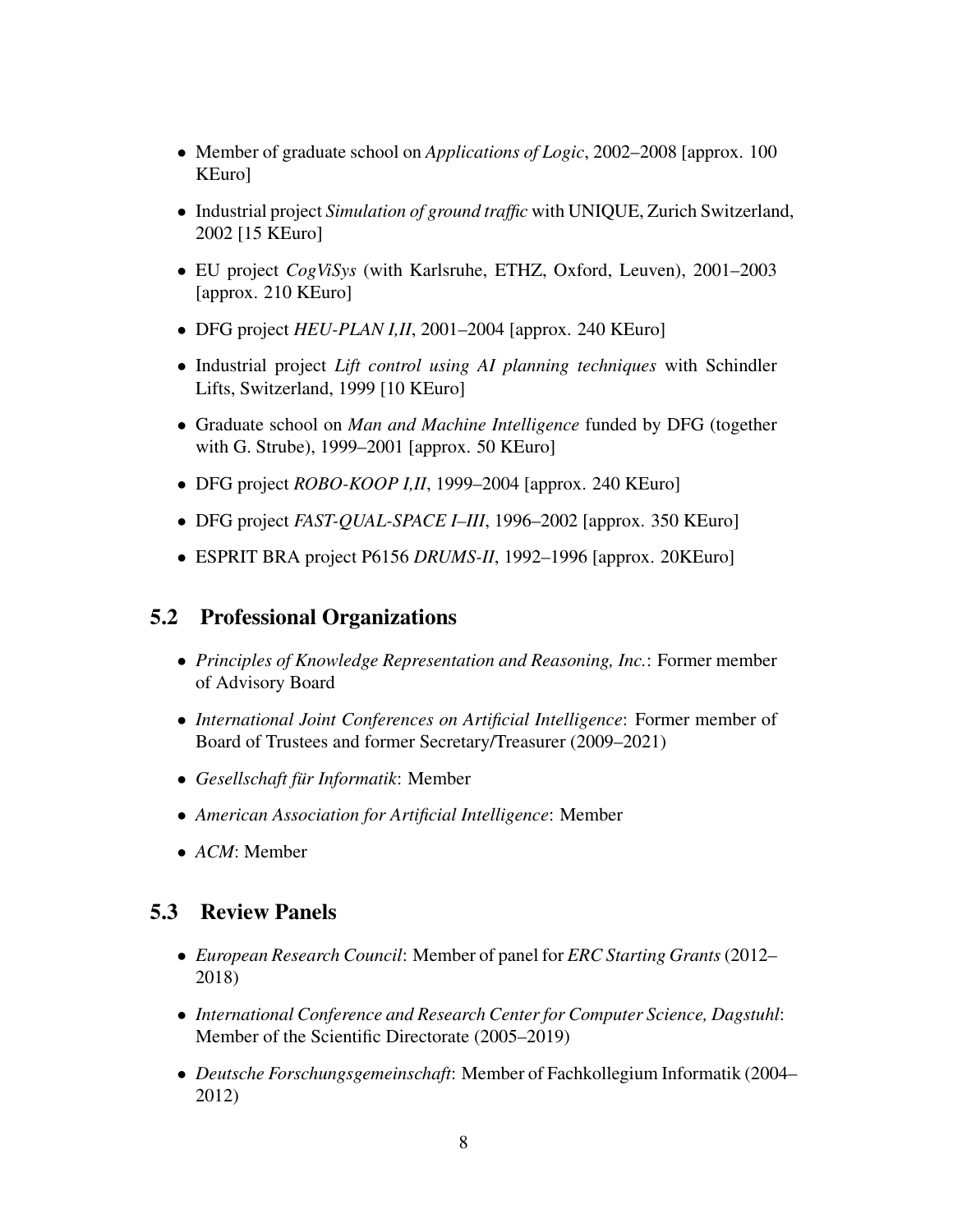## 5.4 Membership in Editorial Boards

- *Communications of the ACM*: Member of Editorial Board (2013–2019)
- *CONSTRAINTS*: Member of Editorial Board (2005–2011)
- *Journal of Applied Logic*: Member of Editorial Board (2005–2017)
- *Journal of Artificial Intelligence Research* (JAIR):
	- Member of Editorial Board (1994–1996),
	- Associate Editor (1997–1999),
	- Member of Advisory Board (2000–2003)
- *Artificial Intelligence* (AI):
	- Member of Editorial Board (1997–2002),
	- Research Note Editor (2000–2002)
	- Associate Editor (2015–2021)
- *Artificial Intelligence Communications* (AICom): Member of Editorial Board (since 1998)

# 5.5 Conference Organization

- Secretray/Treasurer of *IJCAI* (2009–2021)
- *ICAPS-08* Int. Conf. on Automated Planning and Scheduling: Conference Co-Chair
- *SC-04* Spatial Cognition: Program Co-Chair
- *IJCAI'01* Int. Joint Conf. on Artificial Intelligence: Program Chair
- *ECAI'00* European Conf. on Artificial Intelligence: Area Chair for Knowledge Representation
- *AI&MATH'00* Int. Symp. on Artificial Intelligence and Mathematics: Program Co-Chair
- *TIME'00* Int. Workshop on Temporal Representation and Reasoning: General Chair
- *IJCAI'97* Int. Joint Conf. on Artificial Intelligence: Tutorial Chair
- *KI'97* German Annual Conf. on AI: General Chair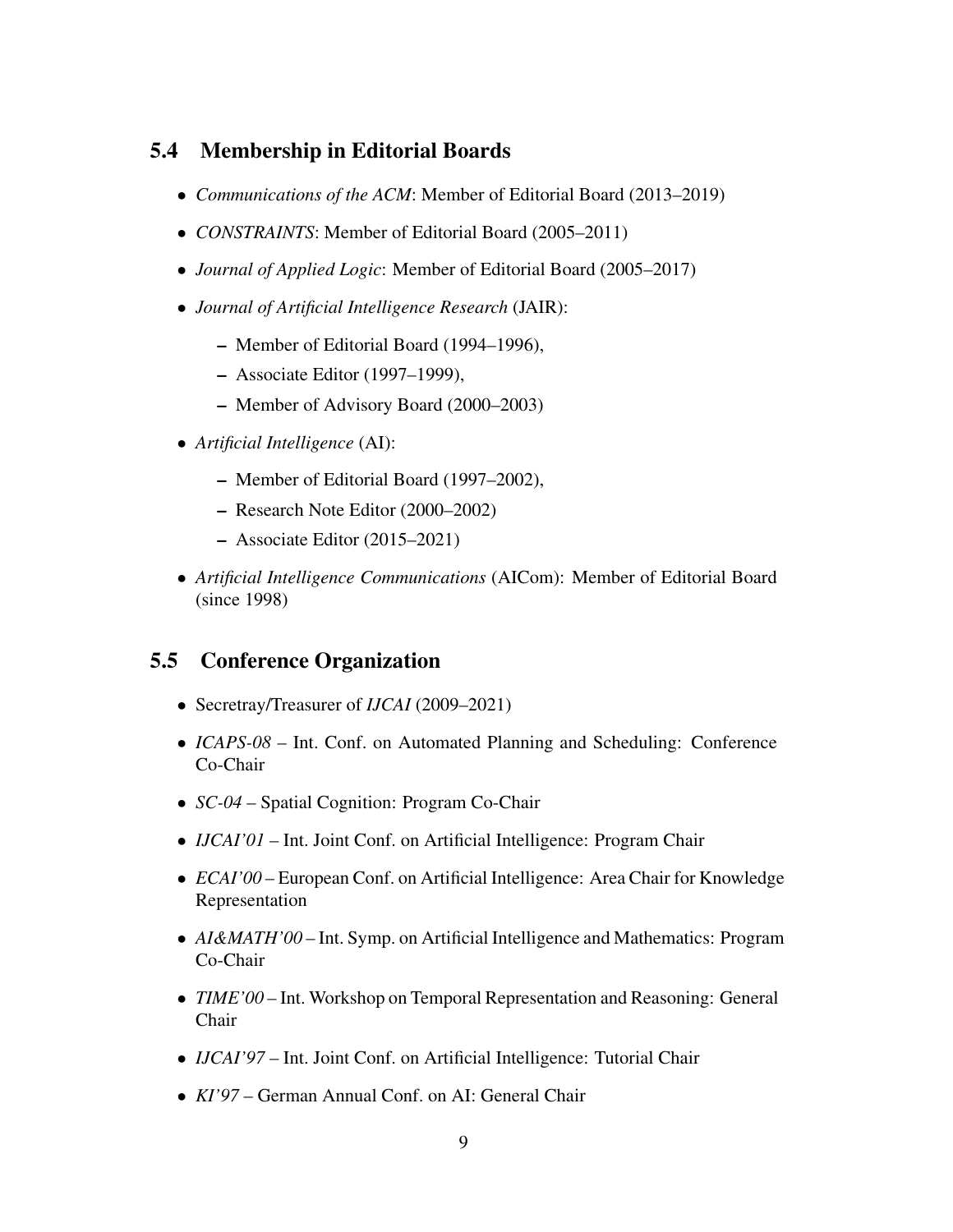- *KI'94* German Annual Conf. on Artificial Intelligence: Program Co-Chair
- *KR'92* Int. Conf. on Principles of Knowledge Representation and Reasoning: Program Co-Chair

# 5.6 Contributions to and Organization of Summer Schools

- *ACAI/ICAPS Summer School on Planning 2011*: Co-Chair
- *ACAI 2007* Advanced Course on Artificial Intelligence: Lecturer
- *ICCL Summer School 2005* Summer School of the International Center for Computational Logic: Lecturer
- *LSS 2002* 11th Annual Logic Summer School at ANU: Lecturer
- *ACAI 2001* Advanced Course on Artificial Intelligence: Lecturer
- *PLANET 2000* Summer School on AI Planning: Lecturer
- Fall School on Cognitive Science 2000: Lecturer
- Fall School on Cognitive Science 1998: Lecturer
- *LC'96* Logic Colloquium: Invited Talk
- *KIFS'96* Künstliche Intelligenz Frühjahresschule: Lecturer
- *ACAI'95* Advanced Course on Artificial Intelligence: Lecturer
- *ESLLI'93* European Summer School on Logic, Language and Information: Invited Talk and Workshop Organization
- *KIFS'92* Künstliche Intelligenz Frühjahresschule: Program Chair
- *ESLLI'91* European Summer School on Logic, Language and Information: Lecturer
- *KIFS'90* Künstliche Intelligenz Frühjahresschule: Lecturer

# 6 Publications

According to *Google Scholar*, my publications have been referenced more than 15000 times and my h-index is 59 (Sep 2021).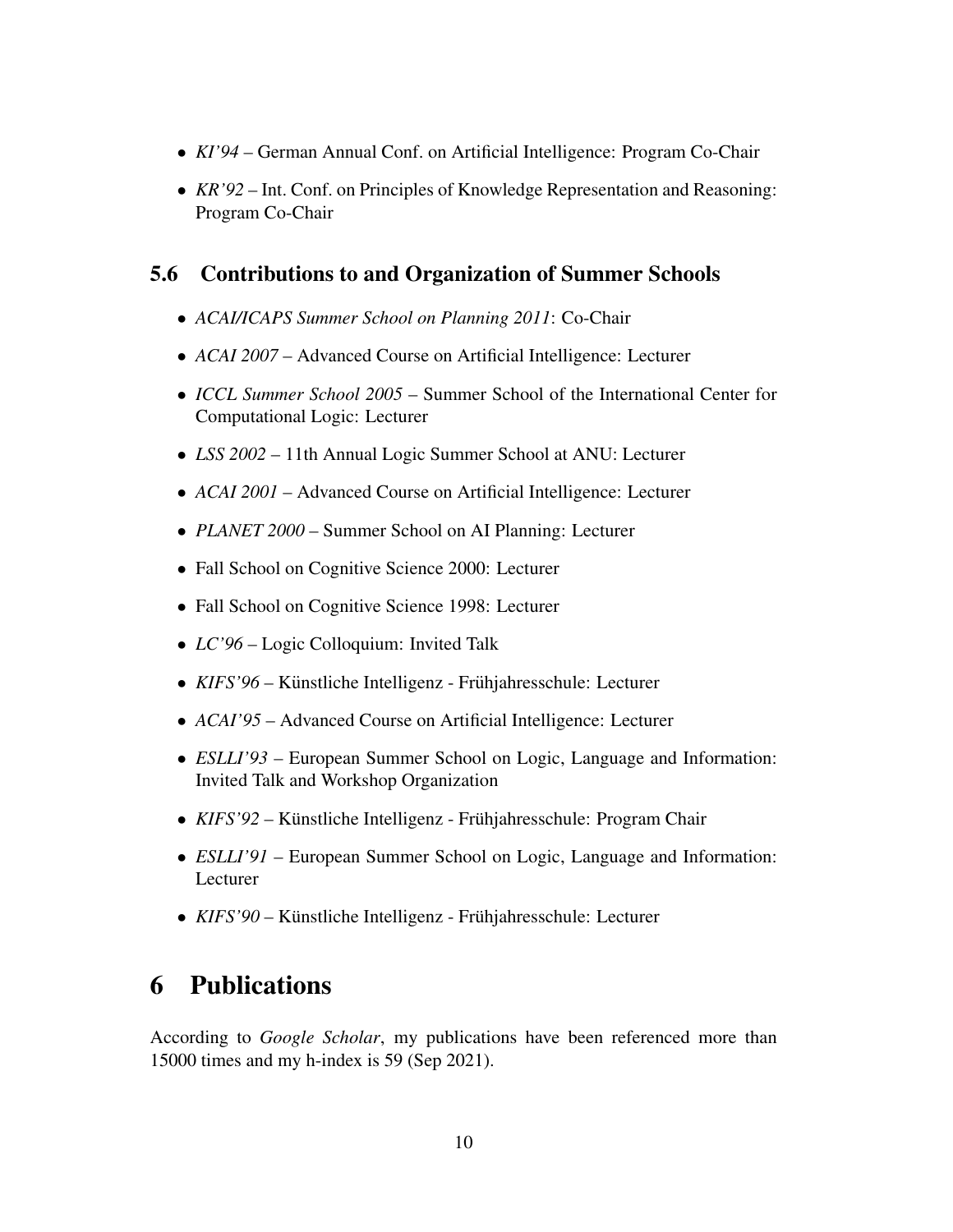### 6.1 Books

- 1. E. Prassler, J. M. Zöllner, R. Bischoff, W. Burgard, R. Haschke, M. Hägele, G. Lawitzky, B. Nebel, P. Ploger, and U. Reiser, editors. ¨ *Towards Service Robots for Everyday Environments - Recent Advances in Designing Service Robots for Complex Tasks in Everyday Environments*, volume 76 of *Springer Tracts in Advanced Robotics*. Springer, 2012
- 2. G. Görz and B. Nebel. *Künstliche Intelligenz*. Fischer, Frankfurt/Main, Germany, 2003
- 3. G. Lakemeyer and B. Nebel, editors. *Exploring AI in the New Millenium*. Morgan Kaufmann, San Francisco, CA, 2002
- 4. G. Lakemeyer and B. Nebel, editors. *Foundations of Knowledge Representation*, volume 810 of *Lecture Notes in Artificial Intelligence*. Springer, Berlin, Heidelberg, New York, 1994
- 5. B. Nebel. *Reasoning and Revision in Hybrid Representation Systems*, volume 422 of *Lecture Notes in Artificial Intelligence*. Springer, Berlin, Heidelberg, New York, 1990

### 6.2 Conference Proceedings

- 6. C. Freksa, B. Nebel, , M. Hegarty, and T. Barkowsky, editors. *Spatial Cognition IX*, volume 8684 of *Lecture Notes in Computer Science*. Springer, 2014
- 7. A. Baca, M. Lames, K. Lyons, B. Nebel, and J. Wiemeyer, editors. *Computer Science in Sport - Mission and Methods, 07.09. - 10.09.2008*, volume 08372 of *Dagstuhl Seminar Proceedings*. Schloss Dagstuhl - Leibniz-Zentrum fur In- ¨ formatik, Germany, 2008
- 8. J. Rintanen, B. Nebel, J. C. Beck, and E. Hansen, editors. *Proceedings of the 18th International Conference on Automated Planing and Scheduling (ICAPS-08)*. AAAI Press, 2008
- 9. A. G. Cohn, C. Freksa, and B. Nebel, editors. *Spatial Cognition: Specialization and Integration, 04.12. - 09.12.2005*, volume 05491 of *Dagstuhl Seminar Proceedings*. Internationales Begegnungs- und Forschungszentrum fuer Informatik (IBFI), Schloss Dagstuhl, Germany, 2007
- 10. C. Freksa, M. Knauff, B. Krieg-Bruckner, B. Nebel, and T. Barkowsky, editors. ¨ *Spatial Cognition IV*, volume 3343 of *Lecture Notes in Computer Science*. Springer, 2004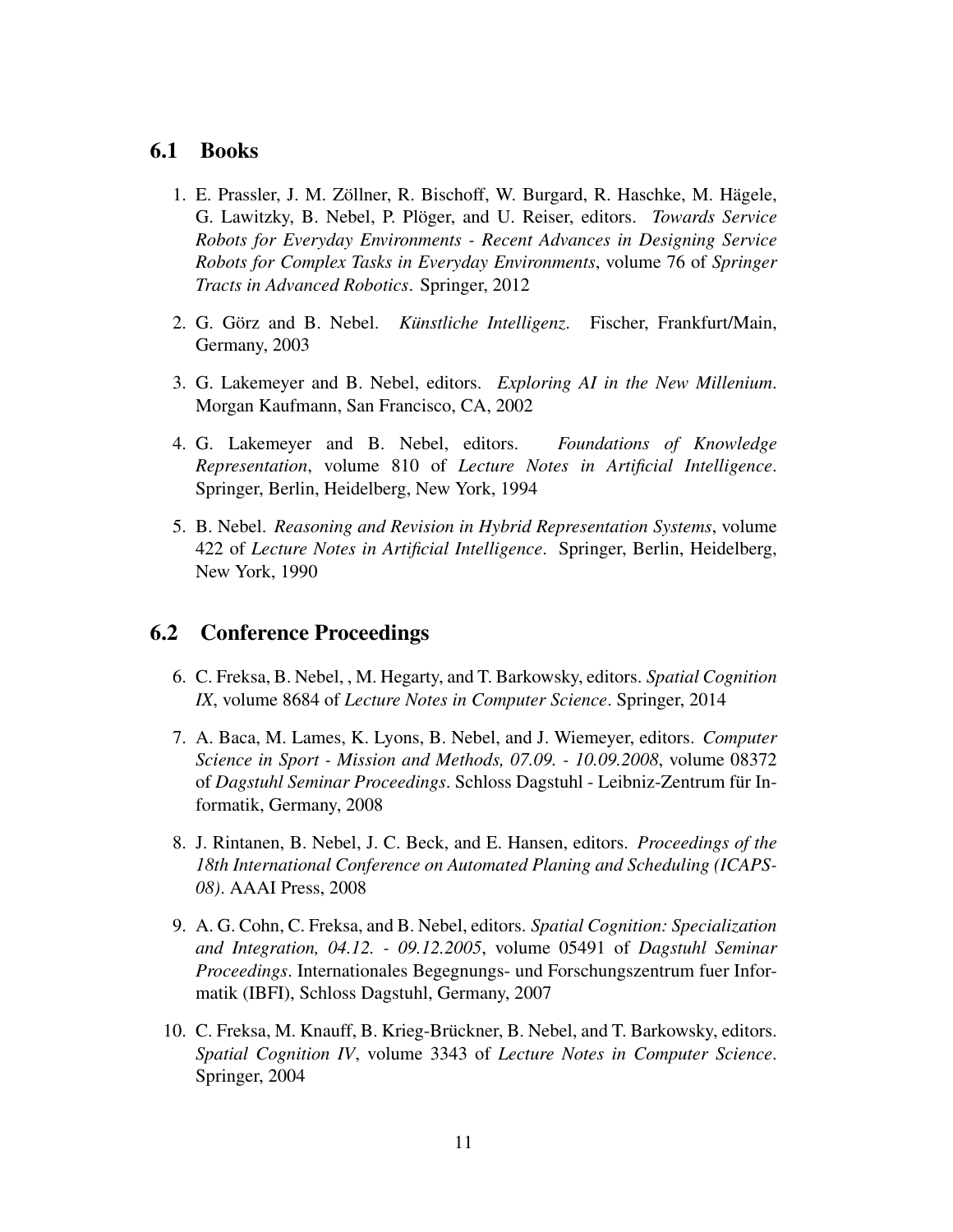- 11. B. Nebel, editor. *Proceedings of the 17th International Joint Conference on Artificial Intelligence (IJCAI-01)*. Morgan Kaufmann, 2001
- 12. G. Brewka, C. Habel, and B. Nebel, editors. *KI-97: Advances in Artificial Intelligence*. Springer, 1997
- 13. B. Nebel and L. Dreschler-Fischer, editors. *KI-94: Advances in Artificial Intelligence*. Springer, 1994
- 14. B. Nebel, W. Swartout, and C. Rich, editors. *Principles of Knowledge Representation and Reasoning: Proceedings of the 3rd International Conference (KR-92)*. Morgan Kaufmann, 1992

### 6.3 Granted Patents

- 15. B. Nebel and T Weigel: *Vorrichtung und Verfahren zur Eingabe von Steuersignalen bei einem computerbasierten simmulierten Tischfussballspiel*, Deutsches Patent- und Markenamt DE 103 29 181, 2005
- 16. B. Nebel, T. Weigel, and J. Koschikowski: *Tischgerät für Tischfußball*, *Hockey oder dergleichen und Verfahren zur automatischen Ansteuerung der an Stangen angeordneten Spielfiguren eines Tischspielgerats f ¨ ur Fußball, Hockey ¨ oder dergleichen*. Deutsches Patent- und Markenamt Patent DE 102 12 475, 2003

#### 6.4 Refereed Journal Papers

- 17. T. Engesser, R. Mattmuller, B. Nebel, and M. Thielscher. Game description ¨ language and dynamic epistemic logic compared. *Artif. Intell.*, 292:103433, 2021
- 18. F. Lindner, R. Mattmüller, and B. Nebel. Evaluation of the moral permissibility of action plans. *Artificial Intelligence*, 287:103350, 2020
- 19. D. Kuhner, L. D. Fiederer, J. Aldinger, F. Burget, M. Völker, R. T. Schirrmeister, C. Do, J. Boedecker, B. Nebel, T. Ball, and W. Burgard. A service assistant combining autonomous robotics, flexible goal formulation, and deep-learning-based brain–computer interfacing. *Robotics and Autonomous Systems*, 116:98 – 113, 2019
- 20. B. Nebel, T. Bolander, T. Engesser, and R. Mattmuller. Implicitly coordinated ¨ multi-agent path finding under destination uncertainty: Success guarantees and computational complexity. *Journal of Artificial Intelligence Research*, 64:497– 527, 2019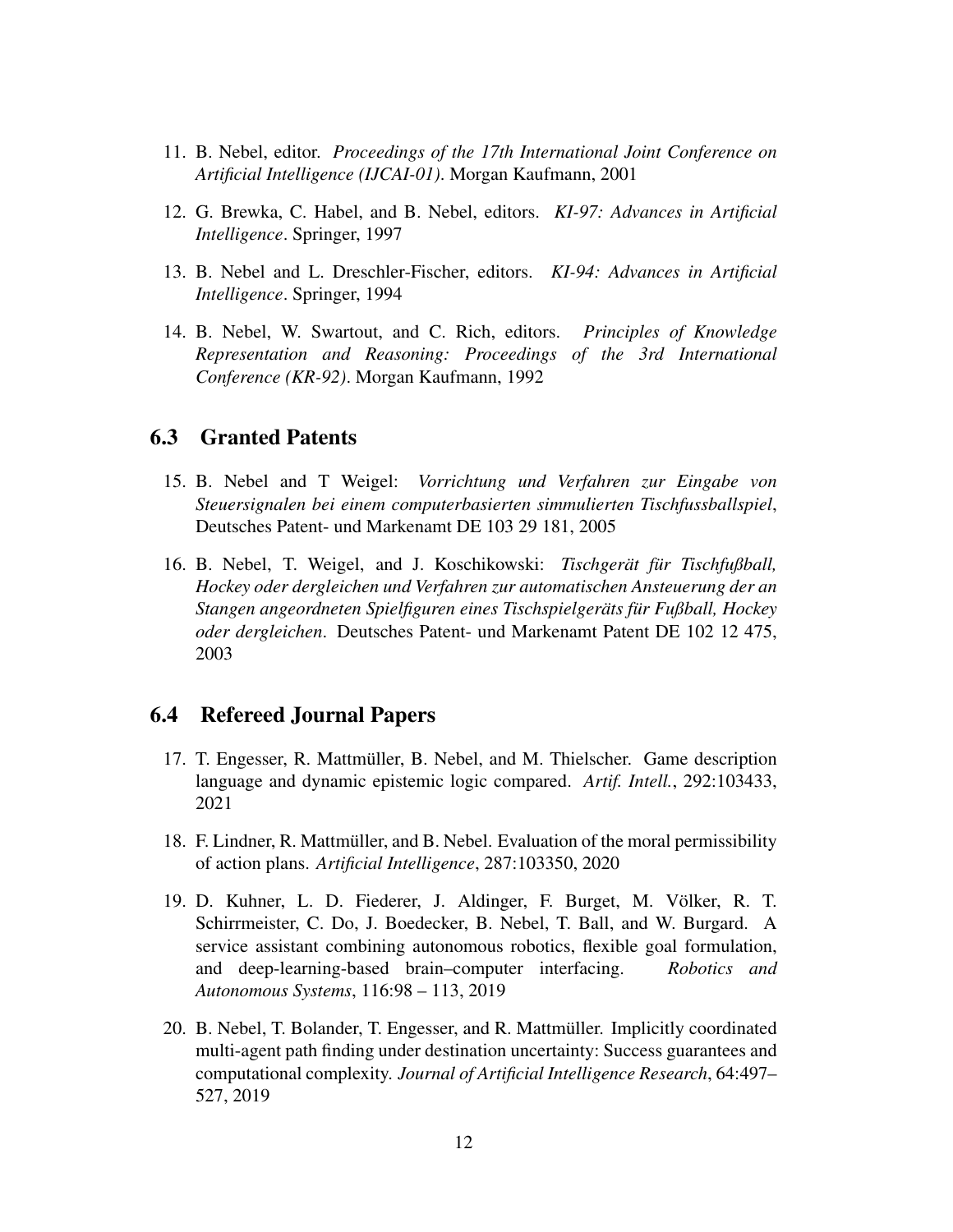- 21. M. Ragni, T. Barkowsky, B. Nebel, and C. Freksa. Cognitive space and spatial cognition: The SFB/TR 8 spatial cognition. *KI*, 30(1):83–88, 2016
- 22. M. Westphal, S. Wölfl, B. Nebel, and J. Renz. On qualitative route descriptions. *J. Philosophical Logic*, 44(2):177–201, 2015
- 23. C. Becker-Asano, F. Ruzzoli, C. Hölscher, and B. Nebel. A multi-agent system based on unity 4 for virtual perception and wayfinding. *Transportation Research Procedia*, 2:452–455, 2014
- 24. K. M. Wurm, C. Dornhege, B. Nebel, W. Burgard, and C. Stachniss. Coordinating heterogeneous teams of robots using temporal symbolic planning. *Autonomous Robots*, 34(4):277–294, 2013
- 25. B. Kleim, T. Ehrig, C. Scheel, C. Becker-Asano, B. Nebel, and B. Tuschen-Caffier. Bewältigungsverhalten in Notfallsituationen aus klinischpsychologischer Perspektive. *Zeitschrift fur Klinische Psychologie und ¨ Psychotherapie 41*, 41(3):166–179, 2012
- 26. C. Scheel, B. Kleim, J. Schmitz, C. Becker-Asano, D. Sun, B. Nebel, and B. Tuschen-Caffier. Psychophysiologische Belastungsreaktivität nach einem simulierten Feuer in einer Parkgarage. *Zeitschrift fur Klinische Psychologie ¨ und Psychotherapie 41*, 41(3):180–189, 2012
- 27. J. Claßen, G. Röger, G. Lakemeyer, and B. Nebel. PLATAS -- integrating planning and the action language Golog. *KI*, 26(1):61–67, 2012
- 28. B. Nebel and C. Freksa. AI approaches to cognitive systems the example of spatial cognition. *Informatik Spektrum*, 34(5):462–468, 2011
- 29. A. Krumnack, L. Bucher, J. Nejasmic, B. Nebel, and M. Knauff. A model for relational reasoning as verbal reasoning. *Cognitive Systems Research*, 12(3- 4):377–392, 2011
- 30. M. Westphal, C. Dornhege, S. Wolfl, M. Gissler, and B. Nebel. Guiding ¨ the generation of manipulation plans by qualitative spatial reasoning. *Spatial Cognition & Computation: An Interdisciplinary Journal*, 11(1):75–102, 2011
- 31. M. Brenner and B. Nebel. Continual planning and acting in dynamic multiagent environments. *Journal of Autonomous Agents and Multiagent Systems*, 19(3):297–331, 2009
- 32. T. Weigel and B. Nebel. Tischfußball: Mensch versus Computer. *Informatik Spektrum*, 31(4):323–332, 2008
- 33. P. Plöger, K. Pervölz, C. Mies, P. Eyerich, M. Brenner, and B. Nebel. The DESIRE service robotics initiative. *KI*, 22(4):29–32, 2008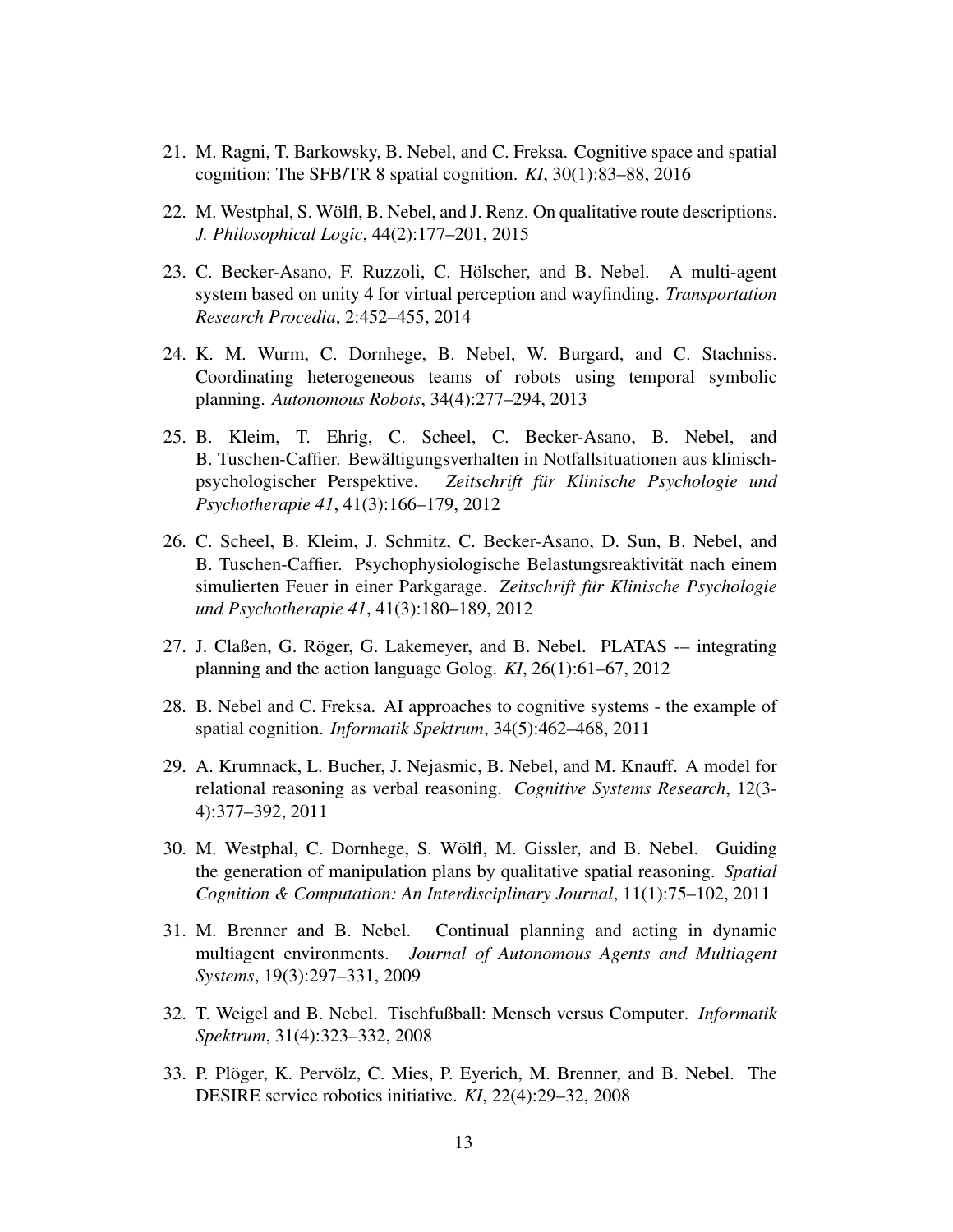- 34. D. Wolter, F. Dylla, S. Wölfl, J. O. Wallgrün, L. Frommberger, B. Nebel, and C. Freksa. SailAway: Spatial cognition in sea navigation. *KI*, 22(1):28–30, 2008
- 35. S. Li and B. Nebel. Qualitative spatial representation and reasoning: A hierarchical approach. *The Computer Journal*, 50(4):391–402, 2007
- 36. S. Thiebaux, J. Hoffmann, and B. Nebel. In defense of axioms in PDDL. *Artificial Intelligence*, 168:38–69, 2005
- 37. B. Nebel and A. Scivos. Formal properties of constraint calculi for qualitative spatial reasoning. *KI*, 16(4):14–18, 2002
- 38. T. Weigel, J. Gutmann, M. Dietl, A. Kleiner, and B. Nebel. CS Freiburg: coordinating robots for successful soccer playing. *IEEE Trans. Robotics and Automation*, 18(5):685–699, 2002
- 39. B. Nebel and M. Jäger. Cooperating physical robots and robotic football. *Upgrade*, 3(5):39–45, 2002
- 40. Y. Dimopoulos, B. Nebel, and F. Toni. On the computational complexity of assumption-based argumentation for default reasoning. *Artificial Intelligence*, 141(1-2):57–78, 2002
- 41. J. Renz and B. Nebel. Efficient methods for qualitative spatial reasoning. *Journal of Artificial Intelligence Research*, 15:289–318, 2001
- 42. B. Nebe. Publikationen, Zitate, Drittmittelprojekte und Promotionen an deutschen Informatikfakultäten im Spiegel des WWW. Informatik-Spektrum, 24(4):234–249, 2001
- 43. J. Hoffmann and B. Nebel. The FF planning system: Fast plan generation through heuristic search. *Journal of Artificial Intelligence Research*, 14:253– 302, 2001
- 44. J.-S. Gutmann, T. Weigel, and B. Nebel. A fast, accurate, and robust method for self-localization in polygonal environments using laser-range-finder. *Advanced Robotics*, 14(8):651–668, 2001
- 45. B. Nebel. On the compilability and expressive power of propositional planning formalisms. *Journal of Artificial Intelligence Research*, 12:271–315, 2000
- 46. B. Nebel. Die Ausdrucksstärke von Planungsformalismen: Eine formale Charakterisierung. *KI*, 13(3):12–19, 1999
- 47. J. Renz and B. Nebel. On the complexity of qualitative spatial reasoning: A maximal tractable fragment of the Region Connection Calculus. *Artificial Intelligence*, 108(1-2):69–123, 1999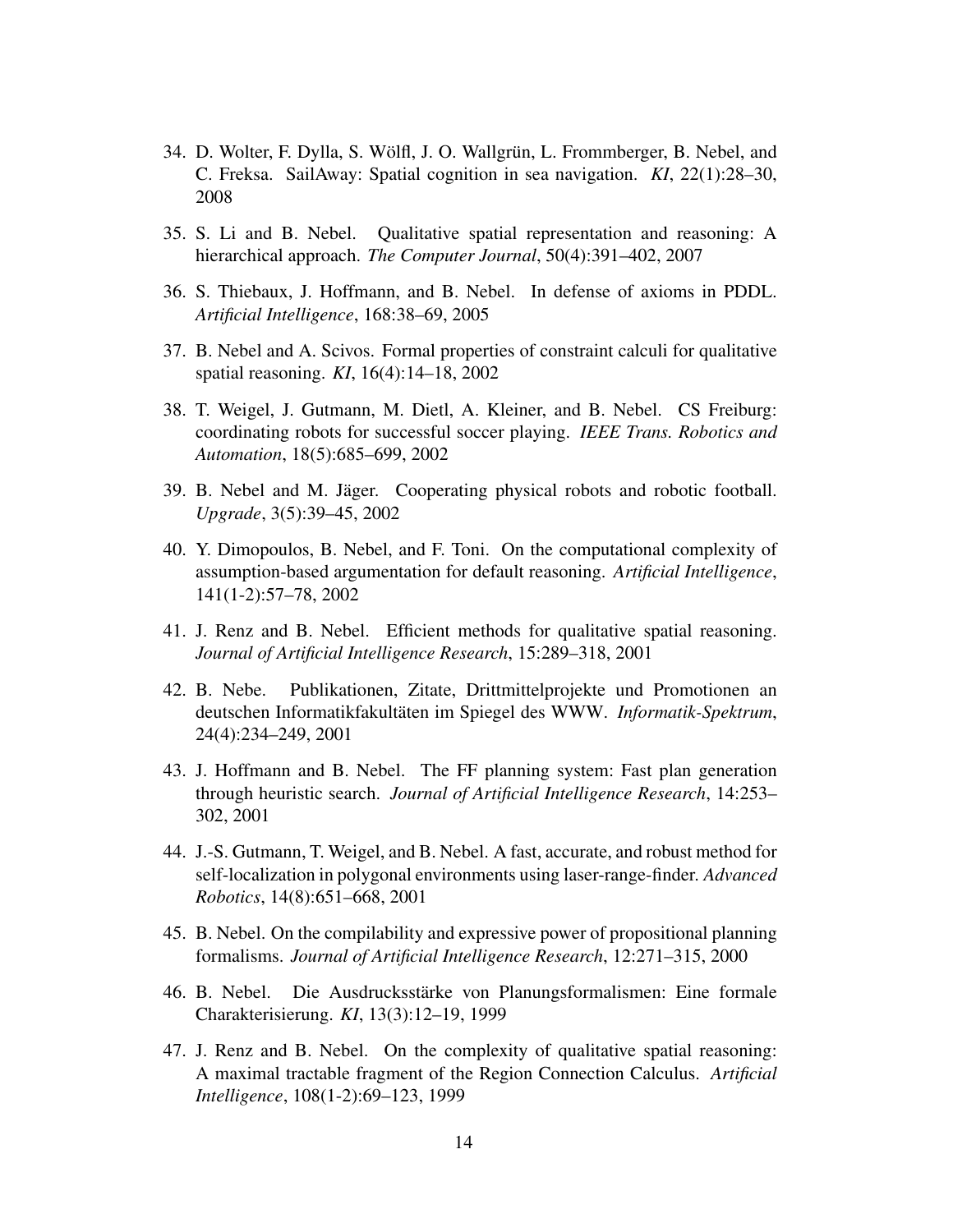- 48. B. Nebel. Solving hard qualitative temporal reasoning problems: Evaluating the efficiency of using the ORD-Horn class. *CONSTRAINTS*, 1(3):175–190, 1997
- 49. C. Bäckström and B. Nebel. Complexity results for  $SAS^+$  planning. *Computational Intelligence*, 11(4):625–655, 1995
- 50. B. Nebel and J. Koehler. Plan reuse versus plan generation: A theoretical and empirical analysis. *Artificial Intelligence*, 76(1-2):427–454, 1995
- 51. B. Nebel and H.-J. Burckert. Reasoning about temporal relations: A maximal ¨ tractable subclass of Allen's interval algebra. *Journal of the Association for Computing Machinery*, 42(1):43–66, 1995
- 52. B. Nebel. Komplexitätsanalysen in der Künstlichen Intelligenz. KI, 9(2):6–14, 1995
- 53. J. Heinsohn, D. Kudenko, B. Nebel, and H.-J. Profitlich. An empirical analysis of terminological representation systems. *Artificial Intelligence*, 68(2):367– 397, 1994
- 54. S. Bergamaschi and B. Nebel. Automatic building and validation of complex object database schemata supporting multiple inheritance. *Applied Intelligence*, 4(2):185–204, 1994
- 55. F. Baader, B. Hollunder, B. Nebel, H.-J. Profitlich, and E. Franconi. An empirical analysis of optimization techniques for terminological representation systems or "making KRIS get a move on". *Applied Intelligence*, 4(2):109–132, 1994
- 56. B. Nebel and C. Bäckström. On the computational complexity of temporal projection, planning, and plan validation. *Artificial Intelligence*, 66(1):125– 160, 1994
- 57. F. Baader, H.-J. Burckert, B. Nebel, W. Nutt, and G. Smolka. On the ¨ expressivity of feature logics with negation, functional uncertainty, and sort equations. *Journal of Logic, Language, and Information*, 2:1–18, 1993
- 58. B. Nebel. Terminological reasoning is inherently intractable. *Artificial Intelligence*, 43:235–249, 1990
- 59. B. Nebel. Computational complexity of terminological reasoning in BACK. *Artificial Intelligence*, 34(3):371–383, 1988
- 60. B. Nebel. How well does a vanilla loop fit into a frame? *Data & Knowledge Engineering*, 1(2):181–194, 1985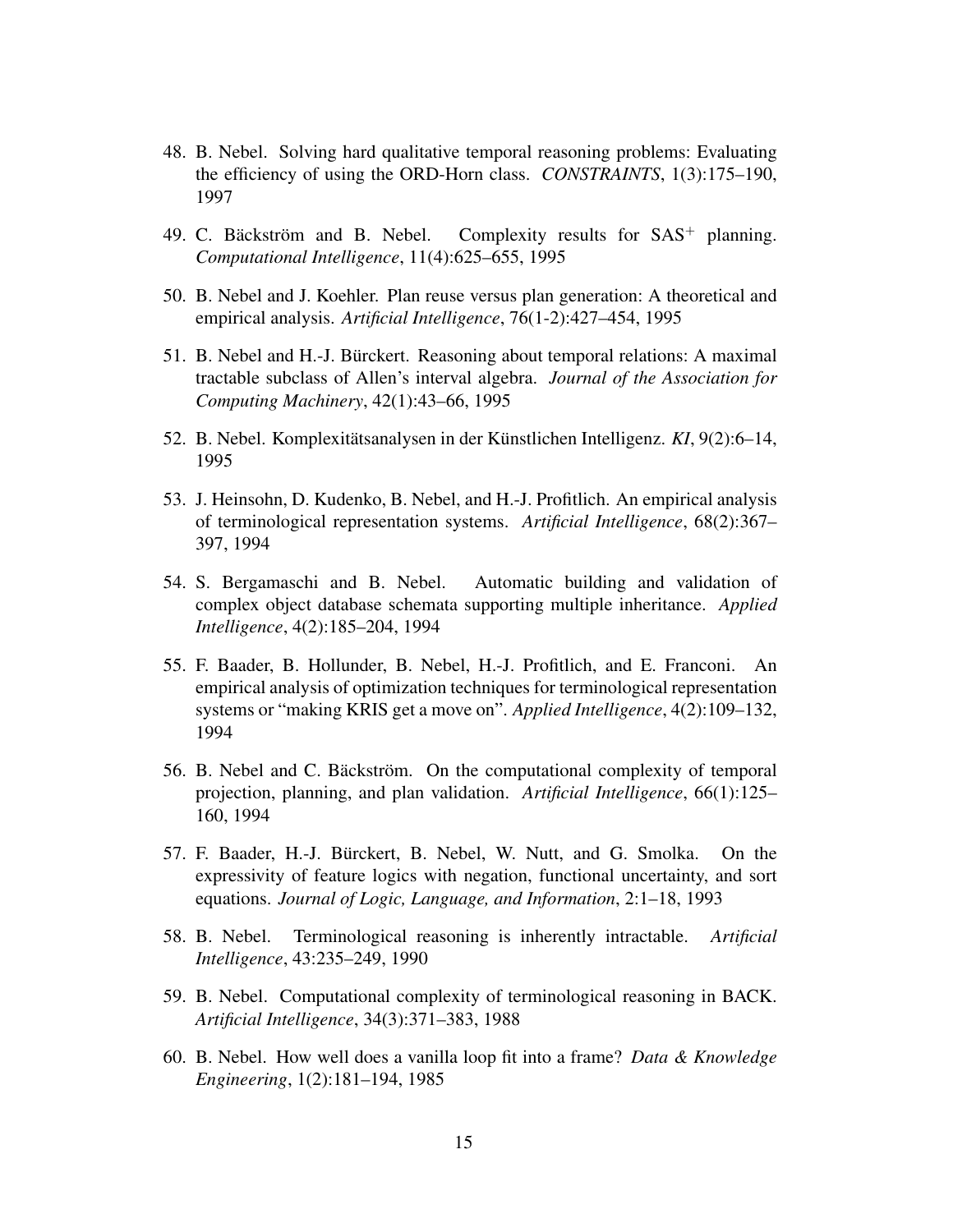#### 6.5 Other Journal Papers

- 61. T. Agotnes, G. Lakemeyer, B. Löwe, and B. Nebel. Planning with epistemic goals (Dagstuhl seminar 14032). *Dagstuhl Reports*, 4(1):83–103, 2014
- 62. B. Nebel and A. Kleiner. Multi-Agenten-Systeme in der Intralogistik Zweiter Teil: Effizient transportieren. *IEE - Elektrische Automatisierung + Antriebstechnik*, (5):34–37, 2012
- 63. B. Nebel and A. Kleiner. Multi-Agenten-Systeme in der Intralogistik Erster Teil: Gemeinsam denken. *IEE - Elektrische Automatisierung + Antriebstechnik*, (4):48–53, 2012
- 64. C. Freksa, H. Schultheis, K. Schill, T. Tenbrink, T. Barkowsky, C. Holscher, ¨ and B. Nebel. Spatial cognition: Reasoning, Action, Interaction. *KI*, 24(4):329–334, 2010
- 65. F. Dylla, D. Wolter, L. Frommberger, C. Freksa, S. Wolfl, and B. Nebel. ¨ Qualitative Methoden zur Steuerung von Agenten - SailAway: Raumkognition zur Steuerung von Schiffen. *Industrie Management*, 4, 2008
- 66. B. Nebel. Helfer aus dem Stadion. *Geist & Gehirn*, (1):6–8, 2002
- 67. B. Nebel. Fußball und Künstliche Intelligenz: Vom Denken zum Handeln. KI, 16(1), 2002
- 68. R. Moratz and B. Nebel. Sichtweisen der kognitiven Robotik. *KI*, 15(3):71, 2001
- 69. L. S. Lopes, J. H. Connell, P. Dario, R. Murphy, P. Bonasso, B. Nebel, N. Nilsson, and R. A. Brooks. Sentience in robots: Applications and challenges. *IEEE Intelligent Systems*, 16(5):66–69, 2001
- 70. J.-S. Gutmann, W. Hatzack, I. Herrmann, B. Nebel, F. Rittinger, A. Topor, and T. Weigel. The CS Freiburg team: Playing robotic soccer based on an explicit world model. *The AI Magazine*, 21(1):37–46, 2000
- 71. B. Nebel, W. Hatzack, T. Weigel, J.-S. Gutmann, I. Herrmann, F. Rittinger, and A. Topor. CS Freiburg's participation at RoboCup'98: The world champions in robotic soccer. *AI Communications*, 11:243–248, 1998
- 72. U. Furbach, H. Bürckert, J. Hertzberg, B. Nebel, G. Brewka, G. Lakemeyer, T. Schaub, and F. Puppe. Ist die Wissensrepräsentation tot? KI, 9(5):18–26, 1995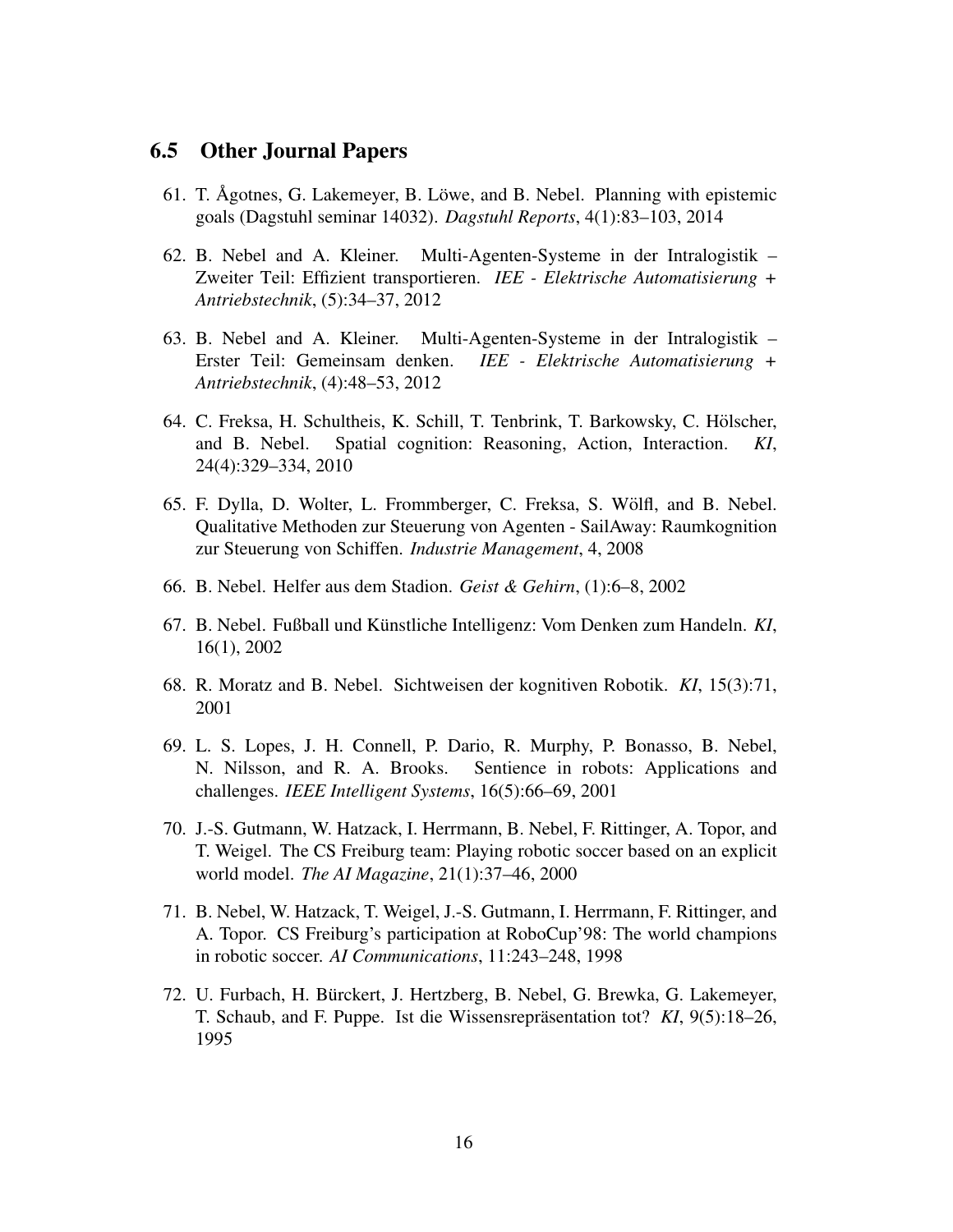73. P. F. Patel-Schneider, B. Owsnicki-Klewe, A. Kobsa, N. Guarino, R. MacGregor, W. S. Mark, D. McGuinness, B. Nebel, A. Schmiedel, and J. Yen. Term subsumption languages in knowledge representation. *The AI Magazine*, 11(2):16–23, 1990

#### 6.6 Refereed Conference Papers

- 74. D. Speck, D. Borukhson, R. Mattmüller, and B. Nebel. On the compilability and expressive power of state-dependent action costs. In *Proceedings of the Thirty-First International Conference on Automated Planning and Scheduling, ICAPS 2021*, pages 358–366. AAAI Press, 2021
- 75. L. Berger, B. Nebel, and M. Ragni. A heuristic agent in multi-agent path finding under destination uncertainty. In *KI 2020: Advances in Artificial Intelligence - 43rd German Conference on AI*, pages 259–266, 2020
- 76. B. Nebel. On the computational complexity of multi-agent pathfinding on directed graphs. In *Proceedings of the Thirtieth International Conference on Automated Planning and Scheduling (ICAPS-2020)*, pages 212–216, 2020
- 77. T. Engesser, R. Mattmuller, B. Nebel, and F. Ritter. Token-based execution ¨ semantics for multi-agent epistemic planning. In *Proceedings of the 17th International Conference on Principles of Knowledge Representation and Reasoning, (KR-2020)*, pages 351–360, 2020
- 78. D. Speck, R. Mattmuller, and B. Nebel. Symbolic top-k planning. In ¨ *Proceedings of the Thirty-FOURTH AAAI Conference on Artificial Intelligence (AAAI-2020)*, pages 9967–9974, 2020
- 79. T. Bolander, T. Engesser, A. Herzig, R. Mattmuller, and B. Nebel. The dynamic ¨ logic of policies and contingent planning. In *Logics in Artificial Intelligence - 16th European Conference, JELIA-2019*, pages 659–674, 2019
- 80. F. Lindner, R. Mattmüller, and B. Nebel. Moral permissibility of action plans. In *Proceedings of the Thirty-Third AAAI Conference on Artificial Intelligence (AAAI-2019)*, pages 7635–7642. AAAI Press, 2019
- 81. D. Kuhner, J. Aldinger, F. Burget, M. Göbelbecker, W. Burgard, and B. Nebel. Closed-loop robot task planning based on referring expressions. In *2018 IEEE/RSJ International Conference on Intelligent Robots and Systems (IROS-2018)*, pages 876–881, 2018
- 82. T. Bolander, T. Engesser, R. Mattmüller, and B. Nebel. Better eager than lazy? How agent types impact the successfulness of implicit coordination. In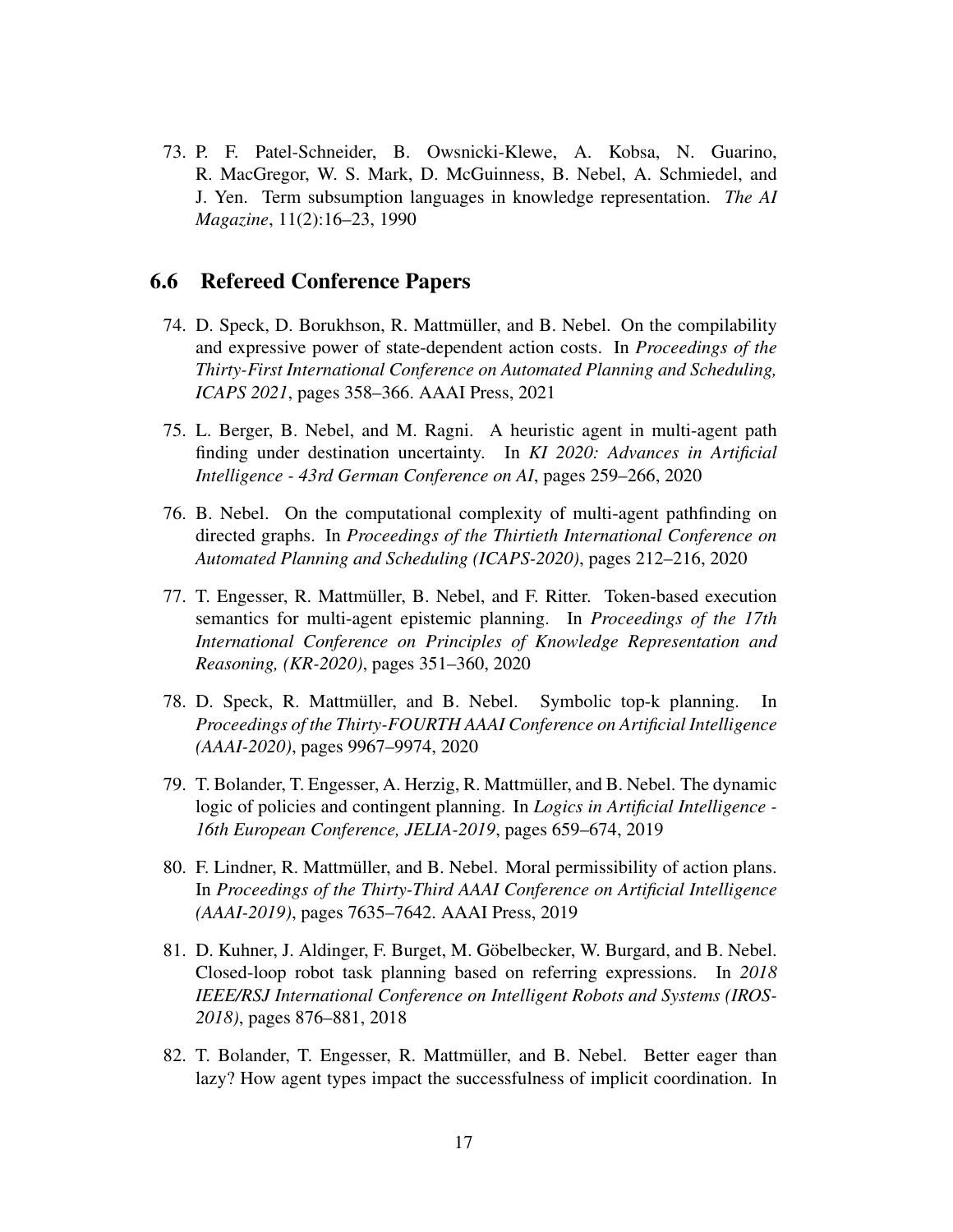*Principles of Knowledge Representation and Reasoning: Proceedings of the Sixteenth International Conference, (KR-2018)*, pages 445–453, 2018

- 83. B. Wright, R. Mattmüller, and B. Nebel. Compiling away soft trajectory constraints in planning. In *Principles of Knowledge Representation and Reasoning: Proceedings of the Sixteenth International Conference, (KR-2018)*, pages 474–483, 2018
- 84. T. Engesser, R. Mattmüller, B. Nebel, and M. Thielscher. Game description language and dynamic epistemic logic compared. In *Proceedings of the Twenty-Seventh International Joint Conference on Artificial Intelligence, (IJCAI-2018)*, pages 1795–1802, 2018
- 85. M. Waters, B. Nebel, L. Padgham, and S. Sardiña. Plan relaxation via action debinding and deordering. In *Proceedings of the Twenty-Eighth International Conference on Automated Planning and Scheduling (ICAPS-2018)*, pages 278– 287, 2018
- 86. B. Wright, O. Brunner, and B. Nebel. On the importance of a research data archive. In *Proceedings of the Thirty-Second AAAI Conference on Artificial Intelligence (AAAI-2018)*, 2018
- 87. R. Mattmüller, F. Geißer, B. Wright, and B. Nebel. On the relationship between state-dependent action costs and conditional effects in planning. In *Proceedings of the Thirty-Second AAAI Conference on Artificial Intelligence (AAAI-18)*, 2018
- 88. A. Hertle and B. Nebel. Efficient auction based coordination for distributed multi-agent planning in temporal domains using resource abstraction. In *KI 2018: Advances in Artificial Intelligence - 41st German Conference on AI, Proceedings*, pages 86–98, 2018
- 89. J. Aldinger and B. Nebel. Interval based relaxation heuristics for numeric planning with action costs. In *KI 2017: Advances in Artificial Intelligence - 40th Annual German Conference on AI*, pages 15–28, 2017
- 90. J. Aldinger and B. Nebel. Interval based relaxation heuristics for numeric planning with action costs. In *Proceedings of the Tenth International Symposium on Combinatorial Search (SOCS-2017)*, pages 155–156, 2017 (short version of publication 89)
- 91. F. Burget, L. D. J. Fiederer, D. Kuhner, M. Volker, J. Aldinger, R. T. ¨ Schirrmeister, C. Do, J. Boedecker, B. Nebel, T. Ball, and W. Burgard. Acting thoughts: Towards a mobile robotic service assistant for users with limited communication skills. In *2017 European Conference on Mobile Robots (ECMR-2017)*, pages 1–6, 2017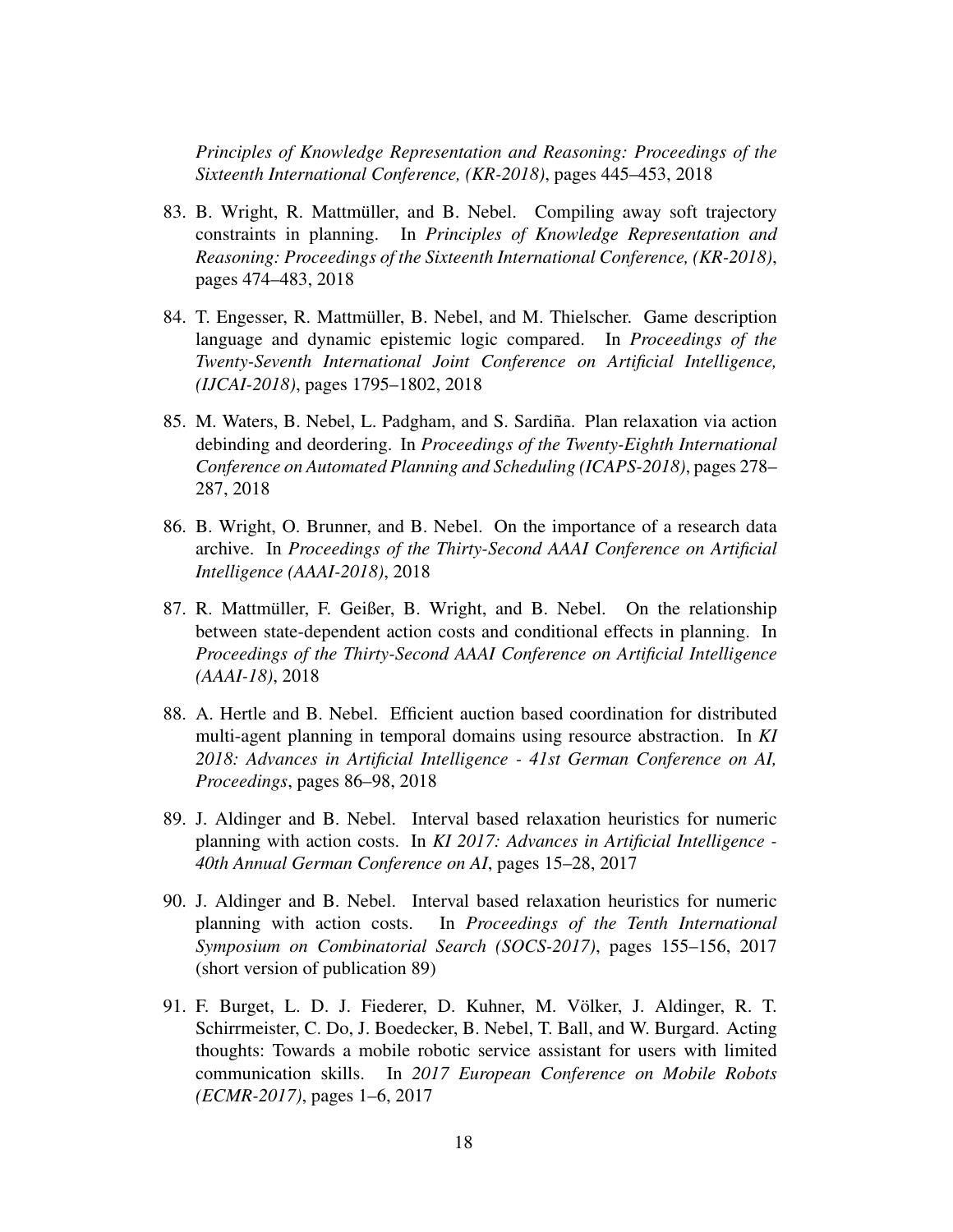- 92. F. Lindner, M. M. Bentzen, and B. Nebel. The HERA approach to morally competent robots. In *2017 IEEE/RSJ International Conference on Intelligent Robots and Systems (IROS-2017)*, pages 6991–6997, 2017
- 93. A. Hertle and B. Nebel. Identifying good poses when doing your household chores: Creation and exploitation of inverse surface reachability maps. In *2017 IEEE/RSJ International Conference on Intelligent Robots and Systems (IROS-2017)*, pages 6053–6058, 2017
- 94. D. Sun, F. Geißer, and B. Nebel. Towards effective localization in dynamic environments. In *2016 IEEE/RSJ International Conference on Intelligent Robots and Systems, (IROS-2016)*, pages 4517–4523, 2016
- 95. T. Schulte and B. Nebel. Trial-based heuristic tree-search for distributed multi-agent planning. In *Proceedings of the Ninth Annual Symposium on Combinatorial Search, (SOCS-2016)*, pages 137–138, 2016
- 96. N. Riesterer, C. Becker-Asano, J. Hue, C. Dornhege, and B. Nebel. The ´ hybrid agent MARCO. In *Proceedings of the 16th International Conference on Multimodal Interaction (ICMI-13)*, pages 80–81, 2013
- 97. C. Becker-Asano, K. O. Arras, and B. Nebel. Robotic tele-presence with daryl in the wild. In *Proceedings of the 2nd International Conference on Human-Agent Interaction (HAI-14)*, pages 91–95, 2014
- 98. C. Becker-Asano, E. Meneses, N. Riesterer, J. Hue, C. Dornhege, and ´ B. Nebel. The hybrid agent MARCO: A multimodal autonomous robotic chess opponent. In *Proceedings of the 2nd International Conference on Human-Agent Interaction (HAI-14)*, pages 173–176, 2014
- 99. J. Löhr, M. Wehrle, M. Fox, and B. Nebel. Symbolic domain predictive control. In *Proceedings of the Twenty-Eighth AAAI Conference on Artificial Intelligence (AAAI-14)*, pages 2315–2321. AAAI Press, 2014
- 100. A. Hertle, C. Dornhege, T. Keller, R. Mattmuller, M. Ortlieb, and B. Nebel. An ¨ experimental comparison of classical, FOND and probabilistic planning. In *KI 2014: Advances in Artificial Intelligence - 37th Annual German Conference on AI*, pages 297–308. Springer, 2014
- 101. D. Sun, A. Kleiner, and B. Nebel. Behavior-based multi-robot collision avoidance. In *2014 IEEE International Conference on Robotics and Automation, (ICRA-14)*, pages 1668–1673. IEEE, 2014
- 102. M. Westphal, J. Hué, S. Wölfl, and B. Nebel. Transition constraints: A study on the computational complexity of qualitative change. In *Proceedings of the 23rd International Joint Conference on Artificial Intelligence (IJCAI-2013)*, pages 1169–1175, 2013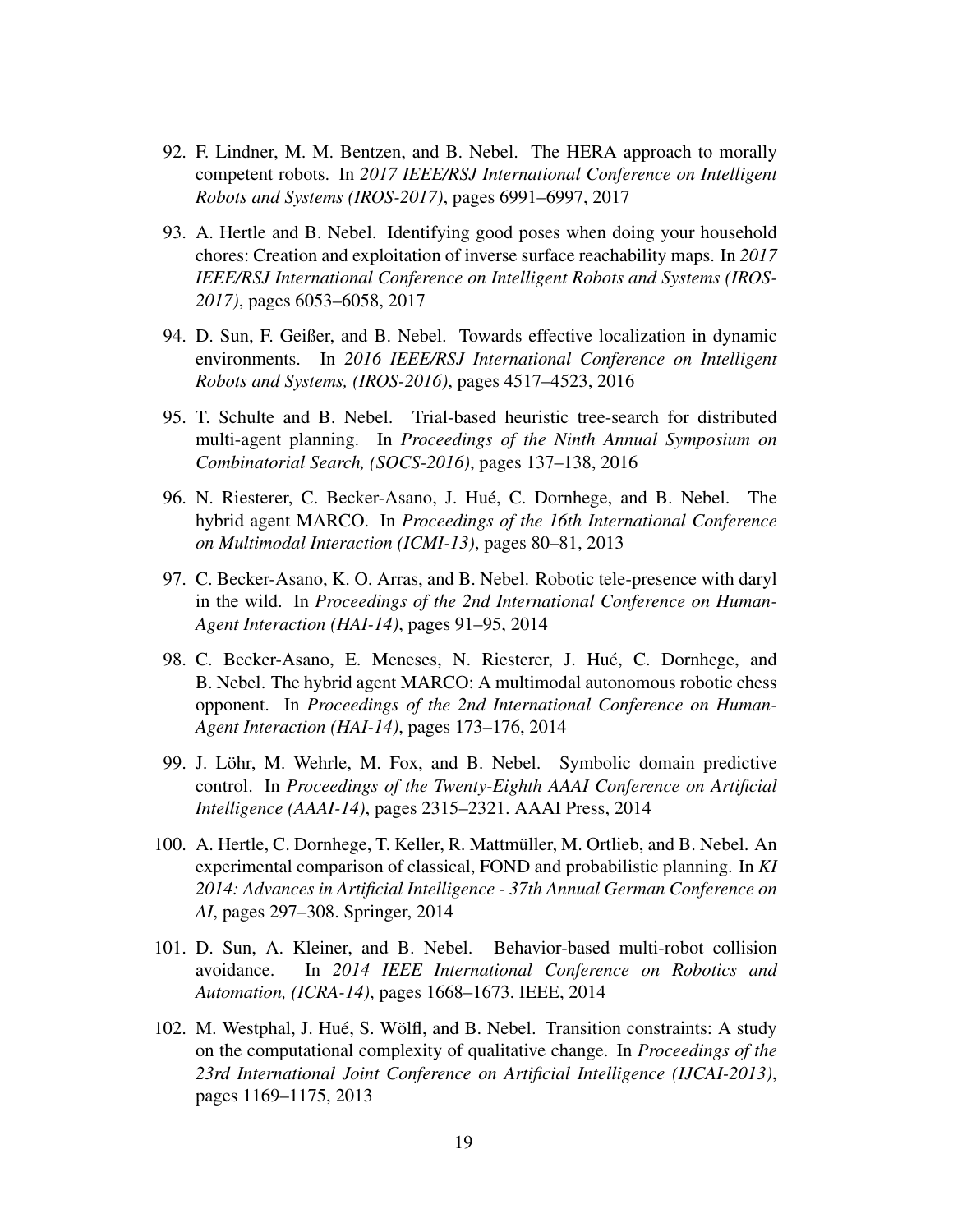- 103. C. Becker-Asano, P. Stahl, M. Ragni, M. Courgeon, J. Martin, and B. Nebel. An affective virtual agent providing embodied feedback in the paired associate task: System design and evaluation. In *Intelligent Virtual Agents - 13th International Conference (IVA-2013)*, pages 406–415, 2013
- 104. J. Lohr, P. Eyerich, S. Winkler, and B. Nebel. Domain predictive control under ¨ uncertain numerical state information. In *Proceedings of the Twenty-Third International Conference on Automated Planning and Scheduling (ICAPS-2013)*. AAAI Press, 2013
- 105. C. Becker-Asano, S. Gustorff, K. O. Arras, K. Ogawa, S. Nishio, H. Ishiguro, and B. Nebel. Robot embodiment, operator modality, and social interaction in tele-existence: a project outline. In *ACM/IEEE International Conference on Human-Robot Interaction, (HRI-2013)*, pages 79–80. IEEE/ACM, 2013
- 106. J. Löhr, B. Nebel, and S. Winkler. Planning based autonomous lander control. In *Proceedings of the Astrodynamics Specialist Conference (AIAA/AAS 2012)*, 2012
- 107. A. Hertle, C. Dornhege, T. Keller, and B. Nebel. Planning with semantic attachments: An object-oriented view. In *Proceedings of the European Conference on Artificial Intelligence (ECAI-12)*, pages 402–407. IOS Press, 2012
- 108. J. Löhr, P. Eyerich, T. Keller, and B. Nebel. A planning based framework for controlling hybrid systems. In *Proceedings of the Twenty-Second International Conference on Automated Planning and Scheduling (ICAPS-2012)*, 2012
- 109. C. Becker-Asano, D. Sun, B. Kleim, C. N. Scheel, B. Tuschen-Caffier, and B. Nebel. Outline of an empirical study on the effects of emotions on strategic behavior in virtual emergencies. In *Affective Computing and Intelligent Interaction - Fourth International Conference, ACII 2011, Memphis, TN, USA, October 9-12, 2011, Proceedings, Part II*, pages 508–517, 2011
- 110. M. Westphal, S. Wolfl, B. Nebel, and J. Renz. On qualitative route descriptions: ¨ Representation and computational complexity. In *IJCAI 2011, Proceedings of the 22nd International Joint Conference on Artificial Intelligence*, pages 1120– 1125, 2011
- 111. A. Kleiner, B. Nebel, and V. A. Ziparo. A mechanism for dynamic ride sharing based on parallel auctions. In *IJCAI 2011, Proceedings of the 22nd International Joint Conference on Artificial Intelligence*, pages 266–272, 2011
- 112. D. Zhang and B. Nebel. Feature induction of linear-chain conditional random fields - A study based on a simulation. In *ICAART 2011 - Proceedings of the*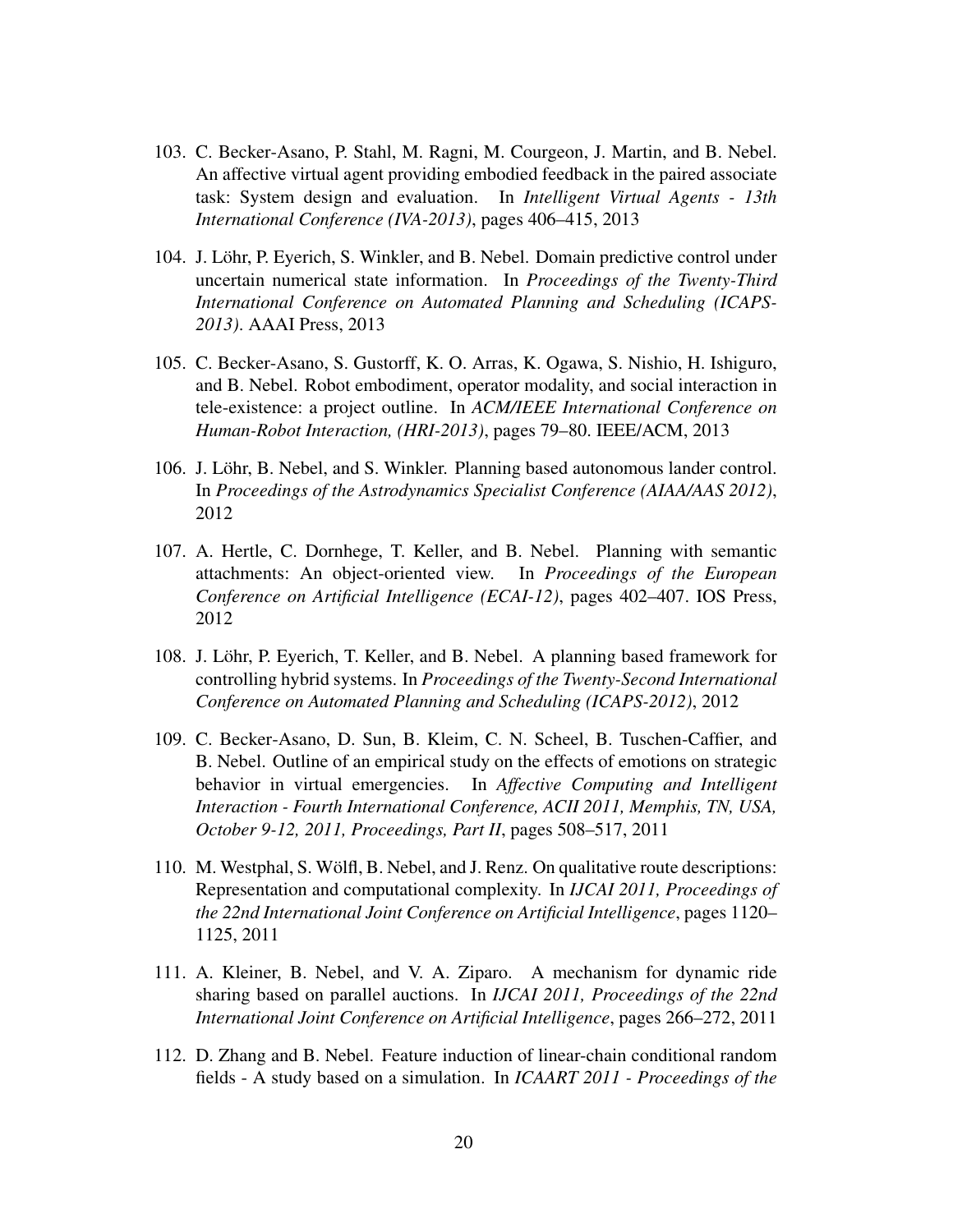*3rd International Conference on Agents and Artificial Intelligence, Volume 1 - Artificial Intelligence, Rome, Italy, January 28-30, 2011*, pages 230–235, 2011

- 113. K. M. Wurm, C. Dornhege, P. Eyerich, C. Stachniss, B. Nebel, and W. Burgard. Coordinated exploration with marsupial teams of robots using temporal symbolic planning. In *2010 IEEE/RSJ International Conference on Intelligent Robots and Systems (IROS 2010)*, pages 5014–5019, 2010
- 114. T. Keller, P. Eyerich, and B. Nebel. Task planning for an autonomous service robot. In *KI 2010: Advances in Artificial Intelligence, 33rd Annual German Conference on AI, Karlsruhe, Germany, September 21-24, 2010. Proceedings*, pages 358–365, 2010
- 115. D. Zhang, Z. Cai, and B. Nebel. Playing tetris using learning by imitation. In *Proceedings of the 11th Annual European Conference on Simulation and AI in Computer Games (GAMEON 2010)*, 2010
- 116. M. Gobelbecker, T. Keller, P. Eyerich, M. Brenner, and B. Nebel. Coming up ¨ with good excuses: What to do when no plan can be found. In *Proceedings of the 20th International Conference on Automated Planning and Scheduling, ICAPS 2010, Toronto, Ontario, Canada, May 12-16, 2010*, pages 81–88, 2010
- 117. M. Gissler, C. Dornhege, B. Nebel, and M. Teschner. Deformable proximity queries and their application in mobile manipulation planning. In *Advances in Visual Computing, 5th International Symposium (ISVC-09)*, volume 5875 of *Lecture Notes in Computer Science*, pages 79–88. Springer, 2009
- 118. D. Zhang, Z. Cai, K. Chen, and B. Nebel. A game controller based on multiple sensors. In *Proceedings of the International Conference on Advances in Computer Entertainment Technology (ACE-09)*, volume 422 of *ACM International Conference Proceeding Series*, pages 375–378. ACM, 2009
- 119. B. Nebel and J. Renz. A fixed-parameter tractable algorithm for spatiotemporal calendar management. In *Proceedings of the 21st International Joint Conference on Artificial Intelligence (IJCAI-2009)*, pages 879–884, 2009
- 120. C. Dornhege, P. Eyerich, T. Keller, S. Trüg, M. Brenner, and B. Nebel. Semantic attachments for domain-independent planning systems. In *Proceedings of the 19th International Conference on Automated Planning and Scheduling (ICAPS-09)*, pages 114–121. AAAI Press, 2009
- 121. P. Eyerich, M. Brenner, and B. Nebel. On the complexity of planning operator subsumption. In *Proceedings of the Eleventh International Conference on Principles of Knowledge Representation and Reasoning (KR-2008)*, pages 518–527. AAAI Press, 2008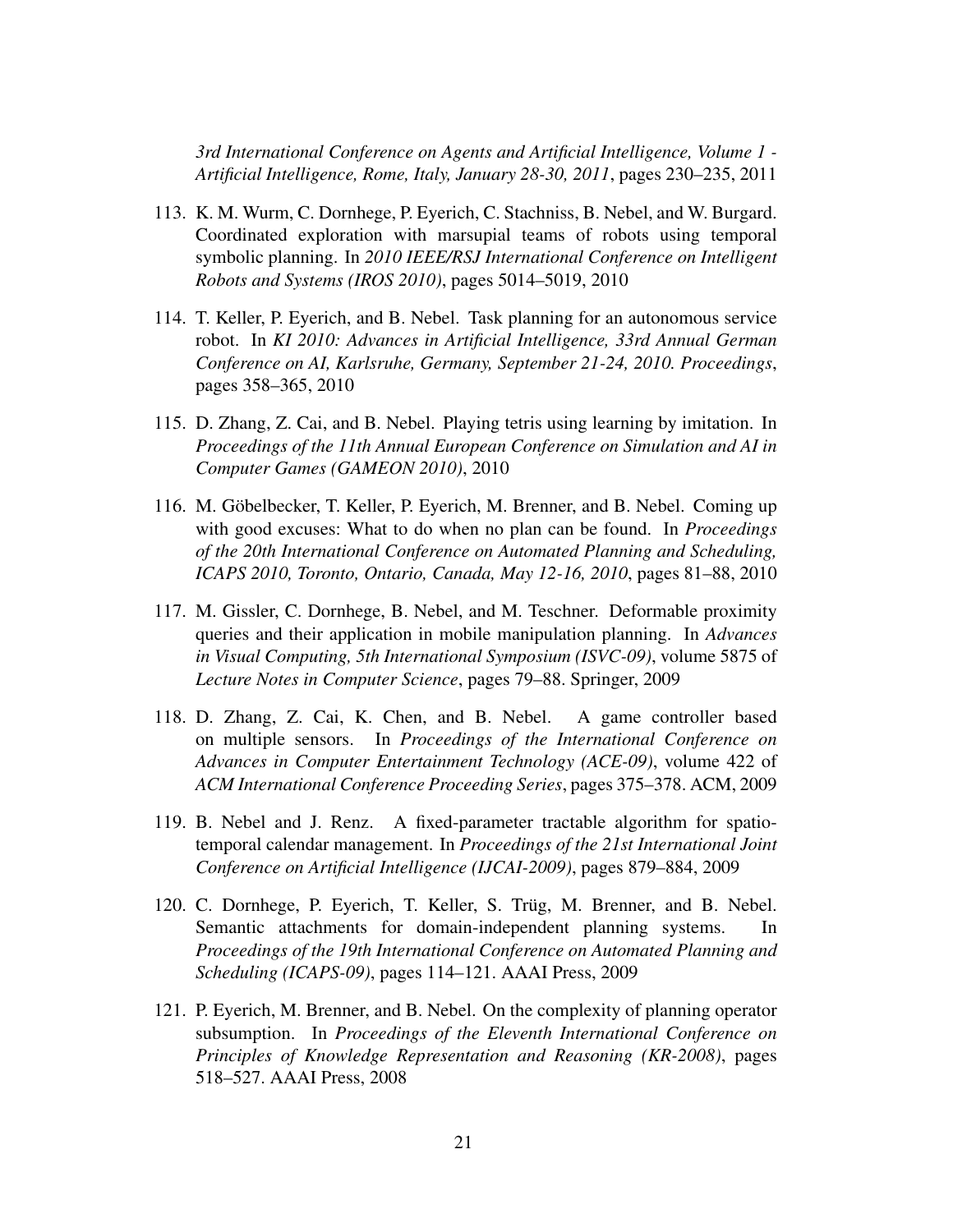- 122. G. Röger, M. Helmert, and B. Nebel. On the relative expressiveness of ADL and Golog: The last piece in the puzzle. In *Proceedings of the Eleventh International Conference on Principles of Knowledge Representation and Reasoning (KR-08)*, pages 544–550. AAAI Press, 2008
- 123. S. Kupferschmid, M. Wehrle, B. Nebel, and A. Podelski. Faster than Uppaal? In *Computer Aided Verification, 20th International Conference, CAV 2008, Princeton, NJ, USA, July 7-14, 2008, Proceedings*, pages 552–555, 2008
- 124. D. Zhang, B. Nebel, and A. Hornung. Switching attention learning a paradigm for introspection and incremental learning. In *Proceedings of Fifth International Conference on Computational Intelligence, Robotics and Autonomous Systems (CIRAS-08)*, pages 99–104, 2008
- 125. D. Wolter, F. Dylla, L. Frommberger, J. O. Wallgrün, B. Nebel, and S. Wölfl. Qualitative spatial reasoning for rule compliant agent navigation. In *Proceedings of the Twentieth International Florida Artificial Intelligence Research Society Conference (FLAIRS-07)*, pages 673–674. AAAI Press, 2007
- 126. D. Zhang and B. Nebel. Recording and segmenting table soccer games initial results. In *Proceedings of the 1st International Symposium on Skill Science 2007 (ISSS-2007)*, pages 193–195, 2007. Poster
- 127. G. Röger and B. Nebel. Expressiveness of ADL and Golog: Functions make a difference. In *Proceedings of the 22nd AAAI Conference on Artificial Intelligence (AAAI-2007)*, pages 1051–1056. AAAI Press, 2007
- 128. V. A. Ziparo, A. Kleiner, B. Nebel, and D. Nardi. RFID-based exploration for large robot teams. In *2007 IEEE International Conference on Robotics and Automation (ICRA-2007)*, pages 4606–4613, 2007
- 129. D. Zhang and B. Nebel. Learning a table soccer robot a new action sequence by observing and imitating. In *Proceedings of the Third Artificial Intelligence and Interactive Digital Entertainment Conference (AIIDE-07)*, pages 61–67. AAAI Press, 2007
- 130. J. Claßen, P. Eyerich, G. Lakemeyer, and B. Nebel. Towards an integration of Golog and planning. In *IJCAI 2007, Proceedings of the 20th International Joint Conference on Artificial Intelligence*, pages 1846–1851, 2007
- 131. M. Brenner and B. Nebel. Continual planning and acting in dynamic multiagent environments. In *Proceedings of the International Symposium on Practical Cognitive Agents and Robots (PCAR-06)*, pages 15–26, Perth, WA, 2006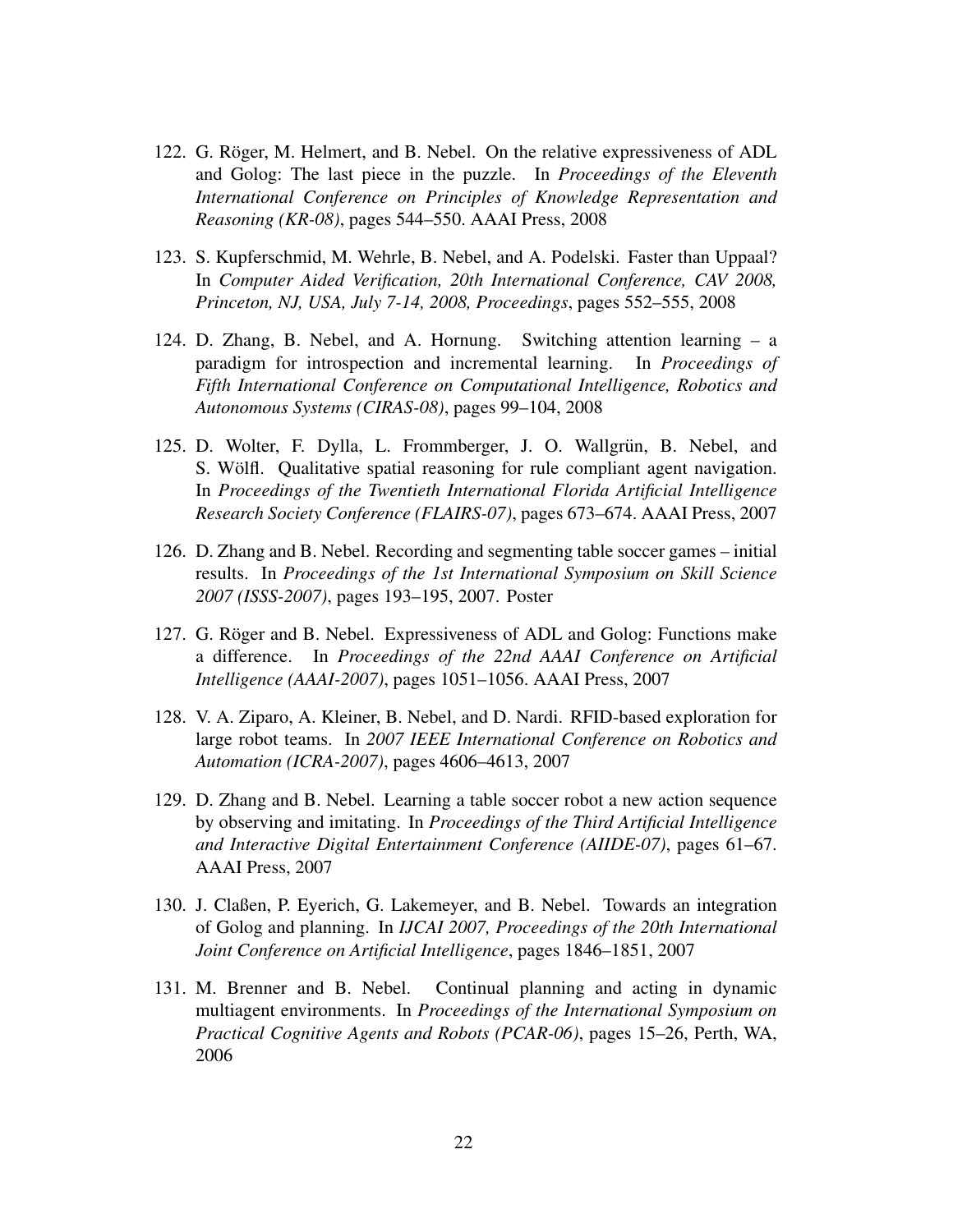- 132. P. Eyerich, B. Nebel, G. Lakemeyer, and J. Claßen. GOLOG and PDDL: What is the relative expressiveness? In *Proceedings of the International Symposium on Practical Cognitive Agents and Robots (PCAR-06)*, pages 93–104, Perth, WA, 2006
- 133. A. Kleiner, J. Prediger, and B. Nebel. RFID technology-based exploration and SLAM for search and rescue. In *2006 IEEE/RSJ International Conference on Intelligent Robots and Systems, IROS 2006, October 9-15, 2006, Beijing, China*, pages 4054–4059, 2006
- 134. J. Boeddinghaus, M. Ragni, M. Knauff, and B. Nebel. Simulating spatial reasoning using ACT-R. In *Proceedings of the Seventh International Conference on Cognitive Modeling (ICCM-06)*, pages 62–67, 2006
- 135. M. Ragni, M. Knauff, and B. Nebel. A computational model for spatial reasoning with mental models. In *Proceedings of the 27th Annual Cognitive Science Conference (CogSci-05)*, pages 1797–1806. Lawrence Erlbaum, 2005
- 136. T. Weigel, K. Rechert, and B. Nebel. Behavior recognition and opponent modeling for adaptive table soccer playing. In *KI 2005: Advances in Artificial Intelligence*, volume 3698 of *Lecture Notes in Computer Science*, pages 335– 350. Springer, 2005
- 137. A. Kleiner, M. Brenner, T. Bräuer, C. Dornhege, M. Göbelbecker, M. Luber, J. Prediger, J. Stückler, and B. Nebel. Successful search and rescue in simulated disaster areas. In *RoboCup 2005: Robot Soccer World Cup IX*, pages 323–334. Springer, 2005
- 138. A. Scivos and B. Nebel. The finest of its class: The natural point-based ternary calculus LR for qualitative spatial reasoning. In *Spatial Cognition IV*, volume 3343 of *Lecture Notes in Computer Science*, pages 283–303. Springer, 2004
- 139. B. Nebel and Y. Babovich-Lierler. When are behaviour networks wellbehaved? In *Proceedings of the 16th Eureopean Conference on Artificial Intelligence, ECAI'2004, including Prestigious Applicants of Intelligent Systems, PAIS 2004*, pages 672–676. IOS Press, 2004
- 140. C. Köhler, A. Ottlik, H. Nagel, and B. Nebel. Qualitative reasoning feeding back into quantitative model-based tracking. In *Proceedings of the 16th Eureopean Conference on Artificial Intelligence, ECAI'2004, including Prestigious Applicants of Intelligent Systems, PAIS 2004*, pages 1041–1042. IOS Press, 2004
- 141. S. Trüg, J. Hoffmann, and B. Nebel. Applying automatic planning systems to airport ground-traffic control - A feasibility study. In *KI 2004: Advances in Artificial Intelligence, 27th Annual German Conference on AI, KI 2004, Ulm,*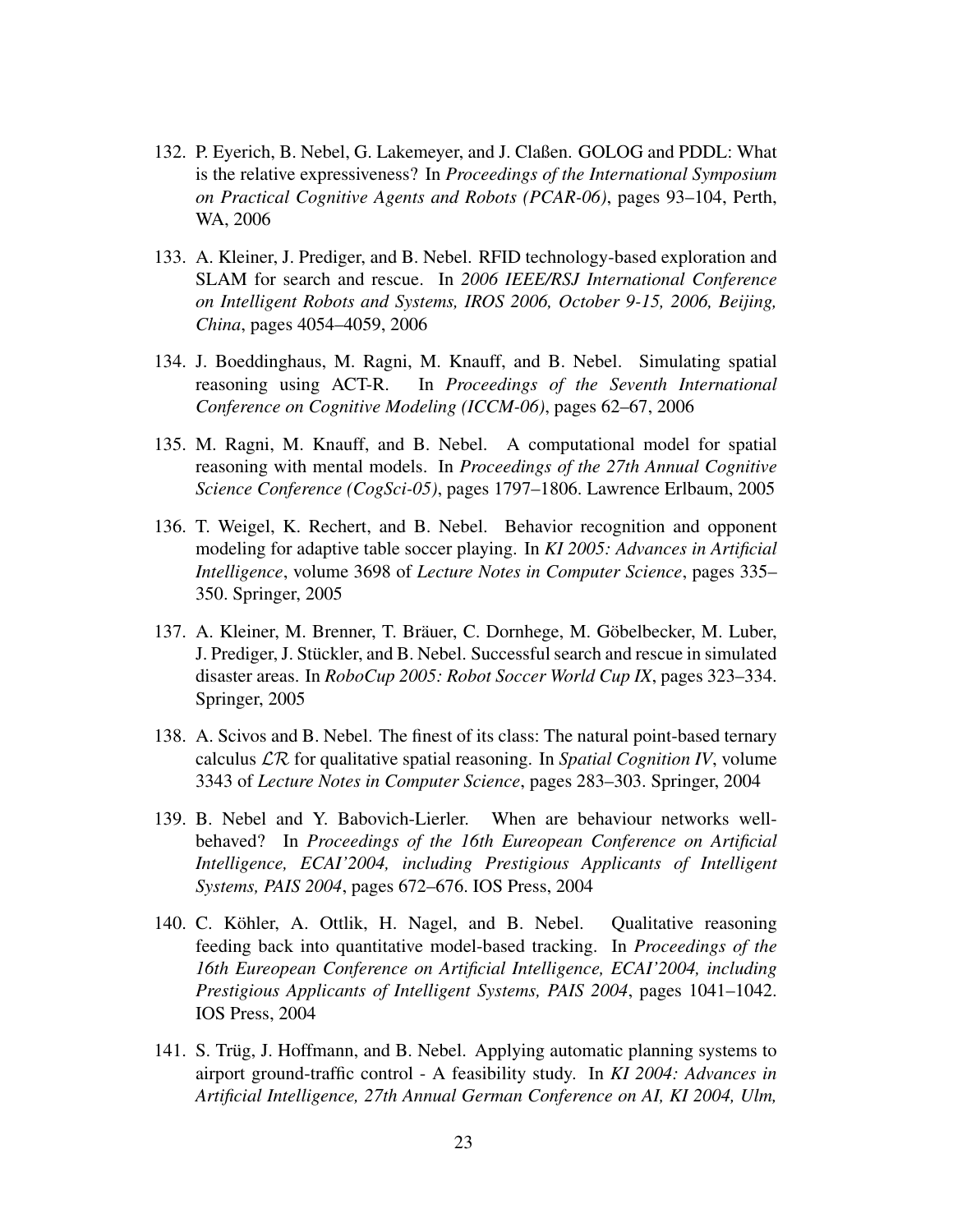*Germany, September 20-24, 2004, Proceedings*, pages 183–197. Springer, 2004

- 142. M. Tacke, T. Weigel, and B. Nebel. Decision-theoretic planning for playing table soccer. In *KI 2004: Advances in Artificial Intelligence, 27th Annual German Conference on AI, KI 2004, Ulm, Germany, September 20-24, 2004, Proceedings*, pages 213–225. Springer, 2004
- 143. T. Weigel, D. Zhang, K. Rechert, and B. Nebel. Adaptive vision for playing table soccer. In *KI 2004: Advances in Artificial Intelligence, 27th Annual German Conference on AI, KI 2004, Ulm, Germany, September 20-24, 2004, Proceedings*, pages 424–438. Springer, 2004
- 144. R. Moratz, B. Nebel, and C. Freksa. Qualitative spatial reasoning about relative position: The tradeoff between strong formal properties and successful reasoning about route graphs. In *Spatial Cognition III*, pages 385–400. Springer, 2003
- 145. A. Karol, B. Nebel, C. J. Stanton, and M. Williams. Case based game play in the RoboCup four-legged league part I: The theoretical model. In *RoboCup 2003: Robot Soccer World Cup VII*, pages 739–747. Springer, 2003
- 146. S. Thiebaux, J. Hoffmann, and B. Nebel. In defense of PDDL axioms. In ´ *IJCAI-03, Proceedings of the Eighteenth International Joint Conference on Artificial Intelligence*, pages 961–968, 2003
- 147. A. Kleiner, M. Dietl, and B. Nebel. Towards a life-long learning soccer agent. In G. A. Kaminka, P. U. Lima, and R. Rojas, editors, *RoboCup 2002: Robot Soccer World Cup VI*, volume 2752 of *Lecture Notes in Computer Science*, pages 126–134. Springer, 2002
- 148. T. Weigel and B. Nebel. KiRo an autonomous table soccer player. In G. A. Kaminka, P. U. Lima, and R. Rojas, editors, *RoboCup 2002: Robot Soccer World Cup VI*, volume 2752 of *Lecture Notes in Computer Science*, pages 384– 392. Springer, 2002
- 149. A. Gerevini and B. Nebel. Qualitative spatio-temporal reasoning with RCC-8 and allen's interval calculus: Computational complexity. In *Proceedings of the 15th Eureopean Conference on Artificial Intelligence, ECAI'2002, Lyon, France, July 2002*, pages 312–316. IOS Press, 2002
- 150. M. Jager and B. Nebel. Dynamic decentralized area partitioning for ¨ cooperating cleaning robots. In *Proceedings of the 2002 IEEE International Conference on Robotics and Automation, ICRA 2002, May 11-15, 2002, Washington, DC, USA*, pages 3577–3582, 2002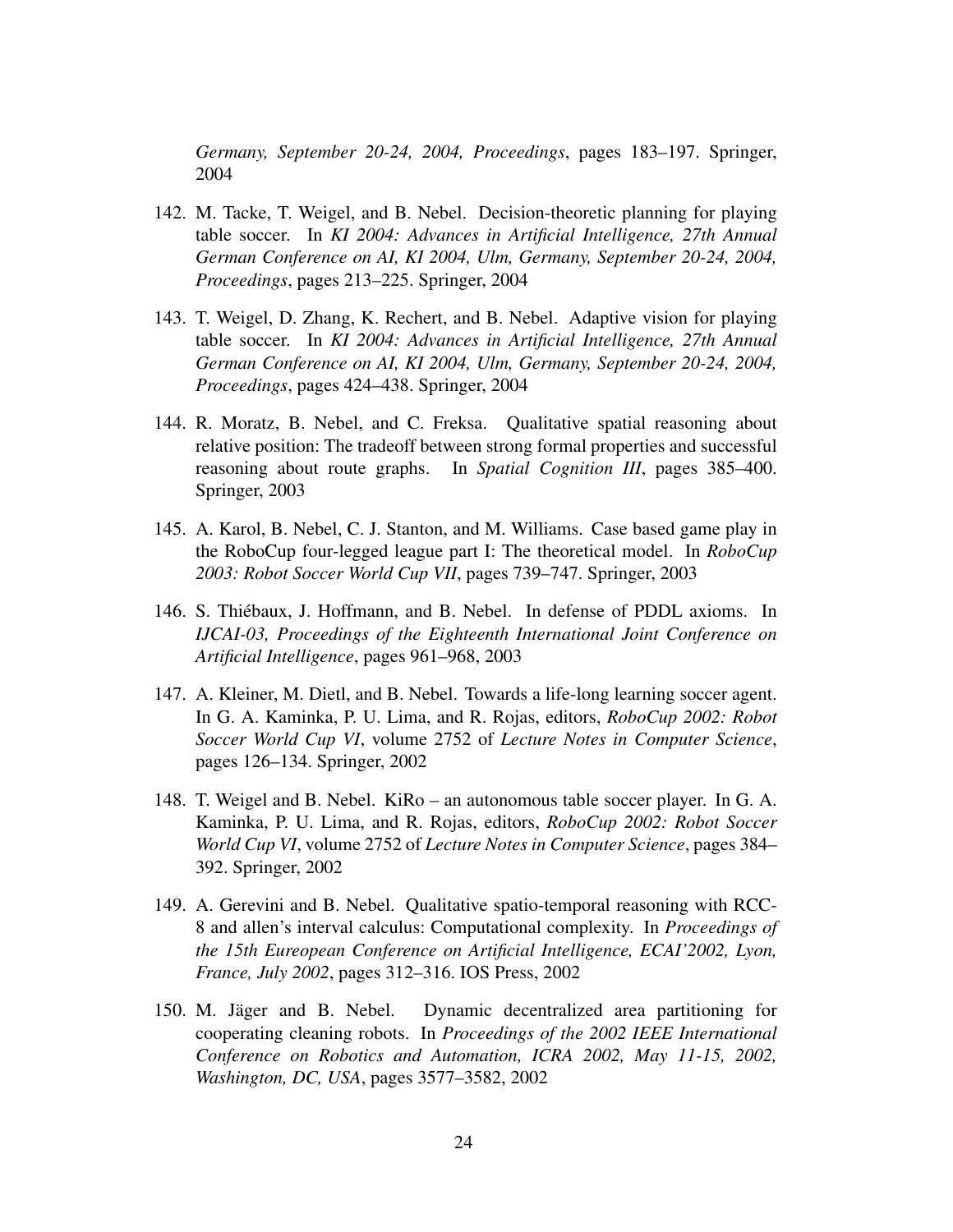- 151. W. Hatzack and B. Nebel. Solving the operational traffic control problem. In A. Cesta, editor, *Pre-Proceedings of the 5th European Conference on Planning (ECP'01)*, pages 37–48, Toledo, Spain, 2001. The proceedings were published in 2014 by AAAI Press
- 152. J. Hoffmann and B. Nebel. Rifo revisited: Detecting relaxed irrelevance. In A. Cesta, editor, *Pre-Proceedings of the 5th European Conference on Planning (ECP'01)*, pages 325–336, Toledo, Spain, 2001. The proceedings were published in 2014 by AAAI Press
- 153. M. Dietl, J.-S. Gutmann, and B. Nebel. Cooperative sensing in dynamic environments. In *Proceedings of the International Conference on Intelligent Robots and Systems (IROS-2001)*, pages 1706–1713. IEEE/RSJ, 2001
- 154. M. Jager and B. Nebel. Decentralized collision avoidance, deadlock detection, ¨ and deadlock resolution for multiple mobile robots. In *Proceedings of the International Conference on Intelligent Robots and Systems (IROS-2001)*, pages 1213–1219. IEEE/RSJ, 2001
- 155. T. Weigel, A. Kleiner, F. Diesch, M. Dietl, J.-S. Gutmann, B. Nebel, P. Stiegeler, and B. Szerbakowski. CS Freiburg 2001. In A. Birk, S. Coradeschi, and S. Tadokoro, editors, *RoboCup-2001: Robot Soccer World Cup V*, pages 26–38, Berlin, Heidelberg, New York, 2002. Springer
- 156. G. Isekenmeier, B. Nebel, and T. Weigel. Evaluation of the performance of CS Freiburg 1999 and CS Freiburg 2000. In A. Birk, S. Coradeschi, and S. Tadokoro, editors, *International RoboCup Symposium 2001*, pages 393–398. Springer, 2001
- 157. M. Dietl, J.-S. Gutmann, and B. Nebel. CS Freiburg: Global view by cooperative sensing. In A. Birk, S. Coradeschi, and S. Tadokoro, editors, *International RoboCup Symposium 2001*, pages 133–143. Springer, 2001
- 158. T. Weigel, J.-S. Gutmann, B. Nebel, K. Müller, and M. Dietl. CS Freiburg: Sophisticated skills and effective cooperation. In *Proceedings of the European Control Conference*, pages 545–550, 2001
- 159. A. Scivos and B. Nebel. Double-crossing: Decidability and computational complexity of a qualitative calculus for navigation. In *Spatial Information Theory: Foundations of Geographic Information Science, International Conference, COSIT 2001*, pages 431–446, 2001
- 160. T. Weigel, W. Auerbach, M. Dietl, B. Dumler, J.-S. Gutmann, K. Marko, ¨ K. Müller, B. Nebel, B. Szerbakowski, and M. Thiel. CS Freiburg: Doing the right thing in a group. In P. Stone, T. Balch, and G. Kraetzschmar, editors,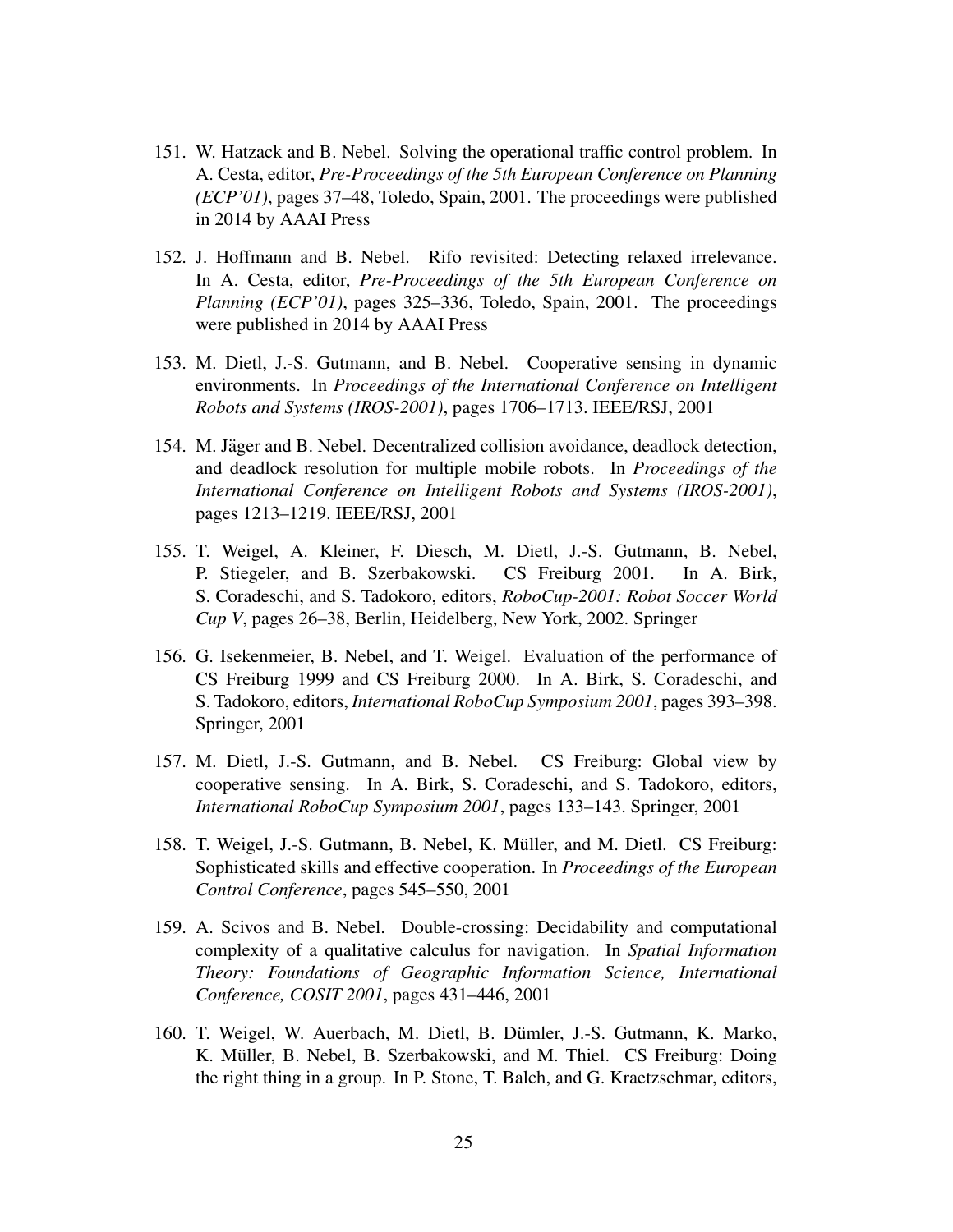*RoboCup-2000: Robot Soccer World Cup IV*, pages 52–63, Berlin, Heidelberg, New York, 2001. Springer

- 161. Y. Dimopoulos, B. Nebel, and F. Toni. Finding admissible and preferred arguments can be very hard. In A. Cohn, F. Giunchiglia, and B. Selman, editors, *Principles of Knowledge Representation and Reasoning: Proceedings of the 7th International Conference (KR-2000)*, pages 53–61, Breckenridge, CO, 2000. Morgan Kaufmann
- 162. J.-S. Gutmann, B. Nebel, and C. Reetz. CS Freiburg: Architektur und Aktionsauswahl im Roboterfußball. In R. Dillmann, H. Wörn, and M. von Ehr, editors, *Autonome Mobile System 2000*, Informatik aktuell, pages 345– 352, Karlsruhe, Germany, 2000. Springer
- 163. J.-S. Gutmann, W. Hatzack, I. Herrmann, B. Nebel, F. Rittinger, A. Topor, and T. Weigel. Reliable self-localization, multirobot sensor integration, accurate path-planning and basic soccer skills: Playing an effective game of robotic soccer. In *Proceedings of the Nineth International Conference on Advanced Robotics (ICAR'99)*, pages 1412–1419, 1999
- 164. J.-S. Gutmann, T. Weigel, and B. Nebel. Fast, accurate, and robust selflocalization in polygonal environments. In *Proceedings of the International Conference on Intelligent Robots and Systems (IROS'99)*, pages 1412–1419. IEEE/RSJ, 1999
- 165. B. Nebel. What is the expressive power of disjunctive preconditions? In S. Biundo and M. Fox, editors, *Recent Advances in AI Planning. 5th European Conference on Planning (ECP'99)*, pages 294–307, Durham, UK, 1999. Springer
- 166. B. Nebel. Compilation schemes: A theoretical tool for assessing the expressive power of planning formalisms. In W. Burgard, A. B. Cremers, and T. Christaller, editors, *KI-99: Advances in Artificial Intelligence*, pages 183– 194, Bonn, Germany, 1999. Springer
- 167. Y. Dimopoulos, B. Nebel, and F. Toni. Preferred arguments are harder to compute than stable extensions. In *Proceedings of the 16th International Joint Conference on Artificial Intelligence (IJCAI-99)*, pages 36–43, Stockholm, Sweden, 1999. Morgan Kaufmann
- 168. J.-S. Gutmann, T. Weigel, and B. Nebel. Fast, accurate, and robust selflocalization in the RoboCup environment. In M. Veloso, E. Pagello, and H. Kitano, editors, *RoboCup-99: Robot Soccer World Cup III*, pages 304–317, Berlin, Heidelberg, New York, 2000. Springer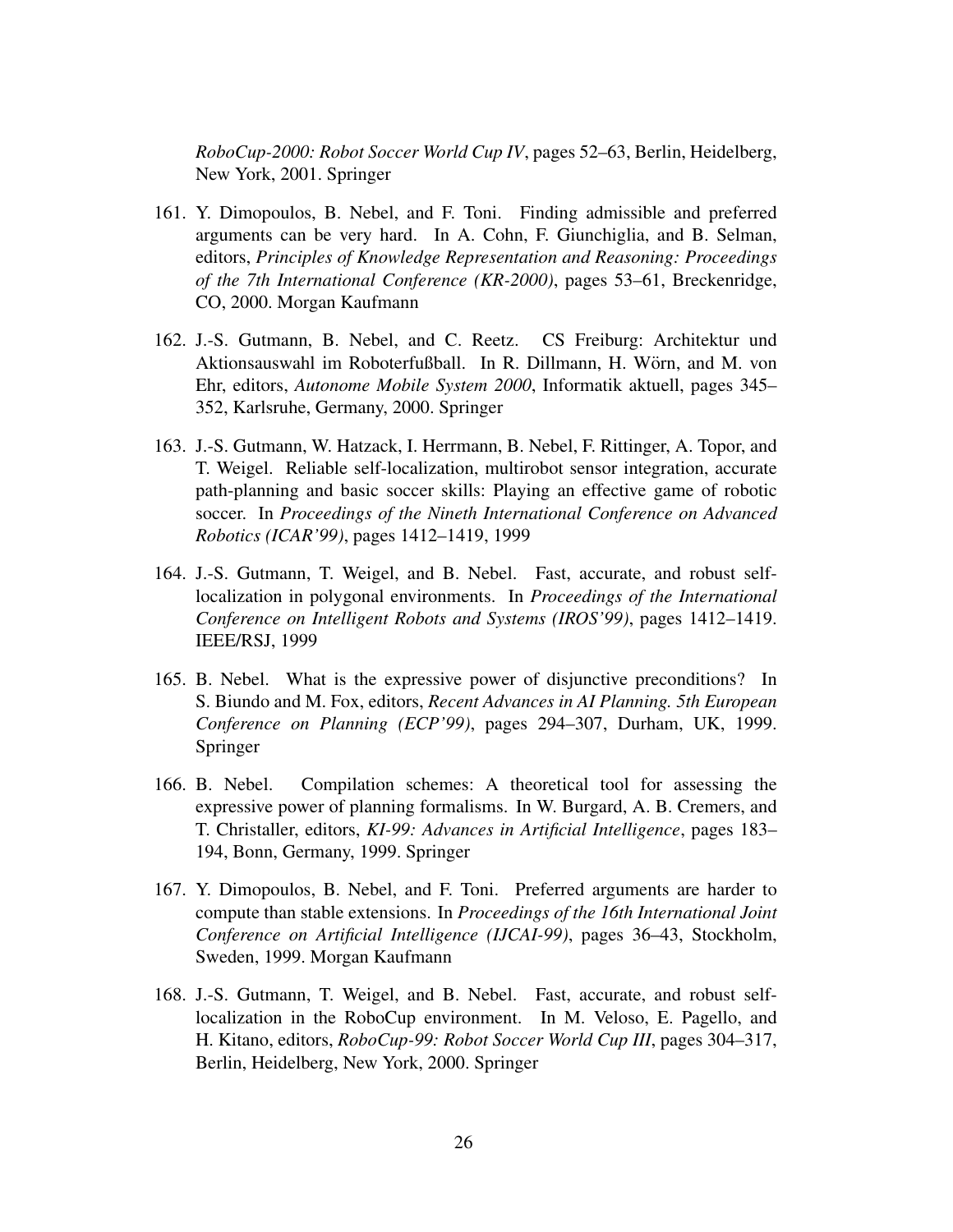- 169. B. Nebel, J.-S. Gutmann, and W. Hatzack. The CS Freiburg '99 team. In M. Veloso, E. Pagello, and H. Kitano, editors, *RoboCup-99: Robot Soccer World Cup III*, pages 703–706, Berlin, Heidelberg, New York, 2000. Springer
- 170. J. Renz and B. Nebel. Efficient methods for qualitative spatial reasoning. In *Proceedings of the 13th European Conference on Artificial Intelligence (ECAI-98)*, pages 562–566, Brighton, UK, 1998. Wiley
- 171. J.-S. Gutmann and B. Nebel. Navigation mobiler Roboter mit Laserscans. In P. Levi, T. Bräunl, and N. Oswald, editors, *Autonome Mobile System 1997*, Informatik aktuell, pages 36–47, Stuttgart, Germany, 1997. Springer
- 172. Y. Dimopoulos, B. Nebel, and J. Koehler. Encoding planning problems in nonmonotonic logic programs. In *Recent Advances in AI Planning. 4th European Conference on Planning (ECP'97)*, pages 169–181, Toulouse, France, 1997. Springer
- 173. J. Koehler, B. Nebel, J. Hoffmann, and Y. Dimopoulos. Extending planning graphs to an ADL subset. In *Recent Advances in AI Planning. 4th European Conference on Planning (ECP'97)*, pages 273–285, Toulouse, France, 1997. Springer
- 174. B. Nebel, Y. Dimopoulos, and J. Koehler. Ignoring irrelevant facts and operators in plan generation. In *Recent Advances in AI Planning. 4th European Conference on Planning (ECP'97)*, pages 338–350, Toulouse, France, 1997. Springer
- 175. J. Renz and B. Nebel. On the complexity of qualitative spatial reasoning: A maximal tractable fragment of the Region Connection Calculus. In *Proceedings of the 15th International Joint Conference on Artificial Intelligence (IJCAI-97)*, pages 522–527, Nagoya, Japan, 1997. Morgan Kaufmann
- 176. B. Nebel. Solving hard qualitative temporal reasoning problems: Evaluating the efficiency of using the ORD-Horn class. In *Proceedings of the 12th European Conference on Artificial Intelligence (ECAI-96)*, pages 38–42, Budapest, Hungary, 1996. Wiley
- 177. B. Nebel. Komplexitätsanalysen in der Künstlichen Intelligenz. KI, 9(2):6–14, 1995
- 178. E. André, W. Finkler, W. Graf, K. Harbusch, J. Heinsohn, A. Kilger, B. Nebel, P. Hans-Jürgen, T. Rist, W. Wahlster, A. Butz, and A. Jameson. Wip: From multimedia to intellimedia (abstract of video). In *Proceedings of the 14th International Joint Conference on Artificial Intelligence (IJCAI-95)*, pages 2053–2054, Montreal, Canada, 1995. Morgan Kaufmann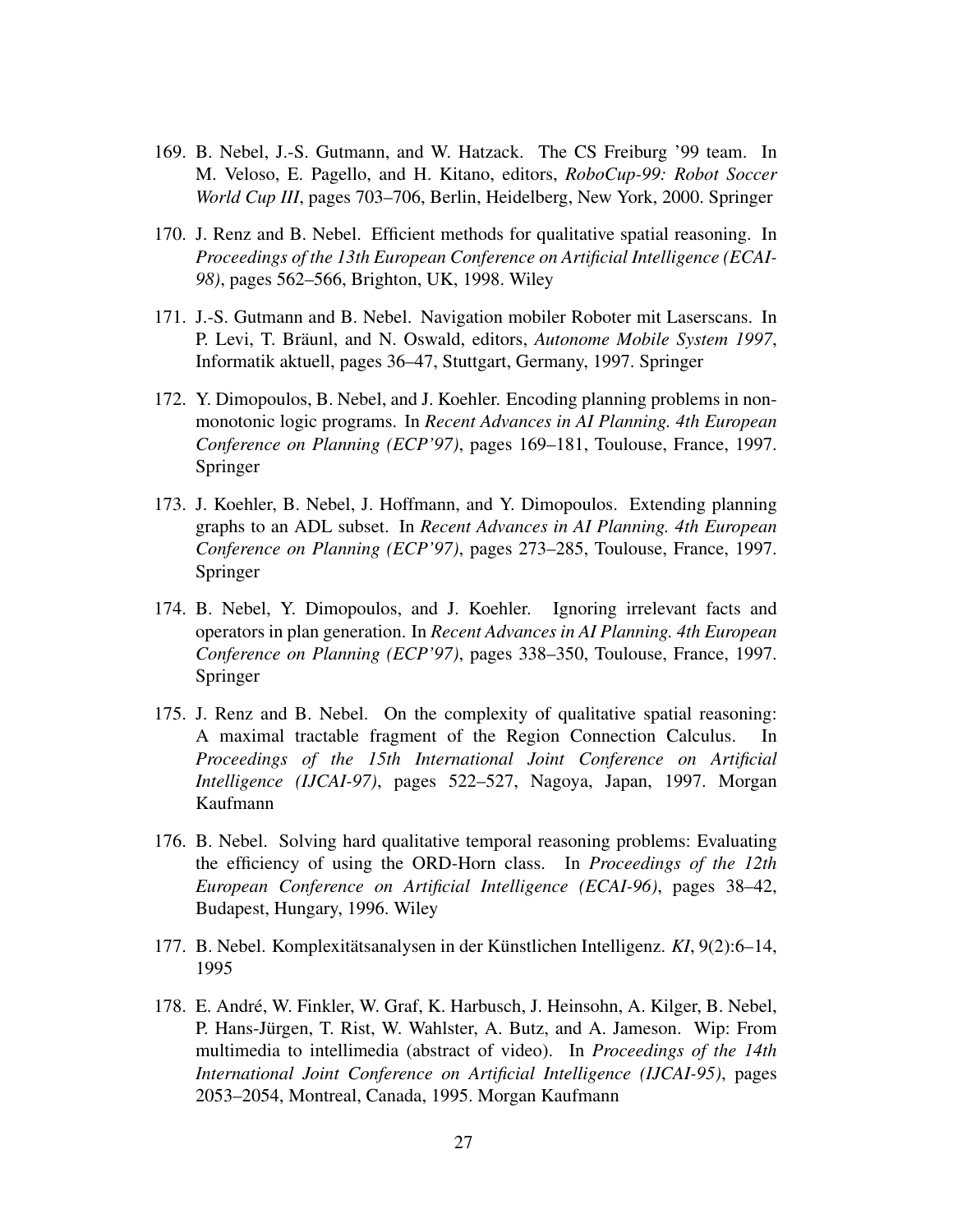- 179. B. Nebel. Base revision operations and schemes: Semantics, representation, and complexity. In *Proceedings of the 11th European Conference on Artificial Intelligence (ECAI-94)*, pages 341–345, Amsterdam, The Netherlands, 1994. Wiley
- 180. B. Nebel and H.-J. Burckert. Reasoning about temporal relations: A maximal ¨ tractable subclass of Allen's interval algebra. In *Proceedings of the 12th National Conference of the American Association for Artificial Intelligence (AAAI-94)*, pages 356–361, Seattle, WA, 1994. MIT Press. Extended published in JACM
- 181. C. Bäckström and B. Nebel. Complexity results for  $SAS^+$  planning. In *Proceedings of the 13th International Joint Conference on Artificial Intelligence (IJCAI-93)*, pages 1430–1435, Chambery, France, 1993. Morgan Kaufmann
- 182. B. Nebel and J. Koehler. Plan modification versus plan generation: A complexity-theoretic perspective. In *Proceedings of the 13th International Joint Conference on Artificial Intelligence (IJCAI-93)*, pages 1436–1441, Chambery, France, 1993. Morgan Kaufmann
- 183. L. Padgham and B. Nebel. Combining classification and nonmonotonic inheritance reasoning: A first step. In J. Komorowski and Z. W. Ras, editors, *Proceedings of the Seventh International Symposium on Methodologies for Intelligent systems (ISMIS-93)*, pages 132–141, Trontheim, Norway, 1993. Springer
- 184. F. Baader, B. Hollunder, B. Nebel, H.-J. Profitlich, and E. Franconi. An empirical analysis of optimization techniques for terminological representation systems or "making KRIS get a move on". In B. Nebel, W. Swartout, and C. Rich, editors, *Principles of Knowledge Representation and Reasoning: Proceedings of the 3rd International Conference (KR-92)*, pages 270–281, Cambridge, MA, 1992. Morgan Kaufmann
- 185. C. Bäckström and B. Nebel. On the computational complexity of planning and story understanding. In *Proceedings of the 10th European Conference on Artificial Intelligence (ECAI-92)*, pages 349–353, Vienna, Austria, 1992. Wiley
- 186. J. Heinsohn, D. Kudenko, B. Nebel, and H.-J. Profitlich. An empirical analysis of terminological representation systems. In *Proceedings of the 10th National Conference of the American Association for Artificial Intelligence (AAAI-92)*, pages 767–773, San Jose, CA, 1992. MIT Press
- 187. B. Nebel and C. Bäckström. On the computational complexity of temporal projection and plan validation. In *Proceedings of the 10th National Conference*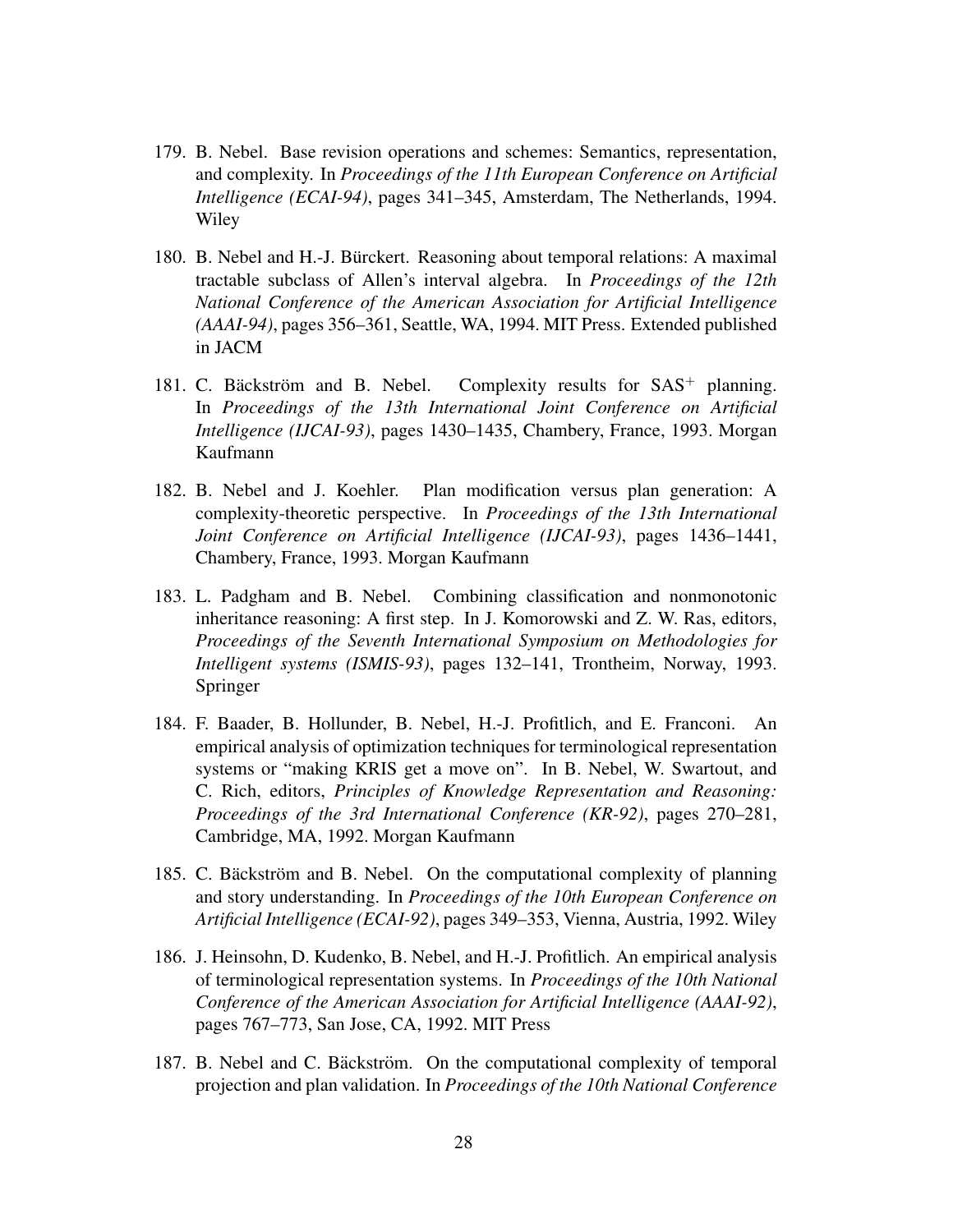*of the American Association for Artificial Intelligence (AAAI-92)*, pages 748– 753, San Jose, CA, 1992. MIT Press

- 188. B. Nebel. Belief revision and default reasoning: Syntax-based approaches. In J. A. Allen, R. Fikes, and E. Sandewall, editors, *Principles of Knowledge Representation and Reasoning: Proceedings of the 2nd International Conference (KR-91)*, pages 417–428, Cambridge, MA, 1991. Morgan Kaufmann
- 189. B. Nebel. A knowledge level analysis of belief revision. In R. Brachman, H. J. Levesque, and R. Reiter, editors, *Principles of Knowledge Representation and Reasoning: Proceedings of the 1st International Conference (KR-89)*, pages 301–311, Toronto, ON, 1989. Morgan Kaufmann
- 190. J.-S. Gutmann, W. Hatzack, I. Herrmann, B. Nebel, F. Rittinger, A. Topor, T. Weigel, and B. Welsch. The CS Freiburg robotic soccer team: Reliable selflocalization, multirobot sensor integration, and basic soccer skills. In M. Asada and H. Kitano, editors, *RoboCup-98: Robot Soccer World Cup II*, pages 93– 108, Berlin, Heidelberg, New York, 1999. Springer
- 191. B. Nebel and K. von Luck. Hybrid reasoning in BACK. In Z. W. Ras and L. Saitta, editors, *Proceedings of the Third International Symposium on Methodologies for Intelligent systems (ISMIS-88)*, pages 260–269, Torino, Italy, 1988. North-Holland
- 192. B. Nebel and K. von Luck. Issues of integration and balancing in hybrid knowledge representation systems. In K. Morik, editor, *GWAI-87. 11th German Workshop on Artificial Intelligence*, pages 114–123, Geseke, Germany, 1987. Springer
- 193. B. Nebel and N. K. Sondheimer. NIGEL gets to know logic: An experiment in natural language generation taking a logical, knowledge-based view. In C.-R. Rollinger and W. Horn, editors, *GWAI-86 und 2. Osterreichische Artificial- ¨ Intelligence-Tagung*, pages 75–86, Ottenstein, Austria, 1986. Springer
- 194. N. K. Sondheimer and B. Nebel. A logical-form and knowledge-base design for natural language generation. In *Proceedings of the 5th National Conference of the American Association for Artificial Intelligence (AAAI-86)*, pages 612– 618, Philadelphia, PA, 1986
- 195. K. von Luck, B. Nebel, C. Peltason, and A. Schmiedel. BACK to consistency and incompleteness. In H. Stoyan, editor, *GWAI-85. 9th German Workshop on Artificial Intelligence*, pages 245–257, Dassel, Germany, 1985. Springer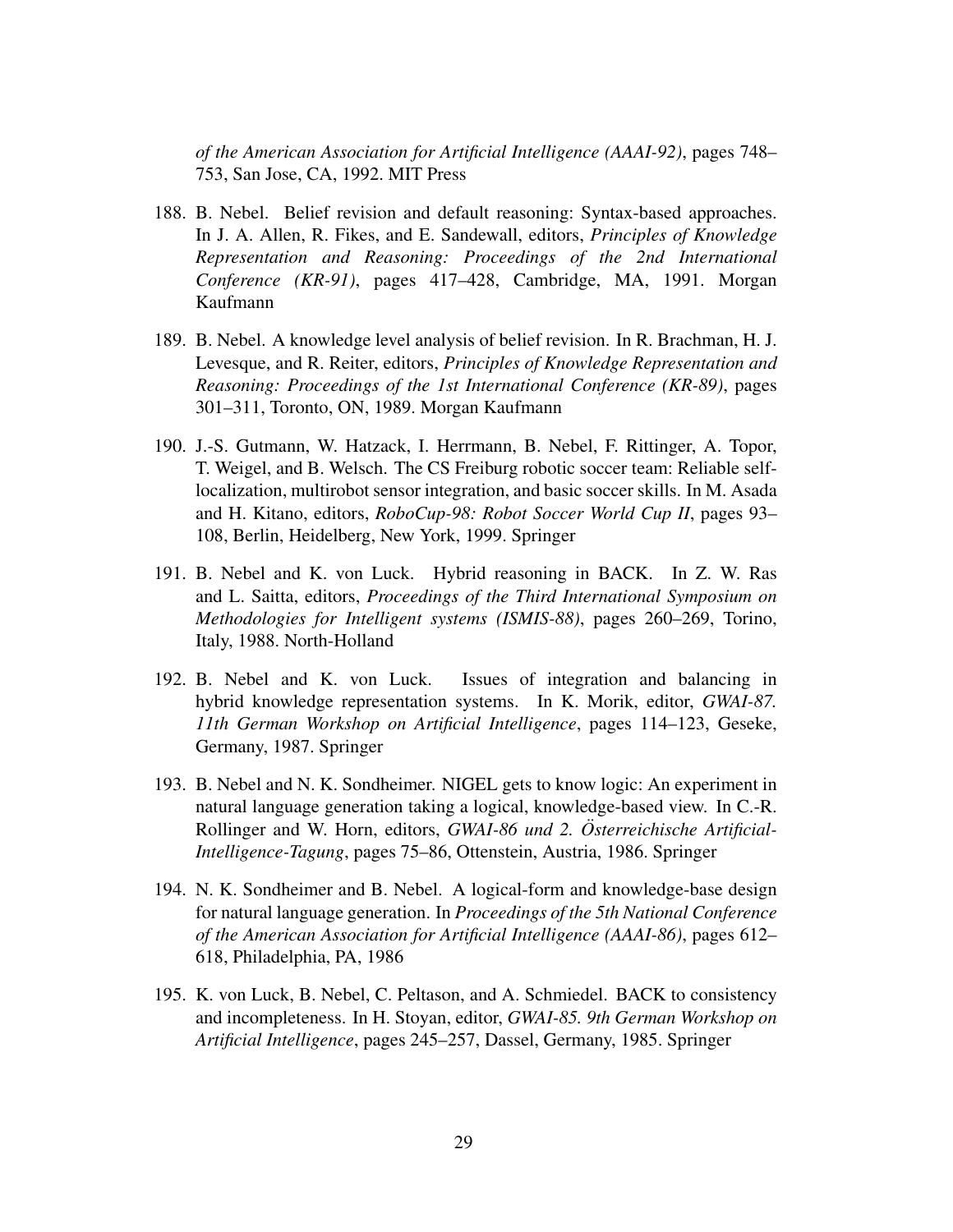- 196. B. Nebel. Ist LISP eine 'langsame' Sprache? In B. Neumann, editor, *GWAI-83. 7th German Workshop on Artificial Intelligence*, pages 21–30, Dassel/Solling, Germany, 1983. Springer
- 197. W. Hoeppner, T. Christaller, H. Marburger, K. Morik, B. Nebel, M. O'Leary, and W. Wahlster. Beyond domain-independence: Experience with the development of a German natural language access system to highly diverse background systems. In *Proceedings of the 8th International Joint Conference on Artificial Intelligence (IJCAI-83)*, pages 115–121, Karlsruhe, Germany, 1983. William Kaufmann
- 198. B. Nebel and H. Marburger. Das naturlichsprachliche System HAM-ANS: ¨ Intelligenter Zugriff auf heterogene Wissens- und Datenbasen. In J. Nehmer, editor, *GI-12. Jahrestagung*, pages 392–402. Springer, Berlin, Heidelberg, New York, 1982

#### 6.7 Invited Conference Papers

- 199. B. Nebel. Automatic planning: Making autonomous behavior possible. In *Informatik 2013, 43. Jahrestagung der Gesellschaft fur Informatik e.V. (GI- ¨ 2013)*, page 14. GI, 2013
- 200. B. Nebel. Formal methods in robotics. In *Logics in Artificial Intelligence, 9th European Conference, JELIA 2004, Lisbon, Portugal, September 27-30, 2004, Proceedings*, page 4, 2004
- 201. B. Nebel. The philosophical soccer player. In *Proceedings of the Eigths International Conference on Principles and Knowledge Representation and Reasoning (KR-02)*, pages 631–631. Morgan Kaufmann, 2002
- 202. B. Nebel. Knowledge representation and reasoning the theoretical side of AI. In *Proceedings of the 14th European Conference on Artificial Intelligence (ECAI-2000)*, page 763, Vienna, Austria, 2000. IOS Press
- 203. B. Nebel. What is hybrid in hybrid representation and reasoning systems? In F. Gardin, G. Mauri, and M. Filippini, editors, *Computational Intelligence, II*, pages 217–228, 1990

#### 6.8 Book Chapters

204. B. Nebel and S. Wölfl. Wissensrepräsentation und -verarbeitung. In G. Görz, U. Schmid, and T. Braun, editors, *Handbuch der Künstlichen Intelligenz*, 6. *Auflage*, pages 27–56. De Gruyter, 2020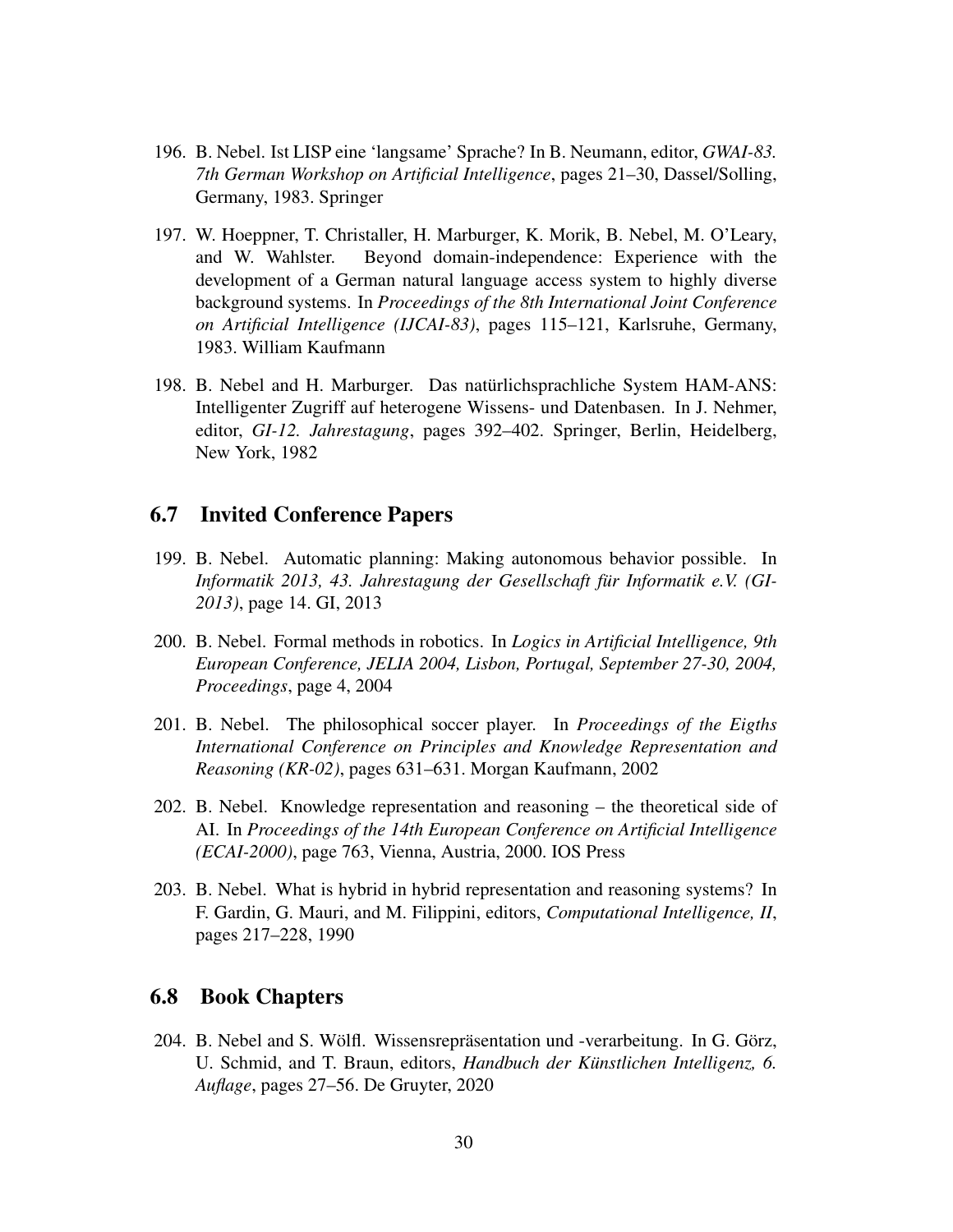- 205. B. Nebel. Turing-Test. In K. Liggieri and O. Müller, editors, *Mensch-Maschine-Interaktion – Handbuch zu Geschichte – Kultur – Ethik*, pages 304– 306. Springer, 2019
- 206. B. Nebel. Editorial. In *Towards Service Robots for Everyday Environments - Recent Advances in Designing Service Robots for Complex Tasks in Everyday Environments*, pages 45–47. Springer, 2012
- 207. P. Plöger, K. Pervölz, C. Mies, P. Eyerich, M. Brenner, and B. Nebel. Component based architecture for an intelligent mobile manipulator. In *Towards Service Robots for Everyday Environments - Recent Advances in Designing Service Robots for Complex Tasks in Everyday Environments*, pages 19–42. Springer, 2012
- 208. M. Brenner and B. Nebel. Proactive continual planning - deliberately interleaving planning and execution in dynamic environments. In *Towards Service Robots for Everyday Environments - Recent Advances in Designing Service Robots for Complex Tasks in Everyday Environments*, pages 65–75. Springer, 2012 (this chapter is based on on parts of publication 31)
- 209. M. Brenner and B. Nebel. Continual multiagent planning. In *Towards Service Robots for Everyday Environments - Recent Advances in Designing Service Robots for Complex Tasks in Everyday Environments*, pages 77–97. Springer, 2012 (this chapter is based on on parts of publication 31)
- 210. C. Dornhege, P. Eyerich, T. Keller, S. Trüg, M. Brenner, and B. Nebel. Semantic attachments for domain-independent planning systems. In *Towards Service Robots for Everyday Environments - Recent Advances in Designing Service Robots for Complex Tasks in Everyday Environments*, pages 99–115. Springer, 2012 (this chapter is based in publication 120)
- 211. T. Keller, P. Eyerich, and B. Nebel. Task planning for an autonomous service robot. In *Towards Service Robots for Everyday Environments - Recent Advances in Designing Service Robots for Complex Tasks in Everyday Environments*, pages 117–124. Springer, 2012 (this chapter is based on publication 114)
- 212. M. Brenner, C. Plagemann, B. Nebel, W. Burgard, and N. Hawes. Planning and failure detection. In *Cognitive Systems*, pages 223–264. Springer, 2010
- 213. J. Renz and B. Nebel. Qualitative spatial reasoning using constraint calculi. In M. Aiello, I. Pratt-Hartmann, and J. van Benthem, editors, *Handbook of Spatial Logics*, pages 161–215. Springer, Berlin, Heidelberg, New York, 2007
- 214. B. Nebel. Cooperating physical robots: A lesson in playing robotic soccer. In M. Luck, V. Mařík, O. Štěpánková, and R. Trappl, editors, *Multi-Agent*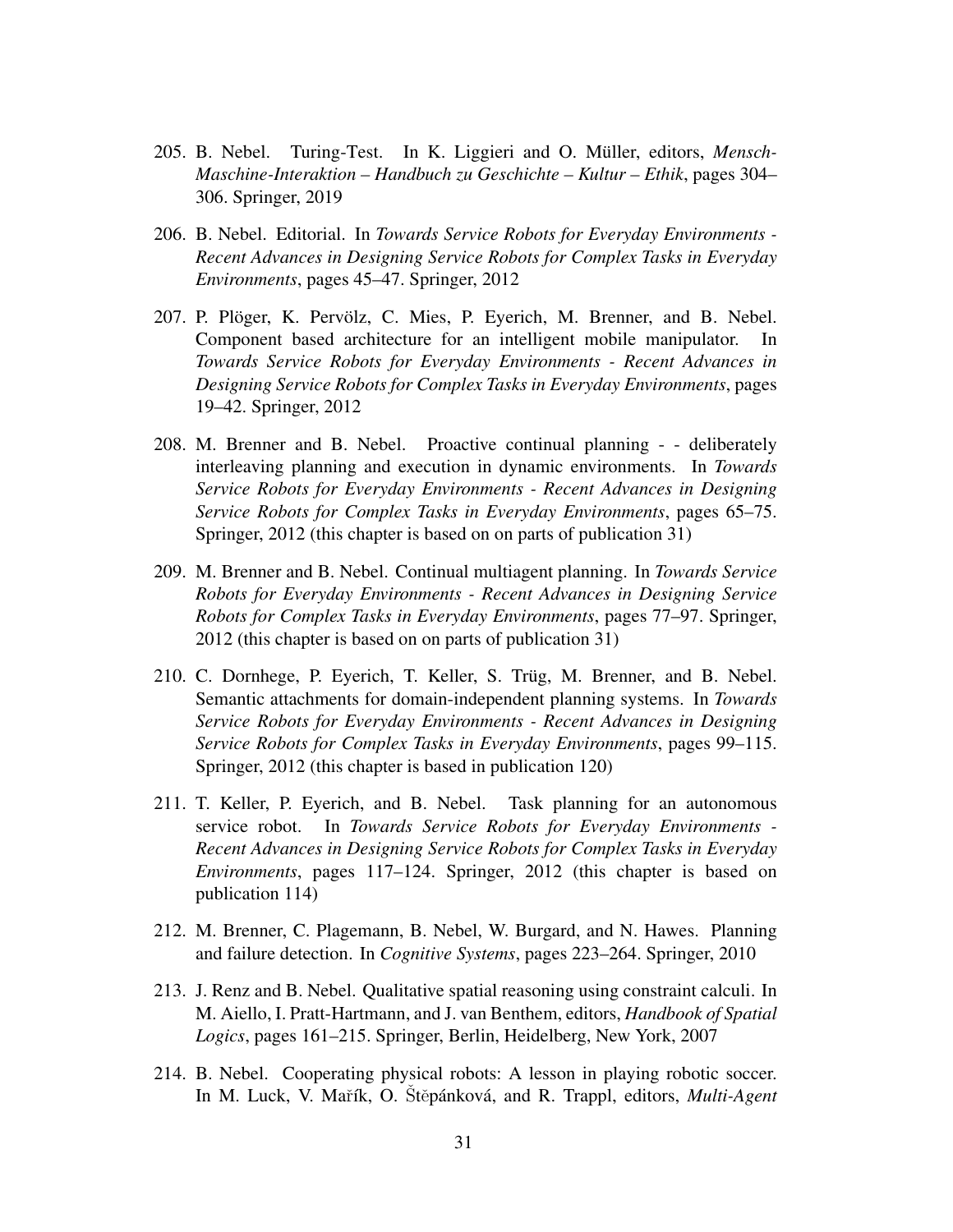*Systems and Applications*, pages 404–414. Springer, Berlin, Heidelberg, New York, 2001

- 215. B. Nebel. Logics for knowledge representation. In N. J. Smelser and P. B. Baltes, editors, *International Encyclopedia of the Social and Behavioral Sciences*, pages 469–490. Kluwer, Dordrecht, Holland, 2000
- 216. B. Nebel. On the expressive power of planning formalisms: Conditional effects and boolean preconditions in the STRIPS formalism. In J. Minker, editor, *Logic-Based Aritifical Intelligence*, pages 469–490. Kluwer, Dordrecht, Holland, 2000
- 217. B. Owsnicki-Klewe, K. von Luck, and B. Nebel. Wissensrepräsentation und Logik – Eine Einführung. In G. Görz, editor, *Einführung in die Künstliche Intelligenz*, chapter 1.1, pages 3–54. Addison-Wesley, Bonn, Germany, 1993
- 218. B. Nebel. Frame-based systems. In R. A. Wilson and F. Keil, editors, *MIT Encyclopedia of the Cognitive Sciences*, pages 324–325. MIT Press, Cambridge, MA, 1999
- 219. B. Nebel. How hard is it to revise a belief base? In D. Dubois and H. Prade, editors, *Belief Change - Handbook of Defeasible Reasoning and Uncertainty Management Systems, Vol. 3*, pages 77–145. Kluwer Academic, Dordrecht, The Netherlands, 1998
- 220. J. Renz and B. Nebel. Spatial reasoning with topological information. In *Spatial Cognition – An interdisciplinary approach to representation and processing of spatial knowledge*, volume 1404 of *Lecture Notes in Artificial Intelligence*, pages 351–372. Springer, Berlin, Heidelberg, New York, 1998
- 221. B. Nebel. Subsumption. In G. Strube, B. Becker, C. Freksa, U. Hahn, K. Opwis, and G. Plam, editors, *Wörterbuch der Kognitionswissenschaft*, page 695. Klett-Cotta, Stuttgart, Germany, 1996
- 222. B. Nebel. Artificial intelligence: A computational perspective. In G. Brewka, editor, *Essentials in Knowledge Representation*, Studies in Logic, Language and Information, pages 237–266. CSLI Publications, Stanford, CA, 1996
- 223. B. Nebel. Base revision operations and schemes: Semantics, representation, and complexity. In G. della Riccia, R. Kruse, and R. Viertl, editors, *Mathematical and Statistical Methods in Artificial Intelligence*, pages 157– 170. Springer, Wien, New York, 1995
- 224. G. Lakemeyer and B. Nebel. Foundations of knowledge representation: A guide to the volume. In G. Lakemeyer and B. Nebel, editors, *Foundations of Knowledge Representation*, pages 1–12. Springer, Berlin, Heidelberg, New York, 1994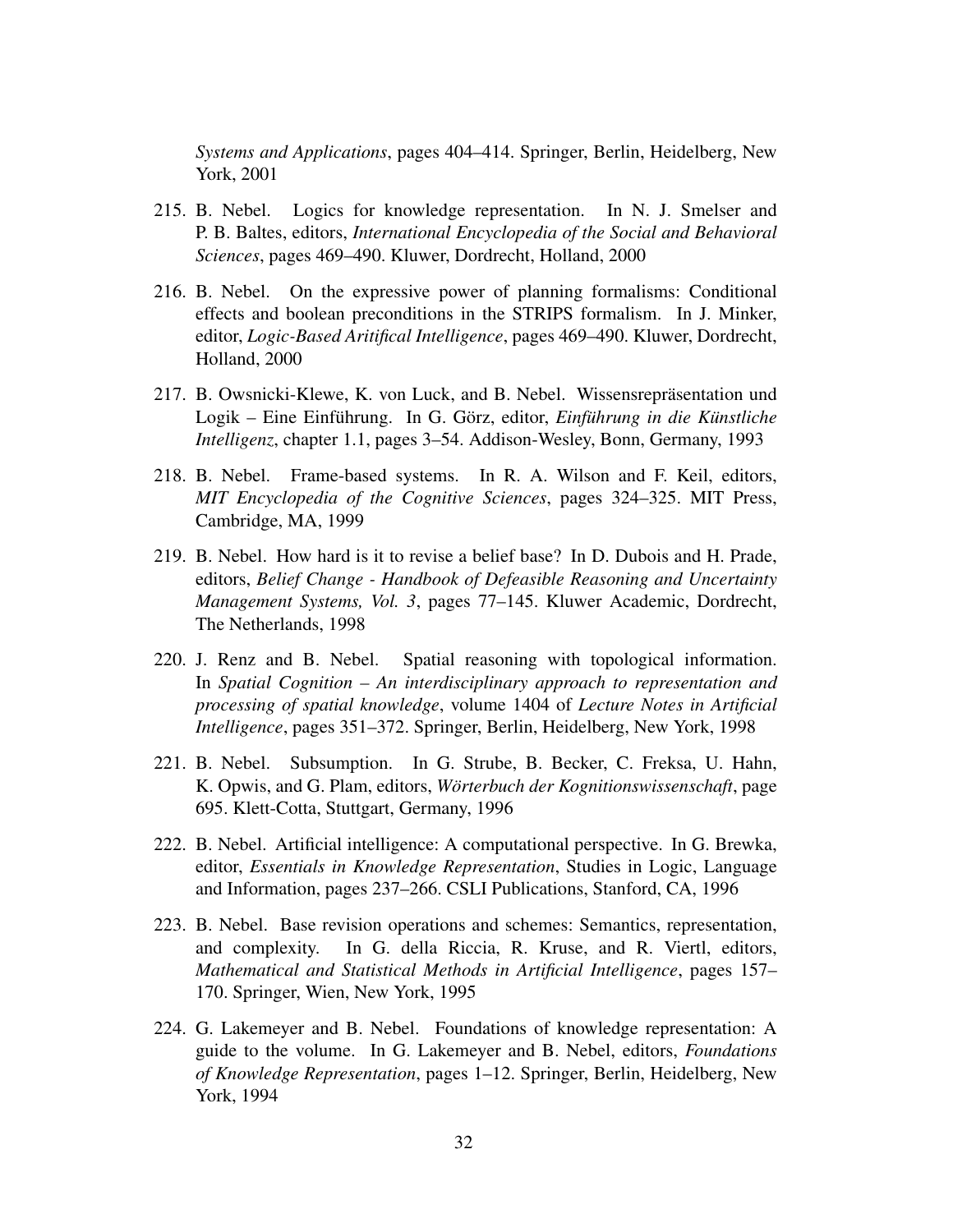- 225. B. Nebel and H.-J. Bürckert. Managing qualitative temporal information: Expressiveness vs. complexity. In K. von Luck and H. Marburger, editors, *Management and Processing of Complex Data Structures*, pages 104–117. Springer, Berlin, Heidelberg, New York, 1994
- 226. B. Nebel. Syntax-based approaches to belief revision. In P. Gärdenfors, editor, *Belief Revision*, volume 29 of *Cambridge Tracts in Theoretical Computer Science*, pages 52–88. Cambridge University Press, Cambridge, UK, 1992
- 227. B. Nebel and G. Smolka. Attributive description formalisms . . . and the rest of the world. In O. Herzog and C.-R. Rollinger, editors, *Text Understanding in LILOG*, volume 546 of *Lecture Notes in Artificial Intelligence*, pages 439–452. Springer, Berlin, Heidelberg, New York, 1991
- 228. B. Nebel and C. Peltason. Terminological reasoning and information management. In D. Karagianis, editor, *Information Systems and Artificial Intelligence: Integration Aspects*, pages 181–212. Springer, Berlin, Heidelberg, New York, 1991
- 229. B. Nebel. Terminological cycles: Semantics and computational properties. In J. F. Sowa, editor, *Principles of Semantic Networks*, pages 331–362. Morgan Kaufmann, San Francisco, CA, 1991
- 230. B. Nebel and G. Smolka. Representation and reasoning with attributive descriptions. In K.-H. Bläsius, U. Hedtstück, and C.-R. Rollinger, editors, Sorts *and Types in Artificial Intelligence*, volume 418 of *Lecture Notes in Artificial Intelligence*, pages 112–139. Springer, Berlin, Heidelberg, New York, 1990
- 231. K. von Luck, B. Nebel, and H.-J. Schneider. Some aspects of knowledgebase management systems. In G. Rahmstorf, editor, *Wissensrepräsentation in Expertensystemen*, pages 146–157. Springer, Berlin, Heidelberg, New York, 1988
- 232. H. Marburger and B. Nebel. Natürlichsprachlicher Datenbankzugang mit HAM-ANS: Syntaktische Korrespondenz, natürlichsprachliche Quantifizierung und semantisches Modell des Diskursbereiches. In J. W. Schmidt, editor, *Sprachen für Datenbanken*, pages 26–41. Springer, Berlin, Heidelberg, New York, 1983

# 6.9 Workshop Papers (otherwise unpublished)

233. T. Engesser, T. Bolander, R. Mattmüller, and B. Nebel. Cooperative epistemic multi-agent planning for implicit coordination. In *Proceedings of the Ninth Workshop on Methods for Modalities (M4M@ICLA-2017)*, pages 75–90, 2017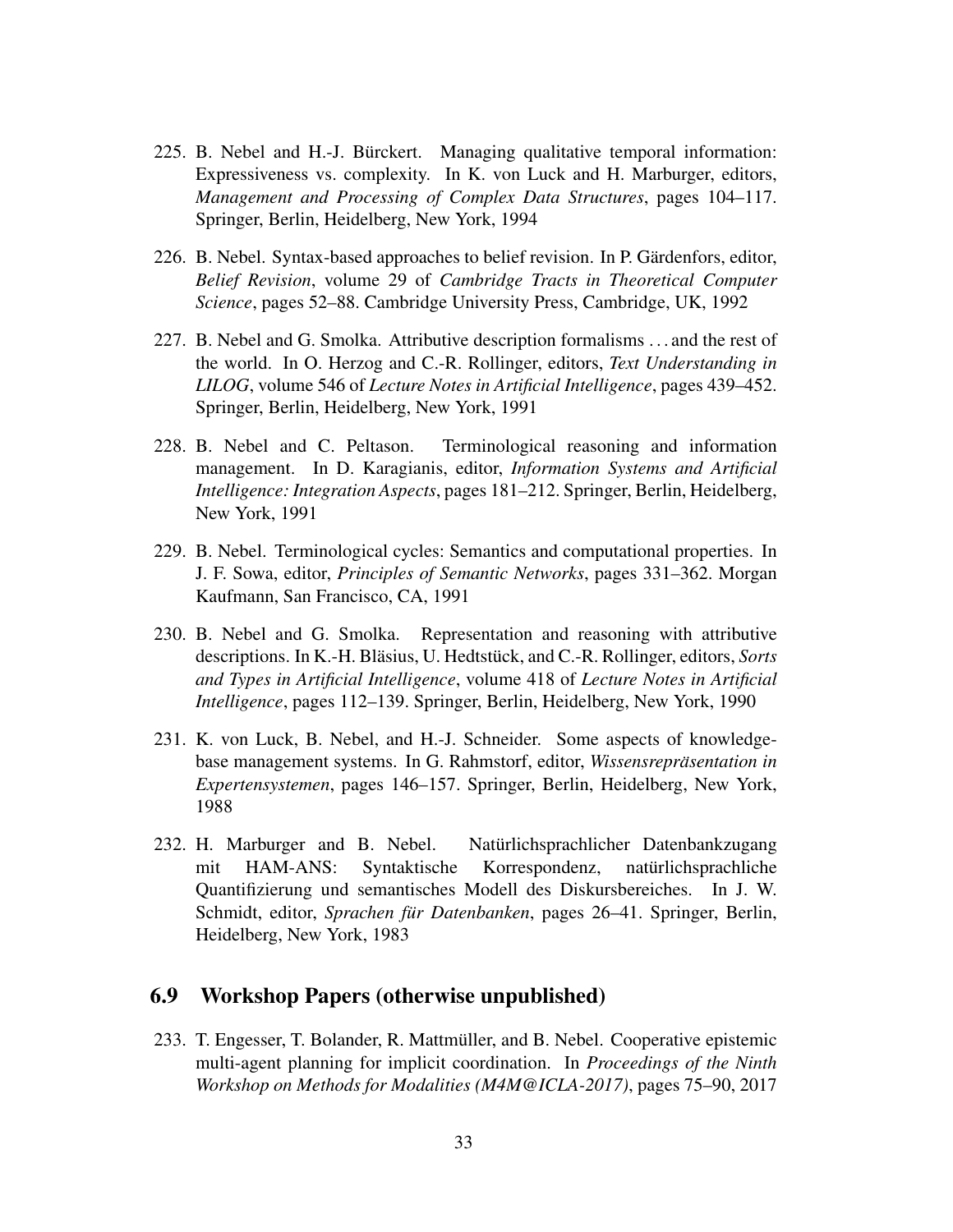- 234. M. Hengel, S. Wölfl, and B. Nebel. Reasoning about general TBoxes with spatial and temporal constraints: Implementation and optimizations. In *Proceedings of the 29th International Workshop on Description Logics (DL-2016)*, 2016
- 235. C. Becker-Asano, S. Gustorff, K. O. Arras, and B. Nebel. On the effect of operator modality on social and spatial presence during teleoperation of a human-like robot. In *Third International Symposium on New Frontiers in Human-Robot Interaction at AISB50*, 2014
- 236. C. Dornhege, A. Hertle, and B. Nebel. Lazy evaluation and subsumption caching for search-based integrated task and motion planning. In *Proceedings of the IROS workshop on AI-based robotics*, 2013
- 237. T. Niemueller, N. Abdo, A. Hertle, G. Lakemeyer, W. Burgard, and B. Nebel. Towards deliberative active perception using persistent memory. In *Proceedings of the IROS workshop on AI-based robotics*, 2013
- 238. C. Becker-Asano, D. Sun, C. N. Scheel, B. Tuschen-Caffier, and B. Nebel. Analyzing for emotional arousal in hmd-based head movements during a virtual emergency. In *Intl. Workshop on Emotion and Computing in conj. with KI2013*, 2013
- 239. B. Nebel, C. Dornhege, and A. Hertle. How much does a household robot need to know in order to tidy up your home? In *AAAI Workshop on Intelligent Robotic Systems*, 2013
- 240. C. Zhongjie, D. Zhang, and B. Nebel. Playing tetris using bandit-based Monte-Carlo planning. In *Proceedings of AISB 2011 Symposium: AI and Games (AISB 2011)*, 2011
- 241. B. Tuschen-Caffier, B. Kleim, C. Becker-Asano, D. Sun, B. Nebel, and C. Scheel. Bewältigungsverhalten in virtuellen notfallsituationen. In 7. *Workshop Kongress für Psychologie und Psychotherapie*, 2011
- 242. C. Becker-Asano, D. Sun, B. Kleim, C. N. Scheel, B. Tuschen-Caffier, and B. Nebel. Cove: Coping in virtual emergencies. In *Workshop on Emotion and Computing - Current Research and Future Impact*, 2011
- 243. C. Dornhege, M. Gissler, M. Teschner, and B. Nebel. Integrating symbolic and geometric planning for mobile manipulation. In *IEEE International Workshop on Safety, Security and Rescue Robotics (SSRR-09)*, 2009
- 244. A. Kleiner, C. Dornhege, R. Kuemmerle, M. Ruhnke, B. Steder, B. Nebel, P. Doherty, M. Wzorek, P. Rudol, G. Conte, S. Durante, and D. Lundstrom. RoboCupRescue - robot league team RescueRobots Freiburg (Germany), team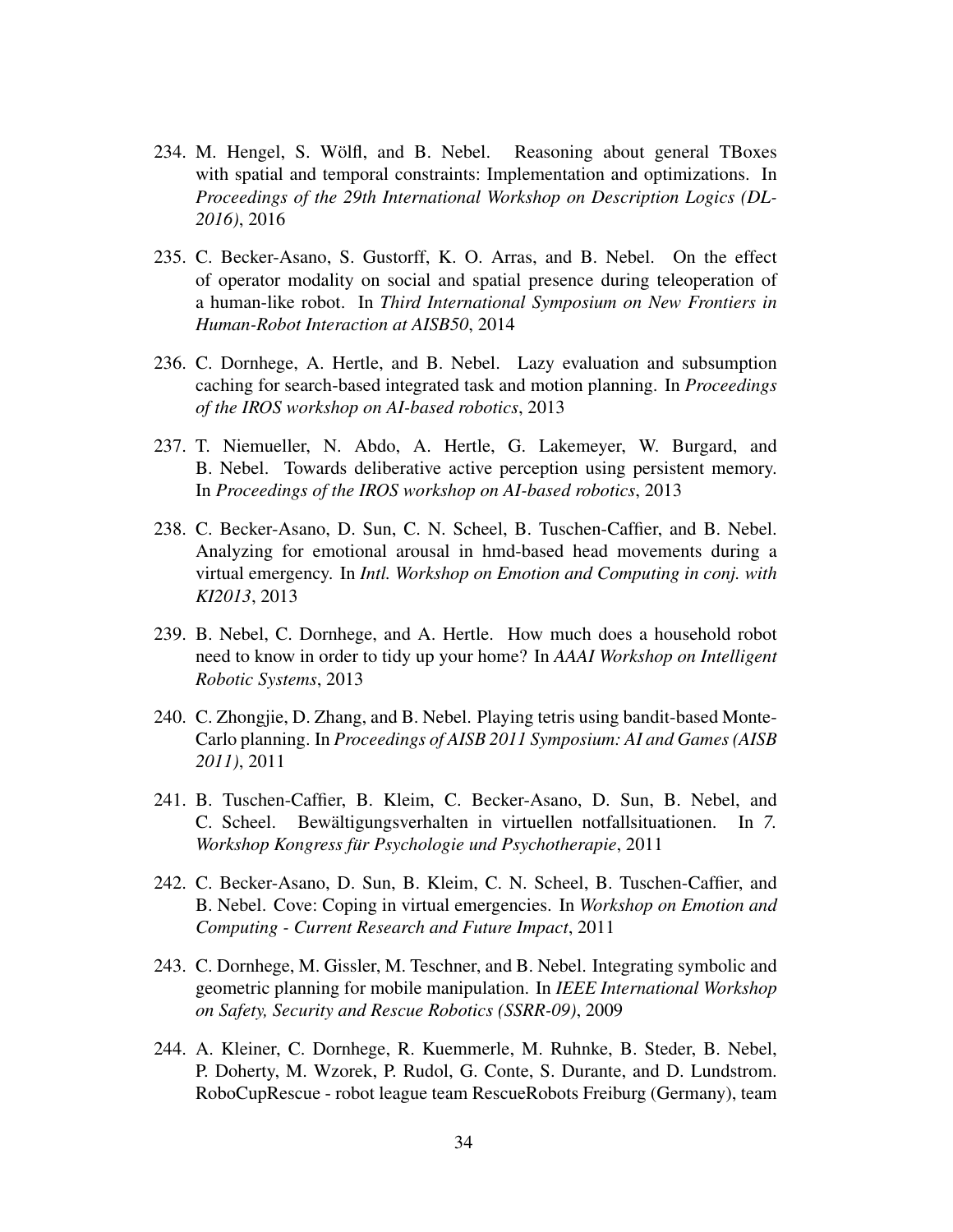description paper. In *CDROM Proceedings of the International RoboCup Symposium '06*, Bremen, Germany, 2006

- 245. A. Kleiner, B. Steder, C. Dornhege, D. Hoefler, D. Meyer-Delius, J. Prediger, J. Stueckler, K. Glogowski, M. Thurner, M. Luber, M. Schnell, R. Kuemmerle, T. Burk, T. Braeuer, and B. Nebel. RoboCupRescue – robot league team RescueRobots Freiburg (Germany), team description paper. In *Proceedings of the International RoboCup Symposium '05*, Osaka, Japan, 2005
- 246. B. Becker, M. Behle, F. Eisenbrand, M. Franzle, M. Herbstritt, C. Herde, ¨ J. Hoffmann, D. Kröning, B. Nebel, I. Polian, and R. Wimmer. Bounded model checking and inductive verification of hybrid discrete-continuous systems. In *Methoden und Beschreibungssprachen zur Modellierung und Verifikation von Schaltungen und Systemen (MBMV), Kaiserslautern, Germany, February 24- 25, 2004*, pages 65–75, 2004
- 247. J. Hoffmann and B. Nebel. What makes the difference between HSP and FF? In *IJCAI Workshop on "Empirical AI"*, 2001
- 248. J. Hoffmann and B. Nebel. Towards thorough empirical methods for ai planning. In *IJCAI Workshop on 'Empirical AI'*, 2001
- 249. J. Heinsohn, D. Kudenko, B. Nebel, and H.-J. Profitlich. RAT representation of actions using terminological logics. In J. Heinsohn and B. Hollunder, editors, *DFKI Workshop on Taxonomic Reasoning – Proceedings*, number D-92-08 in DFKI Document. DFKI, Saarbrücken/Kaiserslautern, Germany, 1992
- 250. B. Nebel. Terminological logics and representation systems. In J. Heinsohn and B. Hollunder, editors, *DFKI Workshop on Taxonomic Reasoning – Proceedings*, number D-92-08 in DFKI Document. DFKI, Saarbrücken/Kaiserslautern, Germany, 1992
- 251. B. Nebel. Computational complexity and KR&R: Is polynomial time all that matters? In *Workshop Notes of the AAAI'92 Workshop on "Tractable Reasoning"*, pages 126–129, San Jose, CA, 1992. AAAI
- 252. J. Heinsohn, D. Kudenko, B. Nebel, and H.-J. Profitlich. Integration of action representation in terminological logics. In C. Peltason, K. von Luck, and C. Kindermann, editors, *Terminological Logic Users Workshop – Proceedings*, page 117, Berlin, Germany, 1991. Published as KIT Report 95
- 253. B. Nebel. The complexity of multiple inheritance in complex object data models. In *Workshop Notes of the IJCAI'91 Workshop on "Objects and AI"*. IJCAI, 1991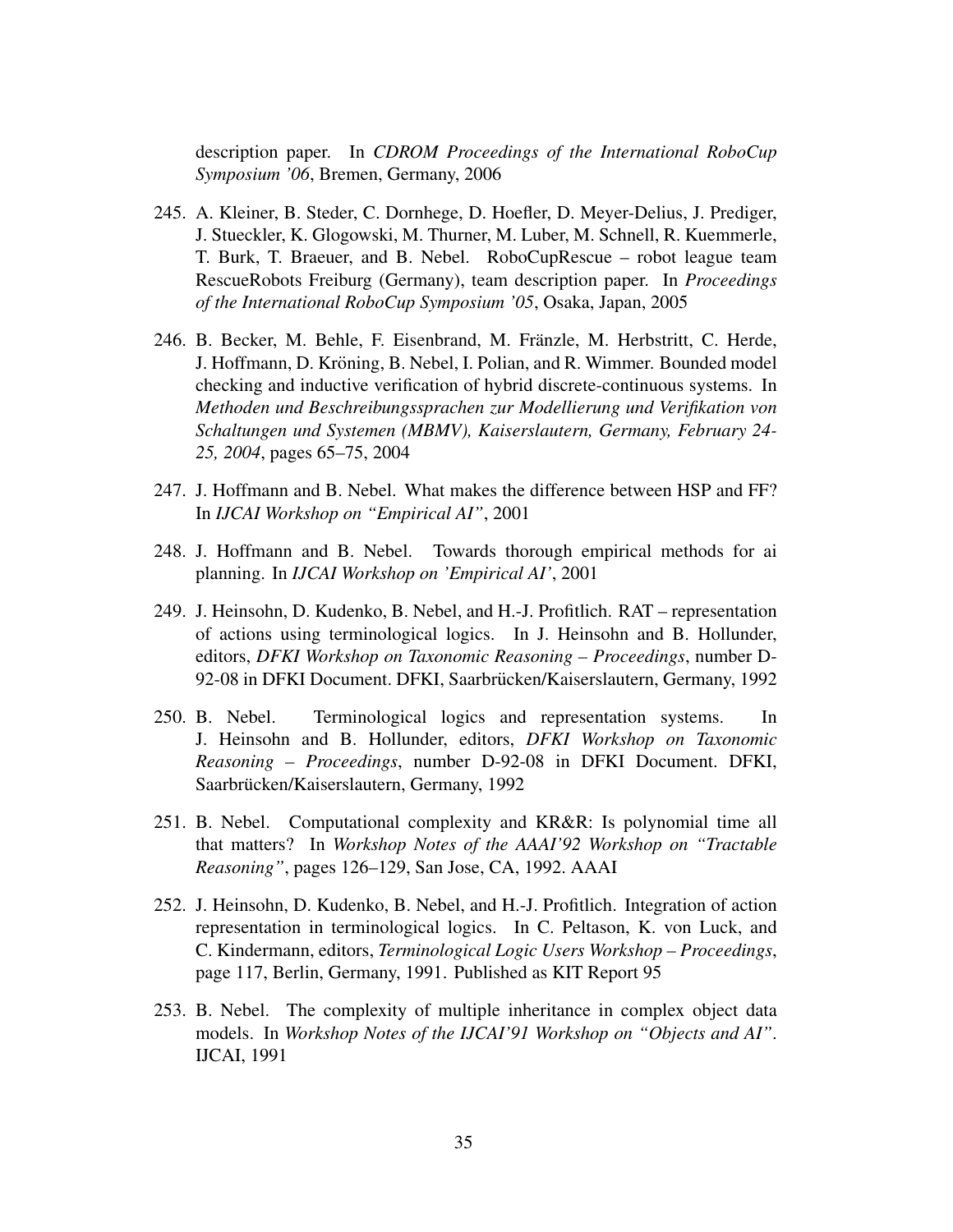254. F. Baader, H.-J. Bürckert, J. Heinsohn, B. Hollunder, J. Müller, B. Nebel, W. Nutt, and H.-J. Profitlich. Terminological knowledge representation: A proposal for a terminological logic. In B. Nebel, K. von Luck, and C. Peltason, editors, *International Workshop on Terminological Logics*, Dagstuhl, Germany, 1991. DFKI. DFKI Document D-91-13

#### 6.10 Technical Reports (otherwise unpublished)

- 255. B. Nebel and S. Wolfl. Benchmarking of qualitative spatial and temporal ¨ reasoning systems. Technical Report SS-09-02, AAAI, 2009
- 256. A. Borgida, M. Lenzerini, D. Nardi, and B. Nebel. Proceedings of the international workshop on description logics. Rapporto 07.95, Universita degli Studi di Roma "La Sapienza", Dipartimento di Informatica e Sistemica, Rome, Italy, 1995
- 257. E. André, W. Graf, J. Heinsohn, B. Nebel, H.-J. Profitlich, T. Rist, and W. Wahlster. PPP: Personalized plan-based presenter — Project Proposal. DFKI Document D-93-05, German Research Center for Artificial Intelligence (DFKI), Saarbrücken, 1993
- 258. B. Nebel, C. Peltason, and K. von Luck. International workshop on terminological logics – Seminar Report. Dagstuhl-Seminar-Report 12 (9119), Schloß Dagstuhl, Germany, 1991
- 259. S. Bergamaschi and B. Nebel. Theoretical foundations of complex object data models. Technical Report 74, CIOC-CNR, Bologna, Italy, 1990
- 260. C. Peltason, K. von Luck, B. Nebel, and A. Schmiedel. The user's guide to the BACK system. KIT Report 42, Department of Computer Science, Technische Universitat Berlin, Berlin, Germany, 1987 ¨
- 261. K. von Luck, B. Nebel, C. Peltason, and A. Schmiedel. The anatomy of the BACK system. KIT Report 41, Department of Computer Science, Technische Universitat Berlin, Berlin, Germany, 1987 ¨
- 262. A. Schmiedel, K. von Luck, B. Nebel, and C. Peltason. 'Bitter Pills': A case study in knowledge representation. KIT Report 39, Department of Computer Science, Technische Universität Berlin, Berlin, Germany, 1986
- 263. B. Nebel. Papiere zum Workshop "Logisches Programmieren und Lisp". KIT Report 31, Department of Computer Science, Technische Universität Berlin, Berlin, Germany, 1985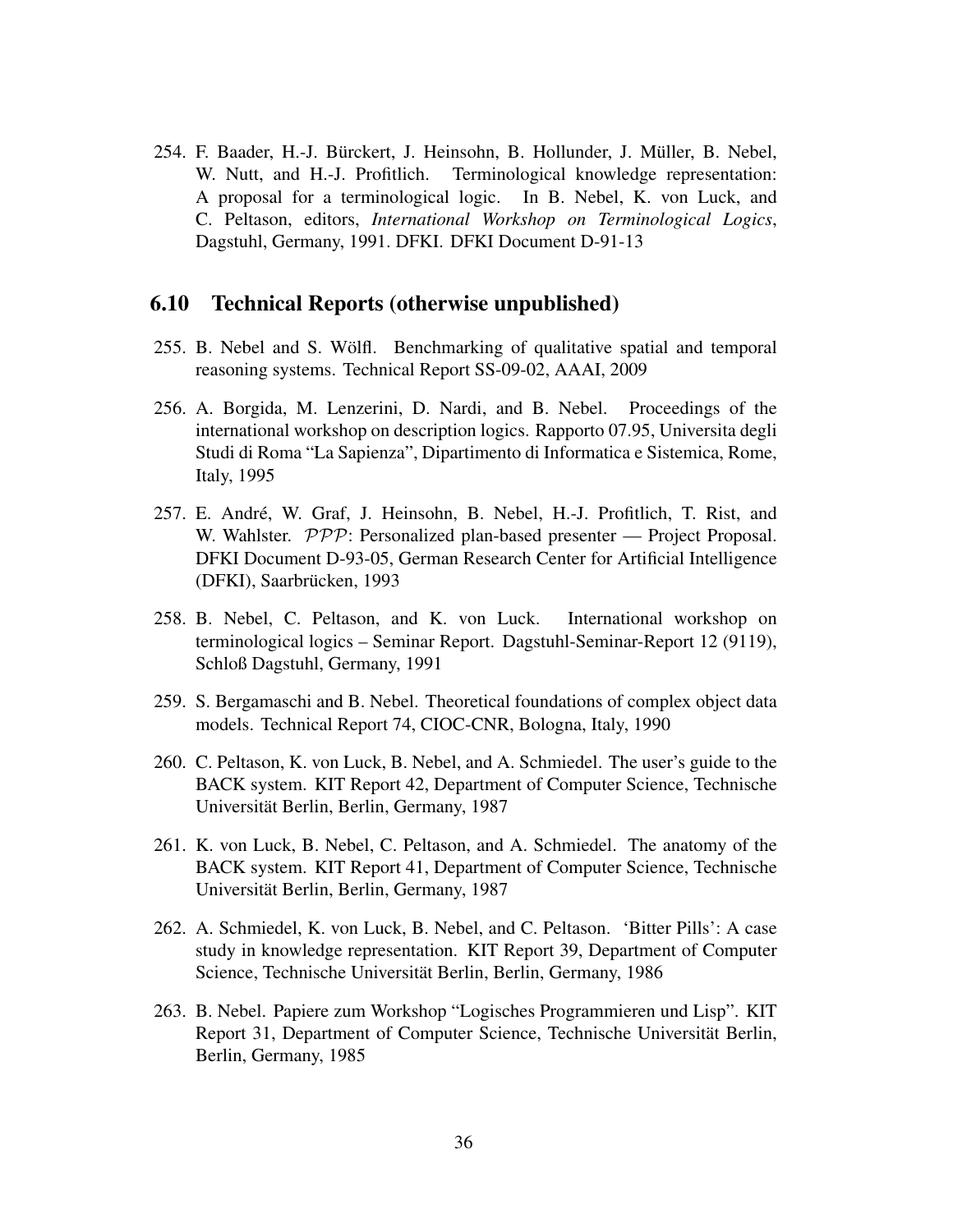- 264. K. von Luck, B. Nebel, C. Peltason, and A. Schmiedel. The BACK system. KIT Report 28, Department of Computer Science, Technische Universität Berlin, Berlin, Germany, 1985
- 265. H. Marburger, K. Morik, and B. Nebel. HAM-ANS on Tour: Bericht uber eine ¨ USA-Reise. Memo ANS-24, Forschungsstelle fur Informationswissenschaft ¨ und Künstliche Intelligenz, Universität Hamburg, Hamburg, Germany, 1984
- 266. W. Hoeppner, S. Busemann, T. Christaller, H. Marburger, K. Morik, and B. Nebel. Dialoging HAM-ANS: Commented Terminal Sessions with a Natural Language System - Part I: Hotel Reservation Situation. Memo ANS-23, Forschungsstelle für Informationswissenschaft und Künstliche Intelligenz, Universitat Hamburg, Hamburg, Germany, 1984 ¨
- 267. W. Hoeppner, S. Busemann, T. Christaller, H. Marburger, K. Morik, and B. Nebel. Dialoging HAM-ANS: Commented Terminal Sessions with a Natural Language System - Part II: Traffic Scene. Memo ANS-23, Forschungsstelle für Informationswissenschaft und Künstliche Intelligenz, Universität Hamburg, Hamburg, Germany, 1984
- 268. W. Hoeppner, S. Busemann, T. Christaller, H. Marburger, K. Morik, and B. Nebel. Dialoging HAM-ANS: Commented Terminal Sessions with a Natural Language System - Part III: Data Base Access. Memo ANS-23, Forschungsstelle für Informationswissenschaft und Künstliche Intelligenz, Universitat Hamburg, Hamburg, Germany, 1984 ¨
- 269. B. Nebel. ULM: Ein UCI-LISP Lispmaschinen-LISP Übersetzungs-System. Memo ANS-22, Forschungsstelle für Informationswissenschaft und Künstliche Intelligenz, Universität Hamburg, Hamburg, Germany, 1984
- 270. T. Christaller, W. von Hahn, W. Hoeppner, H. Marburger, K. Morik, B. Nebel, and W. Wahlster. Wissensbasierter natürlichsprachlicher Zugang zu unterschiedlichen Diskursbereichen mit dem KI-System HAM-ANS. Bericht ANS-12, Forschungsstelle für Informationswissenschaft und Künstliche Intelligenz, Universitat Hamburg, Hamburg, Germany, 1983 ¨
- 271. R. Dannenberg and B. Nebel. Eine dynamische Speicherallokationsstrategie für UCI-LISP. Memo ANS-20, Forschungsstelle für Informationswissenschaft und Künstliche Intelligenz, Universität Hamburg, Hamburg, Germany, 1983
- 272. B. Nebel. Der Systemrahmen von HAM-ANS. Memo ANS-7, Forschungsstelle für Informationswissenschaft und Künstliche Intelligenz, Hamburg, Germany, 1982